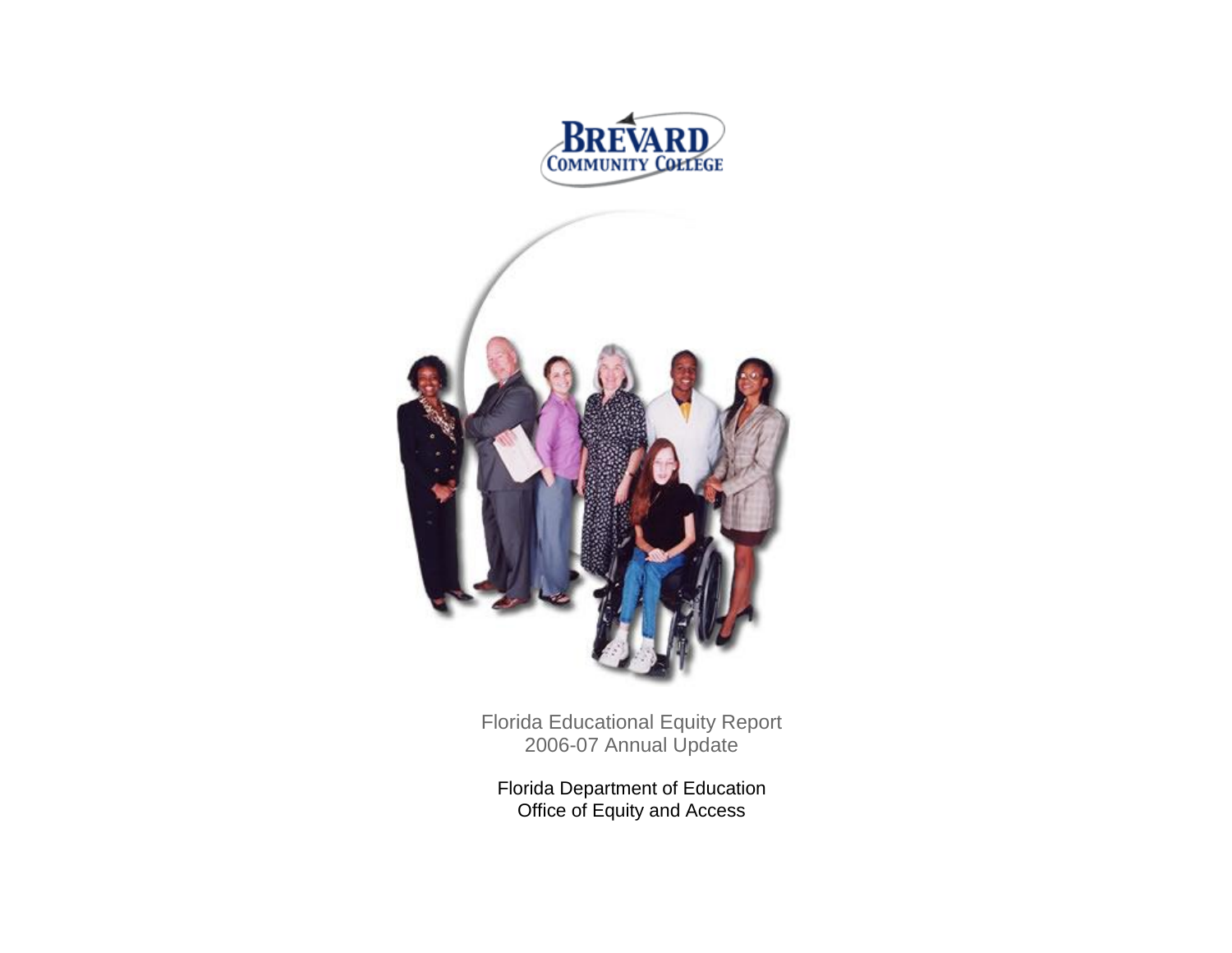

# Memorandum

| To:   | James A. Drake Ph.D.<br>President                                                                                                          |
|-------|--------------------------------------------------------------------------------------------------------------------------------------------|
| From: | <b>Frank Billings</b><br>Interim Vice President of Operations and Planning<br>Office of Institutional Effectiveness & Strategic Management |
| Date: | 06/18/07                                                                                                                                   |
| Re:   | Florida Department of Education K-20 Office of Equity and Access<br>Florida Educational Equity Report - 2006-07 Annual Update              |

I am pleased to present to you and the College's District Board of Trustees a final draft of the College's Florida Educational Equity Report – 2006-07 Annual Update.

The College's annual equity plan is intended to promote and support the College's vision of an educational environment of excellence, supportive of the social and cultural diversity of our community, free from discrimination and harassment and provide all students and staff a fair and equitable opportunity to access, fully participate in, and succeed in study and employment.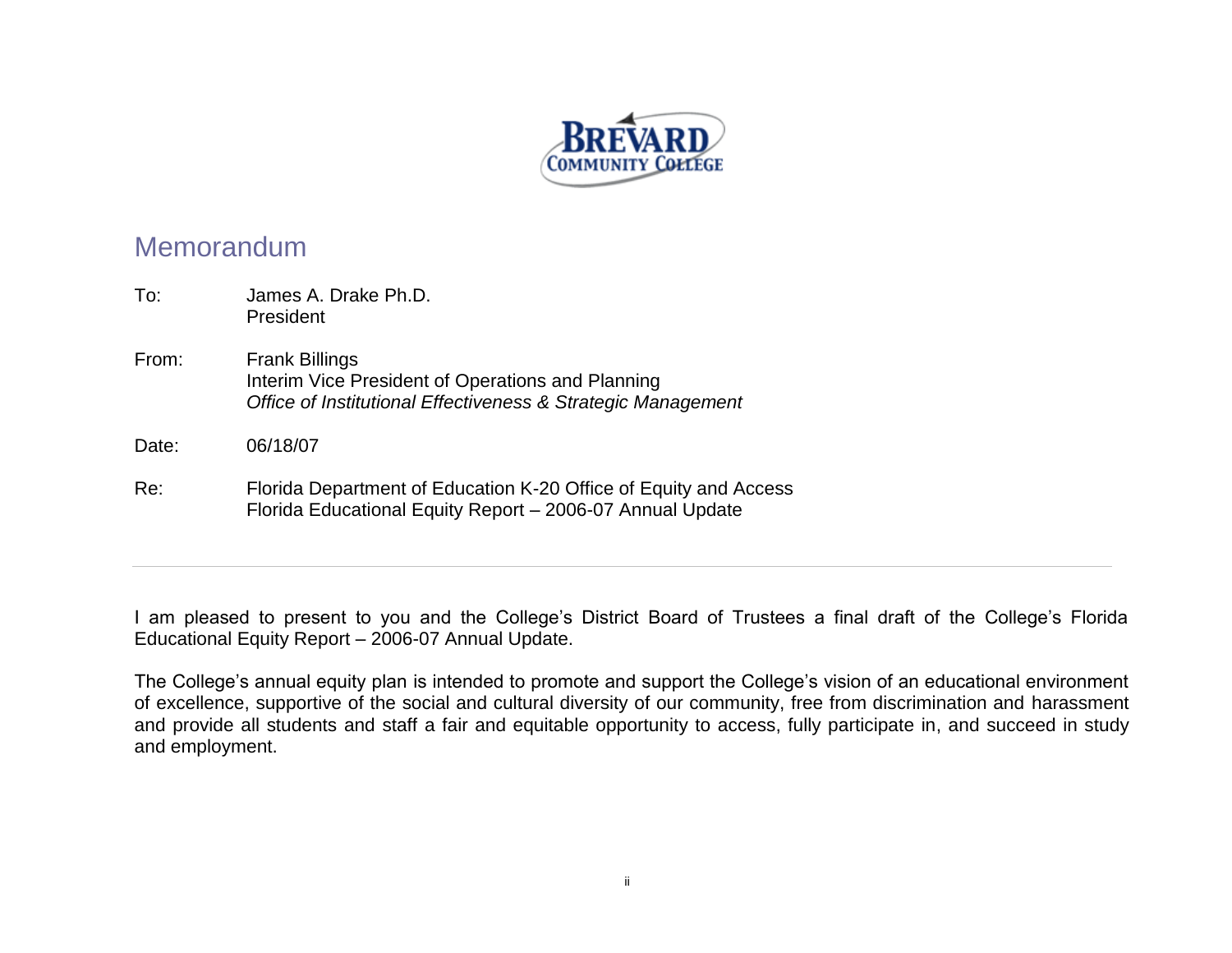## **ANNUAL EQUITY ACT UPDATE TABLE OF CONTENTS**

| Signatures |                                                                                                                | 1              |
|------------|----------------------------------------------------------------------------------------------------------------|----------------|
| PART I.    | Modification of Policies and Procedural Requirements                                                           | $\overline{2}$ |
| PART II.   | Incomplete Items or Pending Actions                                                                            | $\overline{2}$ |
| PART III.  | <b>Student Participation</b>                                                                                   | $\overline{2}$ |
|            | A. Program Analysis of A.A. Degree Completions Rates                                                           | $\overline{2}$ |
|            | Summary of Results of Program Analysis and Modifications<br>$1_{\cdot}$                                        | $\overline{c}$ |
|            | Plan To Reduce Disparities Between AA Degree Completion For Minority & Non-Minority Students<br>2 <sub>1</sub> | $\overline{4}$ |
|            | Plan for Diversity in Student Participation<br>В.                                                              | 5              |
|            | 1. Student Participation-Enrollments                                                                           | 5              |
|            | FTIC and Overall                                                                                               | 5              |
|            | AA degrees and AS degrees                                                                                      | 7              |
|            | Certificates                                                                                                   | 8              |
|            | C. Persistence and Retention Analysis and Strategies (NEW)                                                     | 10             |
|            | D. Gatekeeper Course Analysis and Strategies (NEW)                                                             | 13             |
| PART IV.   | <b>Issues in Athletics</b>                                                                                     | 15             |
|            | A. Diversity in Athletic Program Management and Leadership                                                     | 15             |
|            | 1. Full-time                                                                                                   | 15             |
|            | 2. Part-time                                                                                                   | 15             |
|            | 3. Employment Strategies                                                                                       | 16             |
|            | B. Community College 2005-06 Athletic Participation by Sport                                                   | 17             |
|            | C. Gender Equity in Athletics - Compliance Update                                                              | 18             |
|            | <b>Compliance Verification Signature Page</b>                                                                  | 20             |
|            | D. Corrective Action Plan for Non-Compliance Components in Athletics                                           | 21             |
|            | E. Board of Trustees Certification                                                                             | 22             |
| PART V.    | Accountability in Institutional Employment                                                                     | 23             |
|            | A. Employment Accountability Plan: Goals/Strategies to Address Under Representation                            | 23             |
|            | Executive, Administrative, Managerial                                                                          | 23             |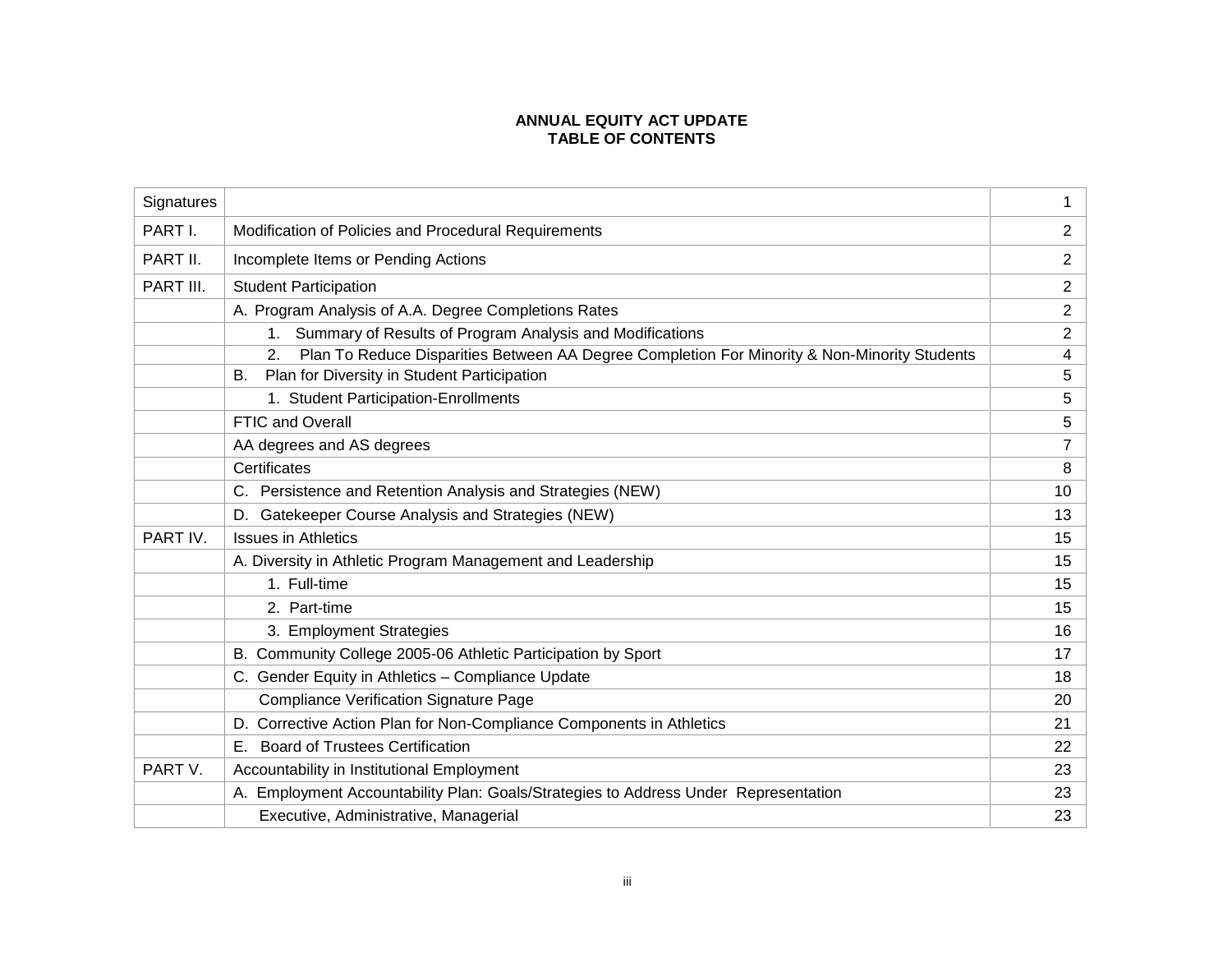|            | Faculty                                                                          | 24         |
|------------|----------------------------------------------------------------------------------|------------|
|            | <b>Continuing Contract</b>                                                       | 24         |
|            | B. Summary of Results of Presidential Evaluations                                | 26         |
|            | C. Summary of Results for Evaluation of Selected Staff                           | 26         |
|            | D. Equity Office Self Review                                                     | 26         |
|            | E. Certification of Key Processes                                                | 29         |
| PART VI.   | Community College/Partnership and Outreach (NEW)                                 | 31         |
| PART VII.  | Vocational Program: Status Report on Implementation of Substitution Requirements | 34         |
| Appendixes |                                                                                  | 35         |
|            | Appendix 1                                                                       | 36         |
|            | Board Modified and Approved Policies and Procedures                              | 36         |
|            | Appendix 2                                                                       | 37         |
|            | 2006 Fall Staff Survey Report                                                    | Attachment |
|            | Appendix 3                                                                       | 38         |
|            | <b>Continuation of BCC Strategies</b>                                            | 39         |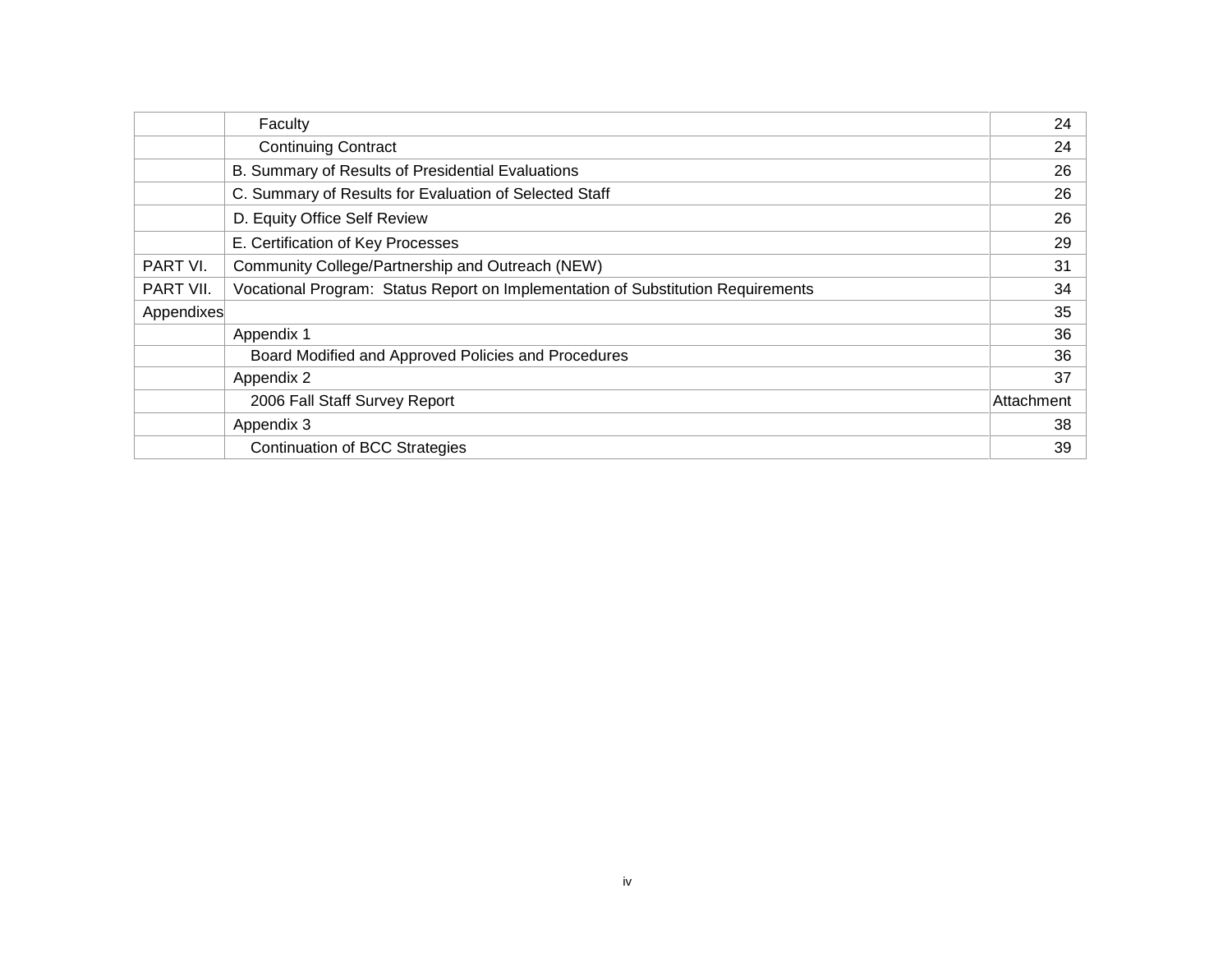## **FORIDA DEPARTMENT OF EDUCATION K-20 Office of Equity and Access**

Florida Educational Equity Act Update 2007 Update Report

> Brevard Community College *(College)*

| Reviewed by: College President: _____                                                                                                                                                                 | James A. Drake Ph.D.<br>(Signature) | (Date) |
|-------------------------------------------------------------------------------------------------------------------------------------------------------------------------------------------------------|-------------------------------------|--------|
| Chair, College Board of Trustees: James W. Handley _                                                                                                                                                  | (Signature)                         | (Date) |
| Plan received by the K-20 Office of Equity and Access: _________                                                                                                                                      | (Date)                              |        |
| Equity Coordinator: Janet Madden<br>Local Phone: 321-433-7082<br>Suncom: 321-361-7082<br>Fax: 321-433-7065<br>E-Mail Address: maddenj@brevardcc.edu                                                   |                                     |        |
| Report prepared by:<br>Frank Billings, Interim VP of Operations and Planning<br>Sharyn Hurst, Coordinator of Institutional Research<br>Office of Institutional Effectiveness and Strategic Management |                                     |        |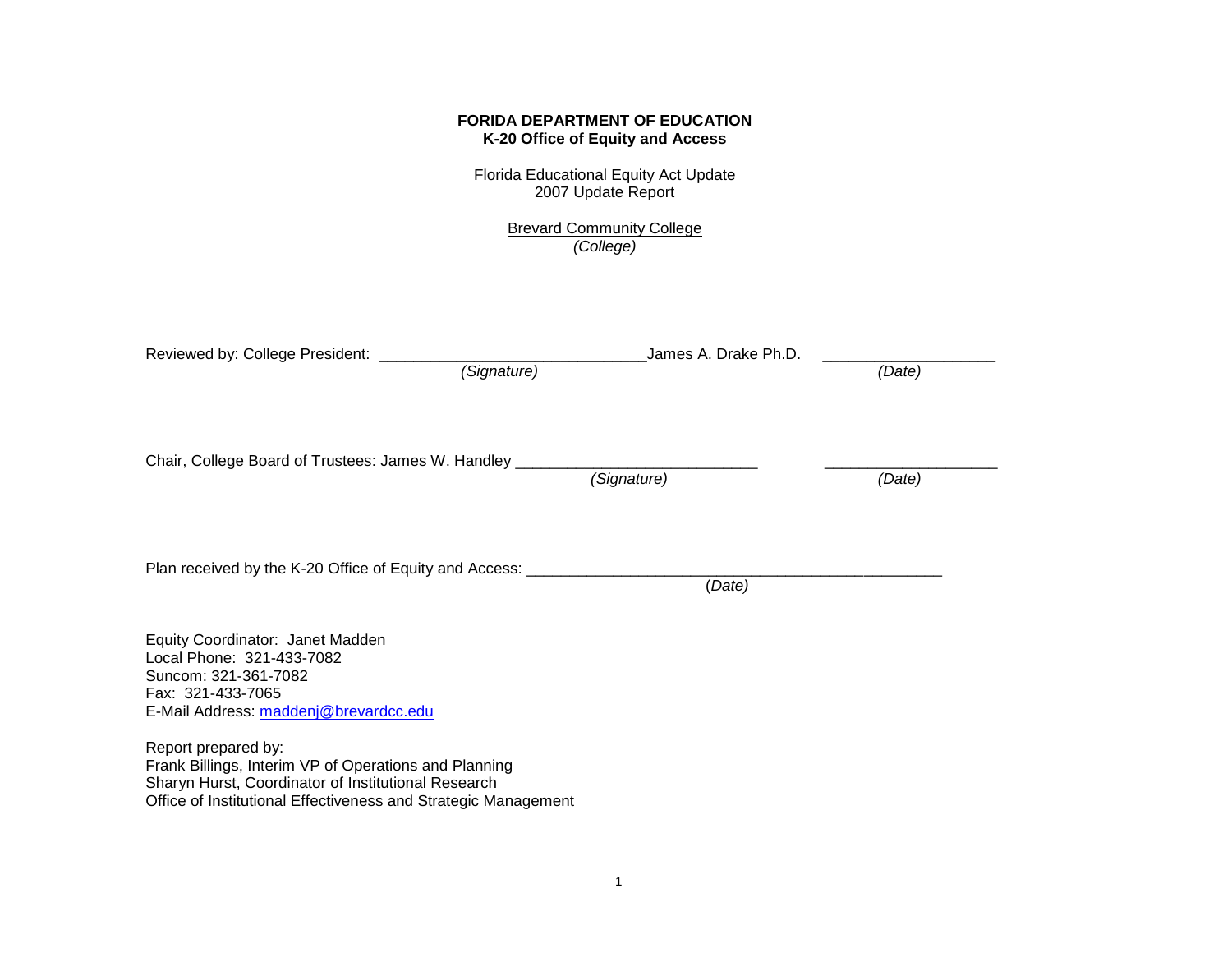## **PART I. Modification of Policies and Procedural Requirements**

Note below all changes made in procedural requirements. If the district/institution has made no changes in procedural requirements since the last submission to the Office of Equity and Access (OEA), do not resubmit copies of policies or descriptions of procedures. If changes were made in policies/procedures, insert a copy of the policies in Appendix 1. If items were identified for modification in the 2005-06 Monitoring Work Plan (MWP), submit the necessary modifications at the time specified by the MWP. If all procedural requirements meet state and federal standards and the college has made no changes, insert in the space below: "No Changes Made."

*No changes made*.

## **PART II. Incomplete Items or Pending Action**

Indicate below items that were incomplete at the time that the 2005-06 Annual Equity Update was submitted. In addition, list items identified for action by the college in the DOE 2005-06 Monitoring Work Plan. If a required response is included as a Part of the 2006-07 Update, list the item below and indicate the page/appendix on/in which the response can be found. If actions remain incomplete when the 2006-07 Update is submitted, describe below actions taken by the institution to date and list projected time lines for completion.

*No incomplete items or pending action.*

**PART III. Student Participation**

## **A. Program Analysis of A.A. Degree Completion Rates**

## **1. Summary of Results of Program Analysis and Modifications**

The Department of Education has analyzed data related to A.A. Degree completion rates among minority and non-minority students. Accordingly, the K-20 Office of Equity and Access is requesting community colleges to develop potentially high-impact strategies and success measures where a critical disparity exists between the completion rates of the selected comparison groups. The appropriate data will be provided by the K-20 Office of Equity and Access.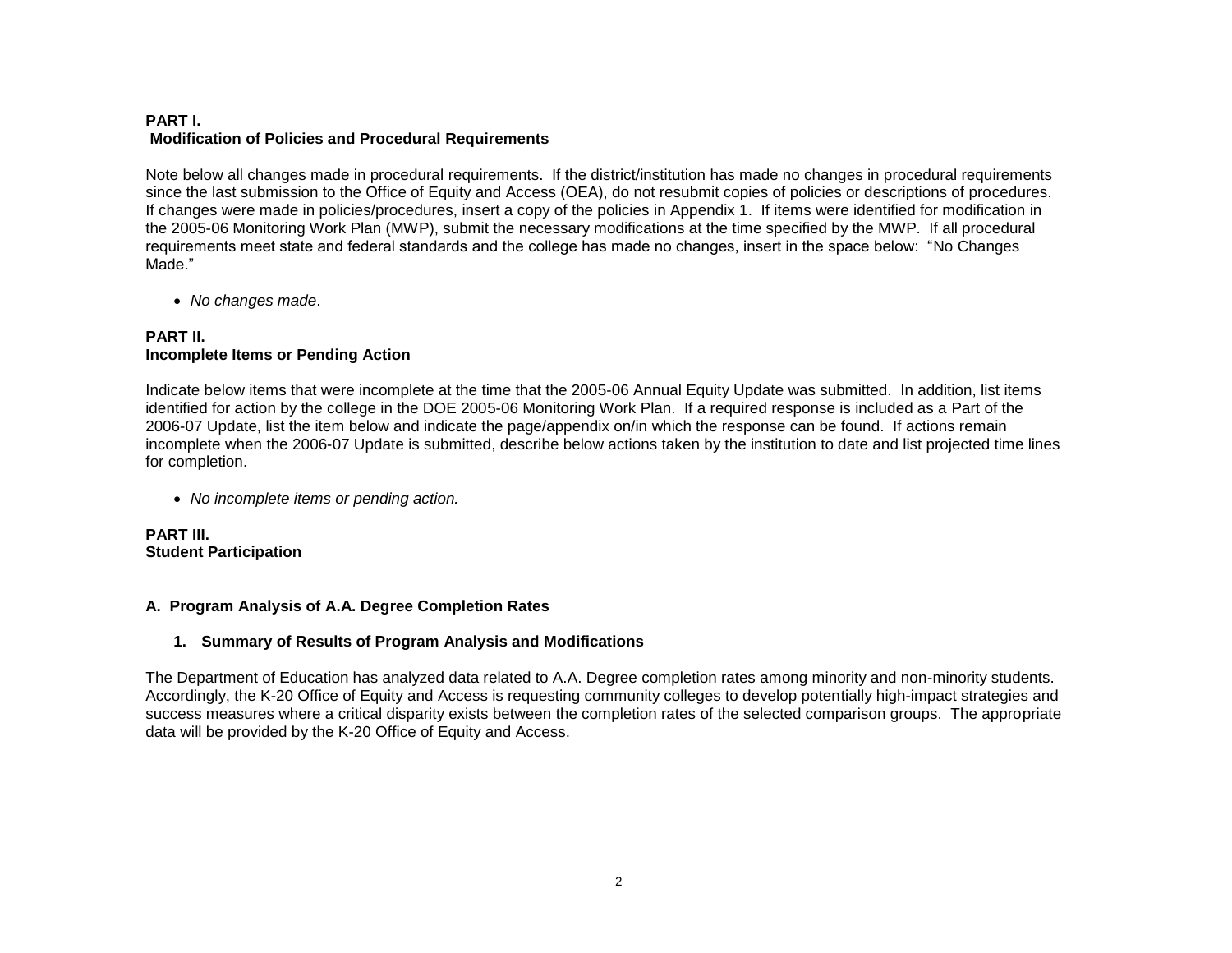| <b>Target Programs</b>                                                                                                             | A.A. Degree - Performance Gaps                                                                                                                                                                                                                                                                                                                                                                                                                                                                                                                                                                                                                                                                                                                                                                                                                                                                                                                                                                                                                                                                                                                                                                                             |  |  |  |  |  |  |  |
|------------------------------------------------------------------------------------------------------------------------------------|----------------------------------------------------------------------------------------------------------------------------------------------------------------------------------------------------------------------------------------------------------------------------------------------------------------------------------------------------------------------------------------------------------------------------------------------------------------------------------------------------------------------------------------------------------------------------------------------------------------------------------------------------------------------------------------------------------------------------------------------------------------------------------------------------------------------------------------------------------------------------------------------------------------------------------------------------------------------------------------------------------------------------------------------------------------------------------------------------------------------------------------------------------------------------------------------------------------------------|--|--|--|--|--|--|--|
| <b>Target Students</b>                                                                                                             | AA Credit Degree-seeking Black and Hispanic Students                                                                                                                                                                                                                                                                                                                                                                                                                                                                                                                                                                                                                                                                                                                                                                                                                                                                                                                                                                                                                                                                                                                                                                       |  |  |  |  |  |  |  |
| <b>Contact Person:</b><br>Phone Number:<br>Fax Number:<br>Email:                                                                   | Donald Astrab<br>321-433-7020<br>321-633-4565<br>astrabd@brevardcc.edu                                                                                                                                                                                                                                                                                                                                                                                                                                                                                                                                                                                                                                                                                                                                                                                                                                                                                                                                                                                                                                                                                                                                                     |  |  |  |  |  |  |  |
| Description of 05-06<br>Methods and Strategies<br>Intended to Address<br>Racial/Ethnic Minority<br><b>Student Completion Rates</b> | Partner with the Brevard School District, in the creation of a new ESOL program, targeting minority students<br>$\bullet$<br>on both Palm Bay and Cocoa campus. BCC provided ESL assistance to students needing help and to the<br>community, as well, using ESL lab software and classes;<br>Student Support Services assist eligible minority students in finding tutors & study groups;<br>BCC's Collegiate High School initiative encourages minorities, along with white students, to take part in this<br>dual enrollment program that allows for simultaneous graduation from both High School and a community college<br>with either an AA or an AS degree;<br>The creation of a "DirectConnect Agreement" with UCF this past year, guarantees BCC graduates entry into<br>UCF with either an AA or AS degree;<br>Send letters to minority students with 90+ credits who may be ready to graduate;<br>$\bullet$<br>Send letters from deans to minority students with 24 or more credits and preps are not yet completed.<br>Encourage the use of math lab.<br>Get students involved in Black History month, Hispanic History month and other diversity activities increasing<br>their connection with the college. |  |  |  |  |  |  |  |
| Documented Evidence of<br>Progress per the DOE Analysis                                                                            | Black/White<br>Gap 2005: -17.2 / Gap 2006: -8.9<br>Hispanic/White<br>Gap 2005: -6.8 / Gap 2006: 0.0                                                                                                                                                                                                                                                                                                                                                                                                                                                                                                                                                                                                                                                                                                                                                                                                                                                                                                                                                                                                                                                                                                                        |  |  |  |  |  |  |  |
| Modifications or Changes to<br>Methods and Strategies                                                                              | Check $(\sqrt{})$ One of the Following:<br>No Changes required (No negative performance gaps remaining)                                                                                                                                                                                                                                                                                                                                                                                                                                                                                                                                                                                                                                                                                                                                                                                                                                                                                                                                                                                                                                                                                                                    |  |  |  |  |  |  |  |
| Comments<br>207.11                                                                                                                 | Additional strategies are included in appendix 3.                                                                                                                                                                                                                                                                                                                                                                                                                                                                                                                                                                                                                                                                                                                                                                                                                                                                                                                                                                                                                                                                                                                                                                          |  |  |  |  |  |  |  |

#### **PART III. Student Participation**

**A. Program Analysis of A.A. Degree Completion Rates**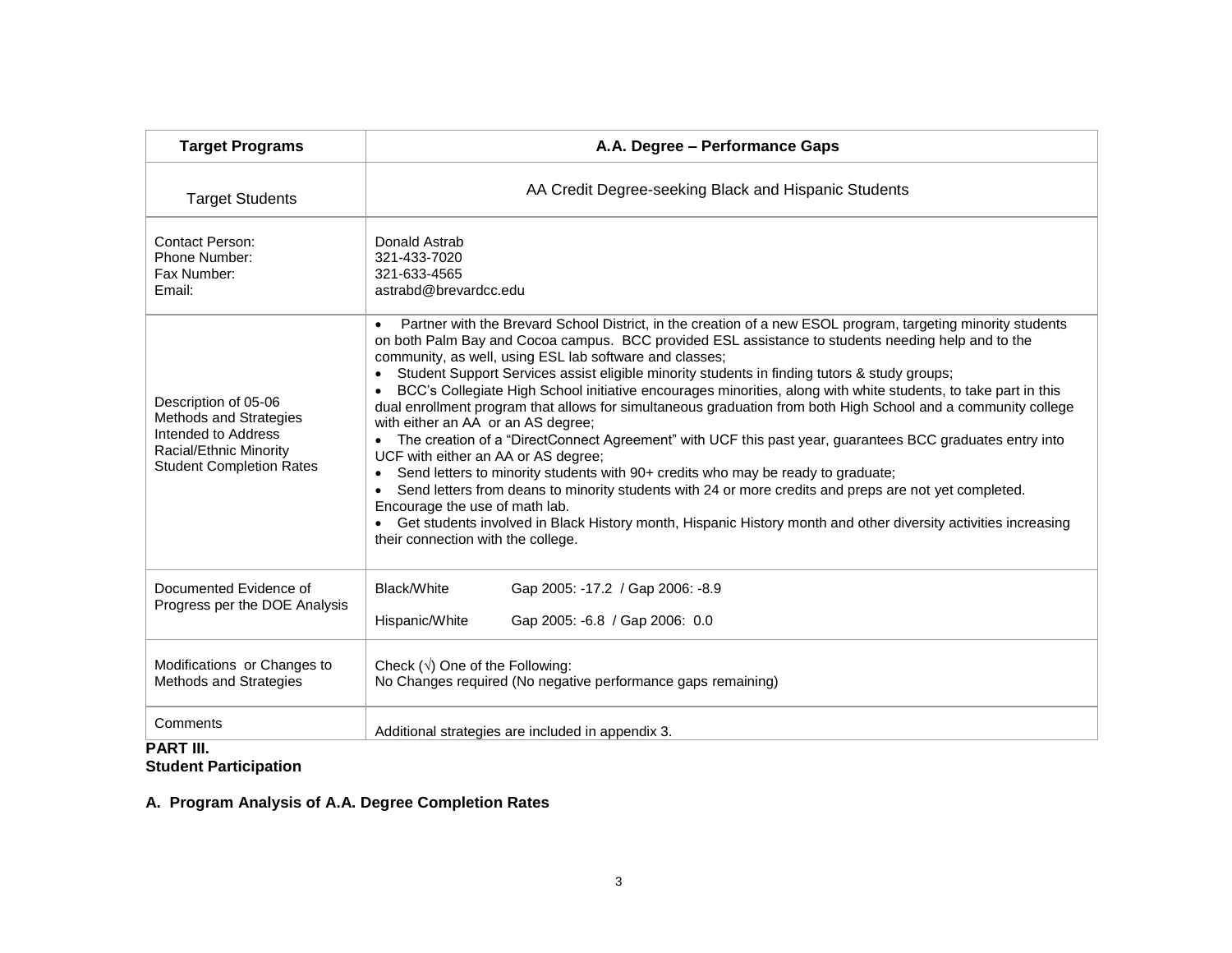## **2. Plan to Reduce Disparities between Rate of A.A. Degree Completion for Minority and Non-Minority Students**

In column (1), indicate both the targeted comparison groups (White/Black and/or White/Hispanic) and the disparity between the completion rates of the two groups. In column (2), describe the methods and strategies by which the college will reduce each disparity referenced in column (1). In column (3), indicate the intended quantitative measure of achievement and the designated college contact. Indicate in column (4) the specific time lines (month and year), up to three years, by which the gap will be closed. Where strategies, achievement measures or time lines are not applicable, enter "Not Applicable" or "NA."

| 1. Comparison Groups,<br><b>Completion</b><br><b>Rates/Performance Gap</b> | 2. Methods and Strategies To Reduce Gaps<br>Between Selected Groups Completing the A.A.<br><b>Degree</b>                                                                                                                                                                                                                                                                                                                                                                                                                                                                                                             | 3. Achievement Measure<br>and Responsible<br>Individual & Telephone #                                                                 | 4. Time Lines<br>$(1-3$ Years)                                                                             |
|----------------------------------------------------------------------------|----------------------------------------------------------------------------------------------------------------------------------------------------------------------------------------------------------------------------------------------------------------------------------------------------------------------------------------------------------------------------------------------------------------------------------------------------------------------------------------------------------------------------------------------------------------------------------------------------------------------|---------------------------------------------------------------------------------------------------------------------------------------|------------------------------------------------------------------------------------------------------------|
| Blacks:<br>37.7%<br>Whites:<br>46.6%<br>$-8.9%$<br>Gap:                    | 1. All FTIC students and transfer students with <24 credit<br>hours will be required to attend a new student orientation<br>scheduled for half day sessions on Friday mornings<br>during summer & fall terms. Each orientation will include<br>presentations and learning opportunities to assist students<br>with gaining skills necessary to master registration, web<br>access for student services, use of I-mail, on-line learning<br>through blackboard, and educational planning using<br>facts.org and WebCapp.<br>2. 2 <sup>nd</sup> year of students' "First Year Experience" program -<br>See Appendix 3. | Closure of gap by 4.5% each<br>year over a two year period.<br>Donald Astrab<br>321-433-7020<br>321-633-4565<br>astrabd@brevardcc.edu | 07/2007-07/2009<br>In development stage 2<br>and will take 3 years to<br>fully implement.                  |
| Hispanic: 46.6 %<br>Whites:<br>46.6%<br>$0.0\%$<br>Gap:                    | 1. Require further advisement sessions for all students<br>whose GPA falls below 2.0:<br>2. Continue with the upgrading of ESL capabilities<br>through purchase of significant software programs for our<br>Language LAB/assist Hispanic students who have learned<br>English as a second language; and<br>3. Planning stages for FTIC prep students who test into 2<br>or more Preps, BCC plans to co-enroll these students into<br>College Success along with Prep courses.                                                                                                                                        | No Gaps<br>Donald Astrab<br>321-433-7020<br>321-633-4565<br>astrabd@brevardcc.edu                                                     | 07/2007-07/2009<br>$2nd$ year of<br>implementation<br>Retention/completion<br>improvements in 3-5<br>years |

## **PART III. Student Participation**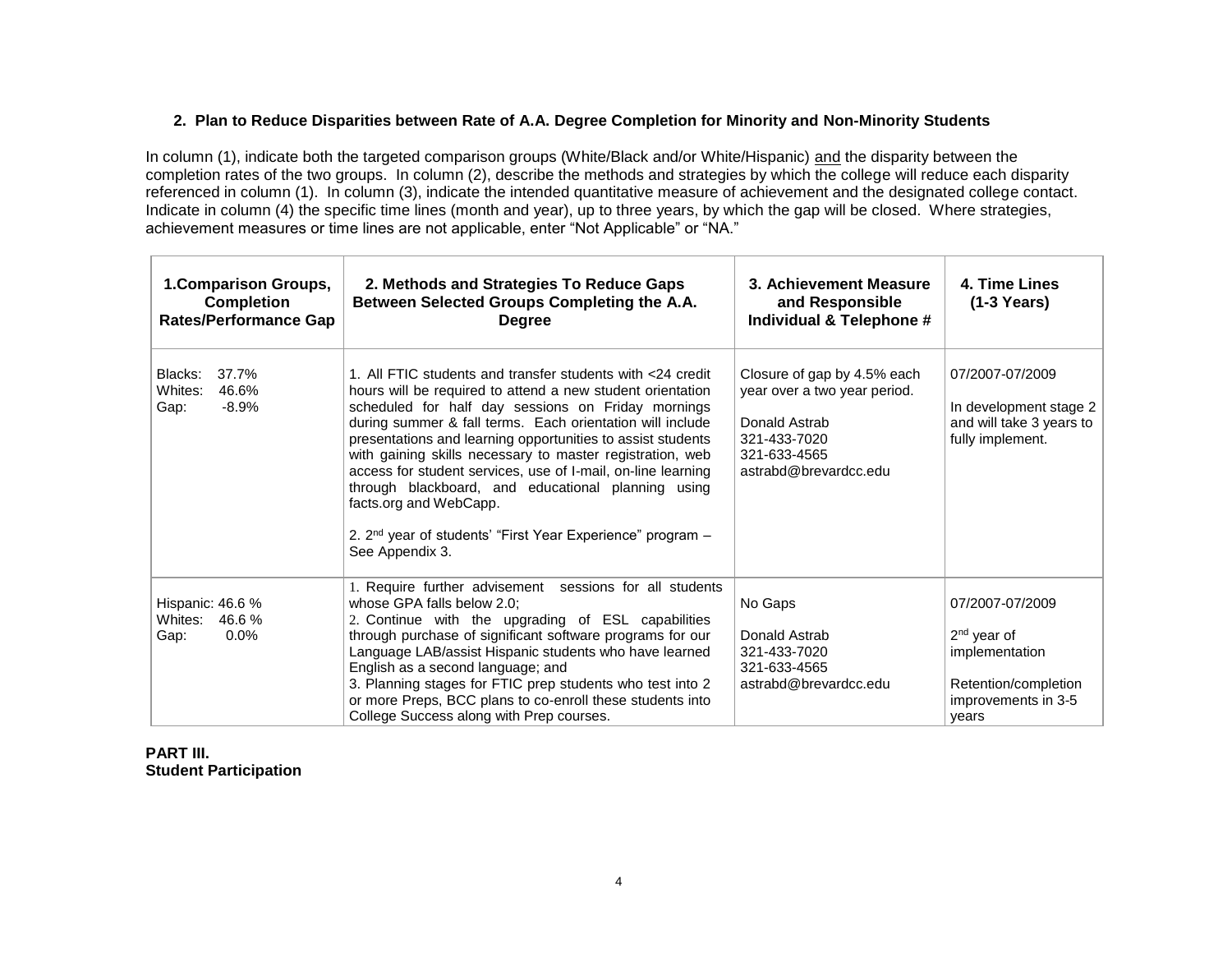#### **B: Plan for Diversity in Student Participation**

**1. Student Participation – Enrollments**

(College Credit and Certificate Programs)

| Group            |                     | <b>Census</b><br><b>District</b> | Goal<br>F/06 | <b>Actual</b><br>F/06 | <b>Met</b><br><b>Census</b><br>Goal                                                                                                                                                                                                                                               | <b>Met</b><br><b>Institution</b><br>Goal | <b>Institution</b><br>Goal F/07 | <b>Strategies to Achieve Goals for</b><br><b>Enrollment Among</b><br><b>Underrepresented Groups</b>                                                                                                                                                                                                                                 |
|------------------|---------------------|----------------------------------|--------------|-----------------------|-----------------------------------------------------------------------------------------------------------------------------------------------------------------------------------------------------------------------------------------------------------------------------------|------------------------------------------|---------------------------------|-------------------------------------------------------------------------------------------------------------------------------------------------------------------------------------------------------------------------------------------------------------------------------------------------------------------------------------|
| FTIC*            | a. Overall<br>Total |                                  | 2,115        | 2,061                 |                                                                                                                                                                                                                                                                                   | N                                        | 2,086                           |                                                                                                                                                                                                                                                                                                                                     |
|                  | b. Total            |                                  | 1,079        | 1,029                 |                                                                                                                                                                                                                                                                                   | N                                        | 1,058                           | Project Get Ready: a College Expo and                                                                                                                                                                                                                                                                                               |
| Females          | $c. \%$             | 50.7                             | 51.0         | 49.9                  | N                                                                                                                                                                                                                                                                                 | N                                        | 50.7                            | Financial Aid Fair directed to all high<br>school students providing on-site<br>assistance to students needing help in<br>completing FAFSA application. Provides<br>key information about admissions, honors<br>programs, dual enrollment, student<br>activities, career programs, AS degrees,<br>financial aid, scholarships, etc. |
|                  | b. Total            |                                  | 212          | 195                   |                                                                                                                                                                                                                                                                                   | N                                        | 209                             | Get Accepted Campaign: each campus                                                                                                                                                                                                                                                                                                  |
| <b>Blacks</b>    | c. %                | 9.5<br>Y<br>8.0<br>10.0          | N            | 10.0                  | has identified a high school where a team<br>from each campus will provide assistance<br>to HS seniors on site who have not yet<br>applied to college. The program will<br>provide career guidance, placement<br>testing, financial aid assistance and<br>application assistance. |                                          |                                 |                                                                                                                                                                                                                                                                                                                                     |
|                  | b. Total            |                                  | 148          | 174                   |                                                                                                                                                                                                                                                                                   | Y                                        | 188                             | College Goal Sunday: a new DOE initiative                                                                                                                                                                                                                                                                                           |
| <b>Hispanics</b> | $c. \%$             | 4.5                              | 7.0          | 8.4                   | Υ                                                                                                                                                                                                                                                                                 | Υ                                        | 9.0                             | hosted by BCC to assist minority and low<br>income families with completing the<br>FAFSA to file for financial aid. College<br>Reach Out Program (CROP) expanded to<br>include four high schools. Aimed at<br>increasing % of disadvantaged students in<br>grades 6-12 who enroll in college.                                       |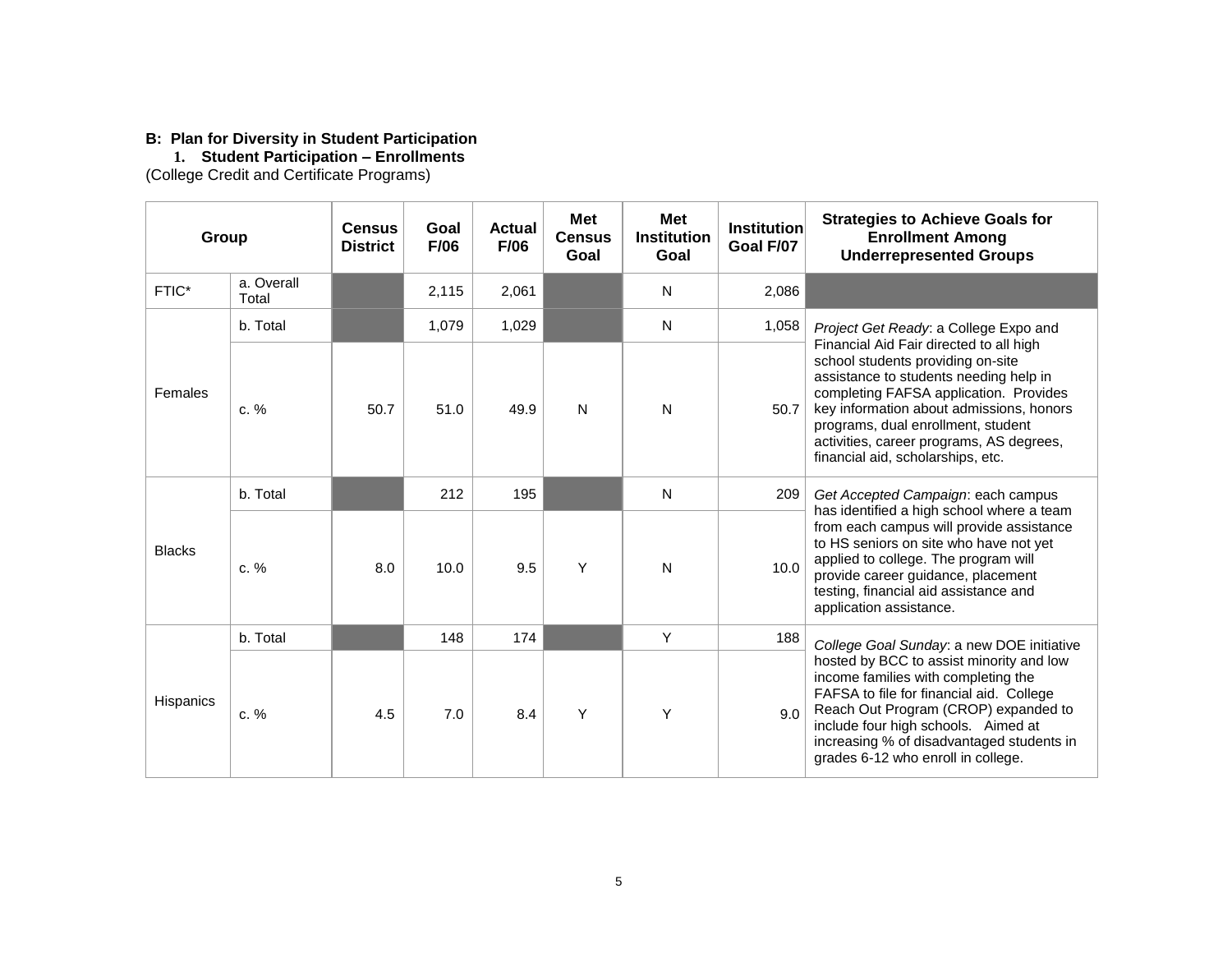| Group                      |                     | <b>Census</b><br><b>District</b> | Goal<br>F/06 | <b>Actual</b><br>F/06 | <b>Met</b><br><b>Census</b><br>Goal | <b>Met</b><br><b>Institution</b><br>Goal | <b>Institution</b><br>Goal F/07 | <b>Strategies to Achieve Goals for</b><br><b>Enrollment Among</b><br><b>Underrepresented Groups</b>                                                                                                                                                                              |  |
|----------------------------|---------------------|----------------------------------|--------------|-----------------------|-------------------------------------|------------------------------------------|---------------------------------|----------------------------------------------------------------------------------------------------------------------------------------------------------------------------------------------------------------------------------------------------------------------------------|--|
|                            | b. Total            |                                  | 99           | 74                    |                                     | N                                        | 98                              | BCC's Collegiate High School Initiative:<br>encouraging minorities along with white                                                                                                                                                                                              |  |
| Other<br><b>Minorities</b> | c. %                | 4.7                              | 4.7          | 3.6                   | N                                   | N                                        | 4.7                             | students, to take part in a dual enrollment<br>program that allows for simultaneous<br>graduation from both high school and a<br>community college (AA or AS Degree).                                                                                                            |  |
| Overall<br>Enrollment      | a. Overall<br>Total |                                  | 14,800       | 13,858                |                                     | N                                        | 14,000                          |                                                                                                                                                                                                                                                                                  |  |
|                            | b. Total            |                                  | 7,548        | 8,240                 |                                     | Y                                        | 8,400                           | Send prep letters to students with 24 or<br>more credits. Send visit an advisor                                                                                                                                                                                                  |  |
| Females<br>c. %            |                     | 50.7                             | 51.0         | 59.5                  | Y                                   | Y                                        | 60.0                            | postcard. Encourage use of Math Lab and<br>Reading/Writing lab on Cocoa campus for<br>tutoring. Promote use of library and on-line<br>resources available.                                                                                                                       |  |
| <b>Blacks</b>              | b. Total            |                                  | 1,332        | 1,322                 |                                     | $\mathsf{N}$                             | 1,372                           | Student Diversity Rap sessions: addresses<br>academic challenges and solutions by<br>students working in small groups. The                                                                                                                                                       |  |
|                            | c. %                | 8.0                              | 9.0          | 9.5                   | Υ                                   | Y                                        | 9.8                             | objective is to identify the issues and<br>collectively, in small teams, work to identify<br>possible solutions.                                                                                                                                                                 |  |
| Hispanics                  | b. Total            |                                  | 918          | 944                   |                                     | Y                                        | 980                             | Offer instructor educational opportunities on<br>strategies of Non-native English speaking<br>students in the Career/Tech Ed classroom.<br>ESOL mentoring programs for Health                                                                                                    |  |
|                            | c. %                | 4.5                              | 6.2          | 6.8                   | Υ                                   | Y                                        | 7.0                             | Science Students needing assistance<br>related to English as a second language.                                                                                                                                                                                                  |  |
|                            | b. Total            |                                  | 696          | 440                   |                                     | N                                        | 658                             | BCC partnered this year with Brevard                                                                                                                                                                                                                                             |  |
| Other<br><b>Minorities</b> | c. %                | 4.7                              | 4.7          | 3.2                   | N                                   | N                                        | 4.7                             | School District in the creation of a new<br>ESOL program, targeting minority students<br>on BCC's Palm Bay campus. This program<br>will be expanded to include the Cocoa<br>campus. Students are encouraged to<br>attend diversity activities. See Appendix 3<br>for activities. |  |

\*Use 2000 Census data provided by the K-20 Office of Equity and Access. Use enrollment data certified and submitted to the Division of Community Colleges for fall 2006. Other minorities include Asians, American Indians, Alaskan Natives, Hawaiian/Pacific Islanders and persons of two or more races. Institutional goals are typically set at or above the Census data.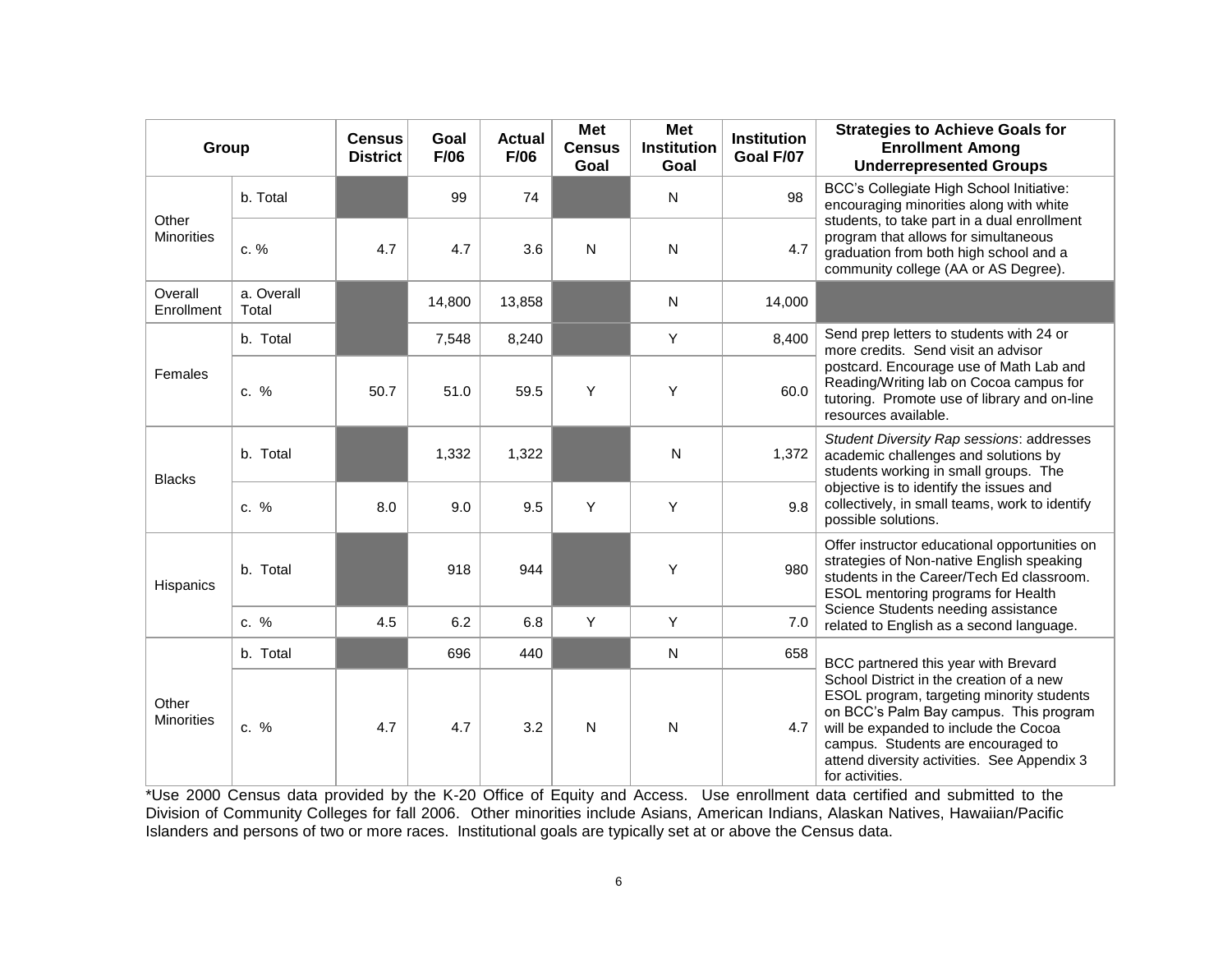# **PART III.**

#### **Student Participation**

**B. Plan for Diversity in Student Participation**

| <b>GROUP</b>               |                     | <b>District</b><br><b>Census</b> | Goal<br>06 | <b>Actual</b><br>06 | <b>Met</b><br><b>Census</b><br>Goal (Y/N) | <b>Met</b><br><b>Institution</b><br>Goal | <b>Institutional</b><br>Goal 07 | <b>Strategies to Ensure</b><br><b>Increased Completions</b><br><b>Underrepresented Groups</b>                                                                                                |
|----------------------------|---------------------|----------------------------------|------------|---------------------|-------------------------------------------|------------------------------------------|---------------------------------|----------------------------------------------------------------------------------------------------------------------------------------------------------------------------------------------|
| AA Degrees<br>(Annual)     | a. Overall<br>Total |                                  | 1,550      | 1,552               |                                           | Y                                        | 1,560                           | Send post cards to students with<br>holds. Letters to students with<br>45-89 credit hours stating that                                                                                       |
|                            | b. Total            |                                  | 930        | 929                 |                                           | N                                        | 936                             | they may be close to graduation.<br>Required students (below 2.0) to                                                                                                                         |
| Female                     | $c. \%$             | 50.7                             | 60.0       | 59.9                | Y                                         | N                                        | 60.00                           | see an advisor. Mail advisor<br>postcards to students.                                                                                                                                       |
|                            | b. Total            |                                  | 124        | 94                  |                                           | N                                        | 125                             | Direct Connect Program<br>guaranteeing admission to UCF                                                                                                                                      |
| <b>Blacks</b><br>$c. \%$   |                     | 8.0                              | 8.0        | 6.1                 | N                                         | N                                        | 8.0                             | with AA or some AS degrees.<br>Send postcards to students with<br>prep holds i.e. summer walk-in<br>registration. Send letters to<br>students that have 24+ hours<br>but not completed prep. |
|                            | b. Total            |                                  | 78         | 87                  |                                           | Y                                        | 89                              | The invitation of minority<br>students to attend the Florida<br><b>Funding for Minority Teachers</b>                                                                                         |
| Hispanics                  | $c. \%$             | 4.5                              | 5.0        | 5.6                 | Y                                         | Y                                        | 5.7                             | Annual Conference. Minority<br>students, who participate in this<br>program, may receive a two-<br>year scholarship during their<br>junior and senior years of<br>college.                   |
| Other<br><b>Minorities</b> | b. Total            |                                  | 73         | 43                  |                                           | N                                        | 73                              | The development of international<br>content into existing courses &<br>the creation of new courses                                                                                           |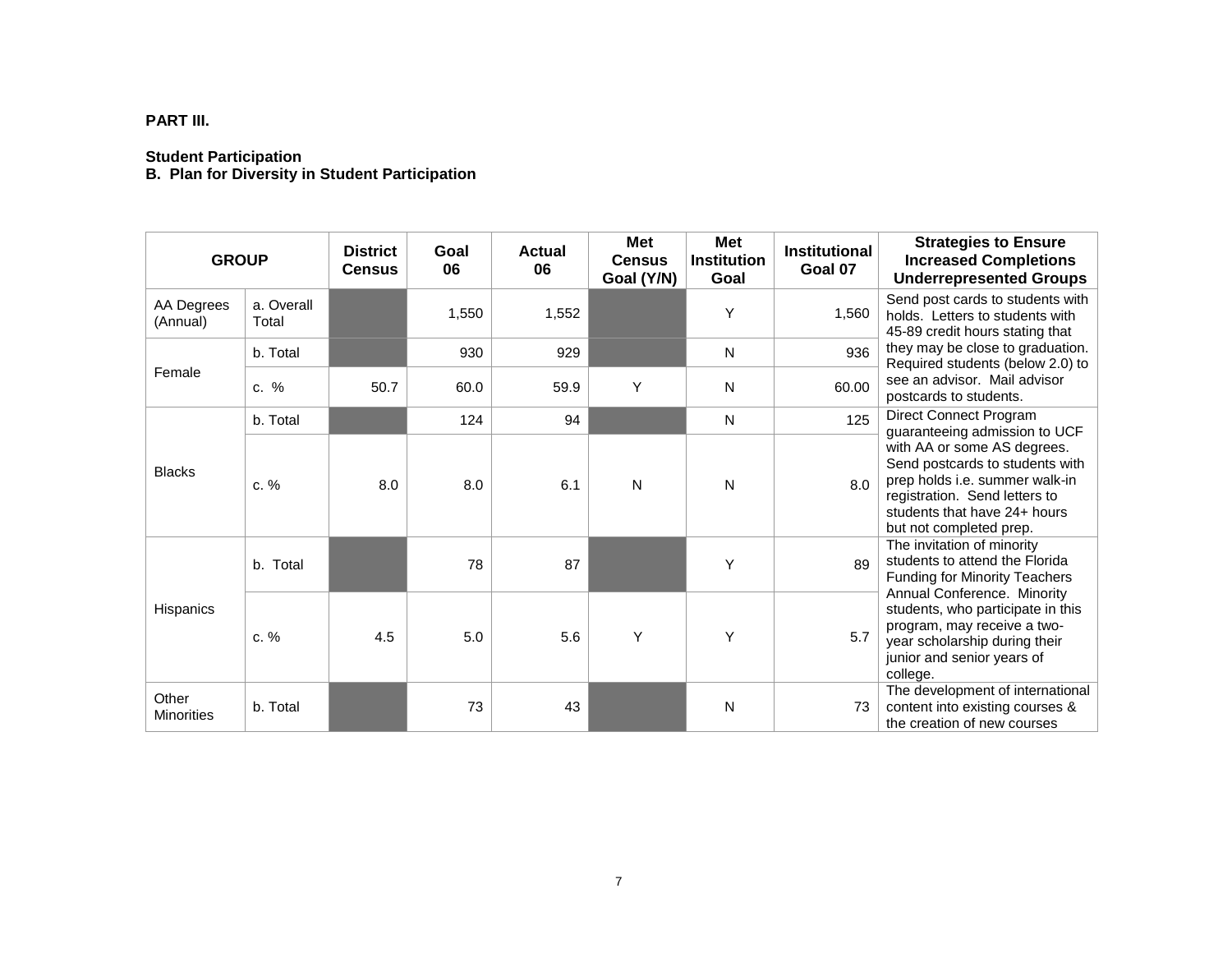|  | c. $%$ | 4.7 | 4.7 | 2.8 |  |  | 4.7 | whose core curriculum is related<br>to international themes of study.<br>Increase in technical advisory<br>committee through BCC's<br>Ambassador Identifying minority<br>businesses & owners invited to<br>be on the tech advisory<br>program. |
|--|--------|-----|-----|-----|--|--|-----|------------------------------------------------------------------------------------------------------------------------------------------------------------------------------------------------------------------------------------------------|
|--|--------|-----|-----|-----|--|--|-----|------------------------------------------------------------------------------------------------------------------------------------------------------------------------------------------------------------------------------------------------|

## **2. Student Participation – Completions**

| <b>GROUP</b>                  |                            | <b>District</b><br><b>Census</b> | Goal<br>06 | <b>Actual</b><br>06 | <b>Met</b><br><b>Census</b><br>Goal (Y/N) | <b>Met</b><br>$\sf{Institution}$<br>Goal | <b>Institutional</b><br>Goal 07 | <b>Strategies to Ensure</b><br><b>Increased Completions</b><br>Underrepresented<br><b>Groups</b>                                                                                                                                                                                                              |
|-------------------------------|----------------------------|----------------------------------|------------|---------------------|-------------------------------------------|------------------------------------------|---------------------------------|---------------------------------------------------------------------------------------------------------------------------------------------------------------------------------------------------------------------------------------------------------------------------------------------------------------|
| <b>AS Degrees</b><br>(Annual) | a. Overall<br><b>Total</b> |                                  | 360        | 324                 |                                           | N                                        | 330                             |                                                                                                                                                                                                                                                                                                               |
|                               | b. Total                   |                                  | 216        | 230                 |                                           | Υ                                        | 234                             | A 16 week Health Sciences                                                                                                                                                                                                                                                                                     |
| Females                       | $c. \%$                    | 50.7                             | 60.0       | 71.0                | Y                                         | Y                                        | 71.0                            | remediation course. Full-time<br>math lab coordinator to assist<br>students struggling with math<br>requirements.                                                                                                                                                                                             |
|                               | b. Total                   |                                  | 29         | 20                  |                                           | N                                        | 26                              | Increase in diversity in                                                                                                                                                                                                                                                                                      |
| <b>Blacks</b>                 | c. %                       | 8.0                              | 8.0        | 6.2                 | $\mathsf{N}$                              | N                                        | 8.0                             | technical advisory committee<br>through BCC's ambassador.<br>This will identify minority<br>owned businesses in the<br>community and these business<br>owners will be asked to be a<br>part of the technical advisory<br>committee. This will<br>encourage AS degree<br>completions for minority<br>students. |
|                               | b. Total                   |                                  | 16         | 17                  |                                           | Y                                        | 18                              |                                                                                                                                                                                                                                                                                                               |
| Hispanics                     | c. %                       | 4.5                              | 4.5        | 5.3                 | Y                                         | Y                                        | 5.4                             | The ESOL mentoring program<br>for nursing & medical lab<br>students needing assistance<br>related to English as a second<br>language.                                                                                                                                                                         |
| Other                         | b. Total                   |                                  | 17         | 11                  |                                           | $\mathsf{N}$                             | 16                              |                                                                                                                                                                                                                                                                                                               |
| <b>Minorities</b>             | $c. \%$                    | 4.7                              | 4.7        | 3.4                 | N                                         | N                                        | 4.7                             | Co-enroll FTIC prep students                                                                                                                                                                                                                                                                                  |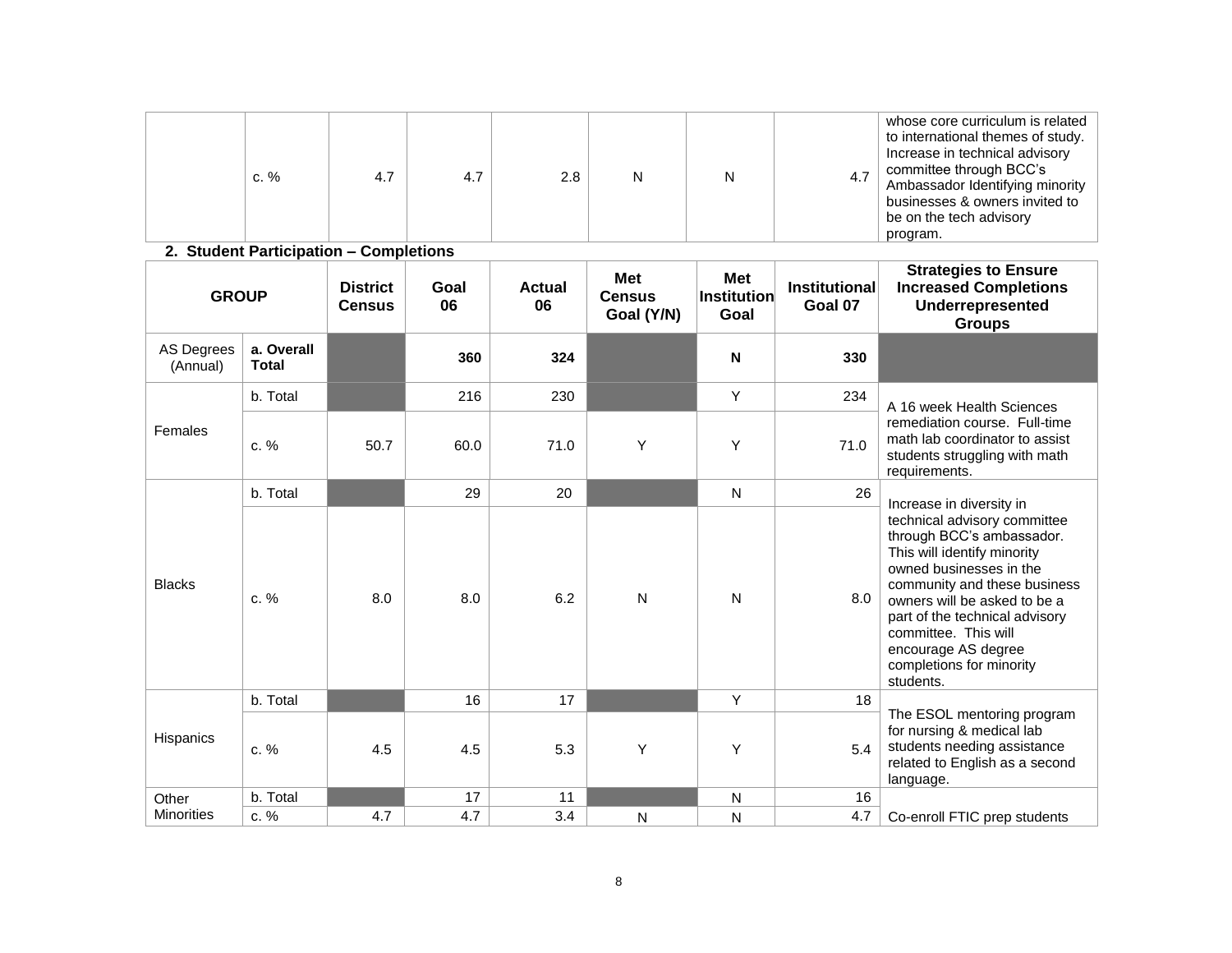|  |  |  |  | who test into prep with a     |
|--|--|--|--|-------------------------------|
|  |  |  |  | Masters degree engineer       |
|  |  |  |  | instructor serving as a role  |
|  |  |  |  | model to minority students in |
|  |  |  |  | math and sciences.            |
|  |  |  |  |                               |
|  |  |  |  |                               |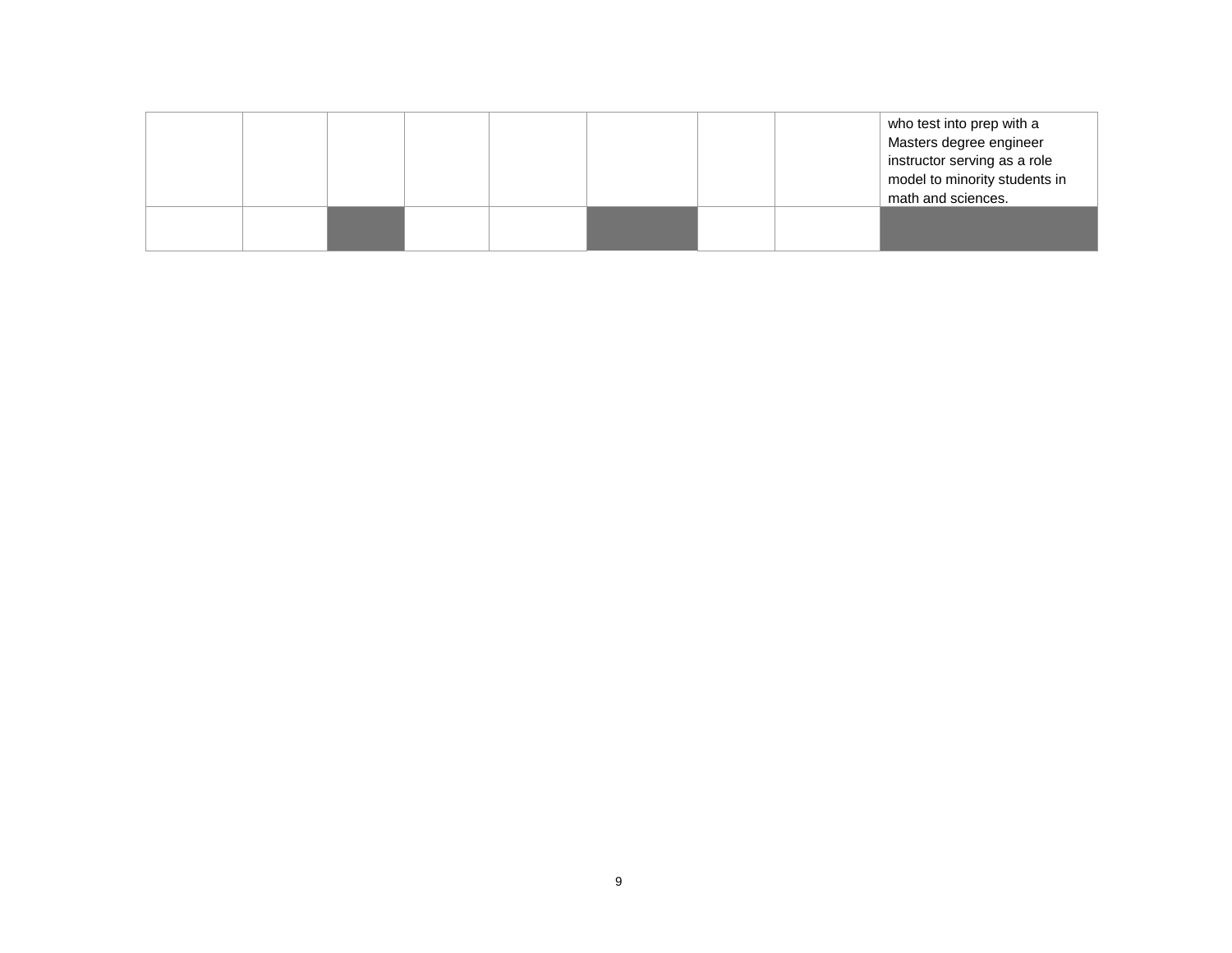| <b>GROUP</b>               |                            | <b>District</b><br><b>Census</b> | Goal<br>06 | <b>Actual</b><br>06 | <b>Met</b><br><b>Census</b><br>Goal (Y/N) | Met<br><b>Institution</b><br>Goal | <b>Institutional</b><br>Goal 07 | <b>Strategies to Ensure</b><br><b>Increased Completions</b><br>Underrepresented<br><b>Groups</b>                                                                                                                  |
|----------------------------|----------------------------|----------------------------------|------------|---------------------|-------------------------------------------|-----------------------------------|---------------------------------|-------------------------------------------------------------------------------------------------------------------------------------------------------------------------------------------------------------------|
| Certificates<br>(Annual)   | a. Overall<br><b>Total</b> |                                  | 650        | 807                 |                                           | Y                                 | 810                             |                                                                                                                                                                                                                   |
|                            | b. Total                   |                                  | 338        | 407                 |                                           | Y                                 | 411                             | Provide information on<br>certificate programs and                                                                                                                                                                |
| Females                    | c. %                       | 50.7%                            | 52.0       | 50.4                | N                                         | N                                 | 50.7                            | encourage the use of the<br>Career Center and peer<br>mentoring.                                                                                                                                                  |
|                            | b. Total                   |                                  | 52         | 66                  |                                           | Y                                 | 67                              | Provide peer mentoring.                                                                                                                                                                                           |
| <b>Blacks</b>              | c. %                       | 8.0                              | 8.0        | 8.2                 | Y                                         | Y                                 | 8.3                             | Encourage the use of tutors<br>and study groups and<br>involvement in diversity<br>activities.                                                                                                                    |
| <b>Hispanics</b>           | b. Total                   |                                  | 35         | 50                  |                                           | Y                                 | 51                              | <b>ESOL Critical Thinking Health</b><br>Science courses offered through<br>Continuing Ed. Health Science<br>Faculty attended "Strategies for<br>improving performance of Non-<br>Native English speaking students |
|                            | c. %                       | 4.5                              | 5.4        | 6.2                 | Y                                         | Y                                 | 6.3                             | in Career and Tech Ed<br>Classroom."                                                                                                                                                                              |
|                            | b. Total                   |                                  | 31         | 23                  |                                           | N                                 | 38                              | Student Service's staff, the                                                                                                                                                                                      |
| Other<br><b>Minorities</b> | c. %                       | 4.7                              | 4.7        | 2.9                 | N                                         | N                                 | 4.7                             | Career Center staff, Recruitment<br>Office staff, and OSDE host or<br>participate in high school and<br>community career and job fairs<br>throughout the county.                                                  |

Use enrollment data certified and submitted by your institution to the Division of Community Colleges and Workforce Development for Fall 2006.

**Part III.**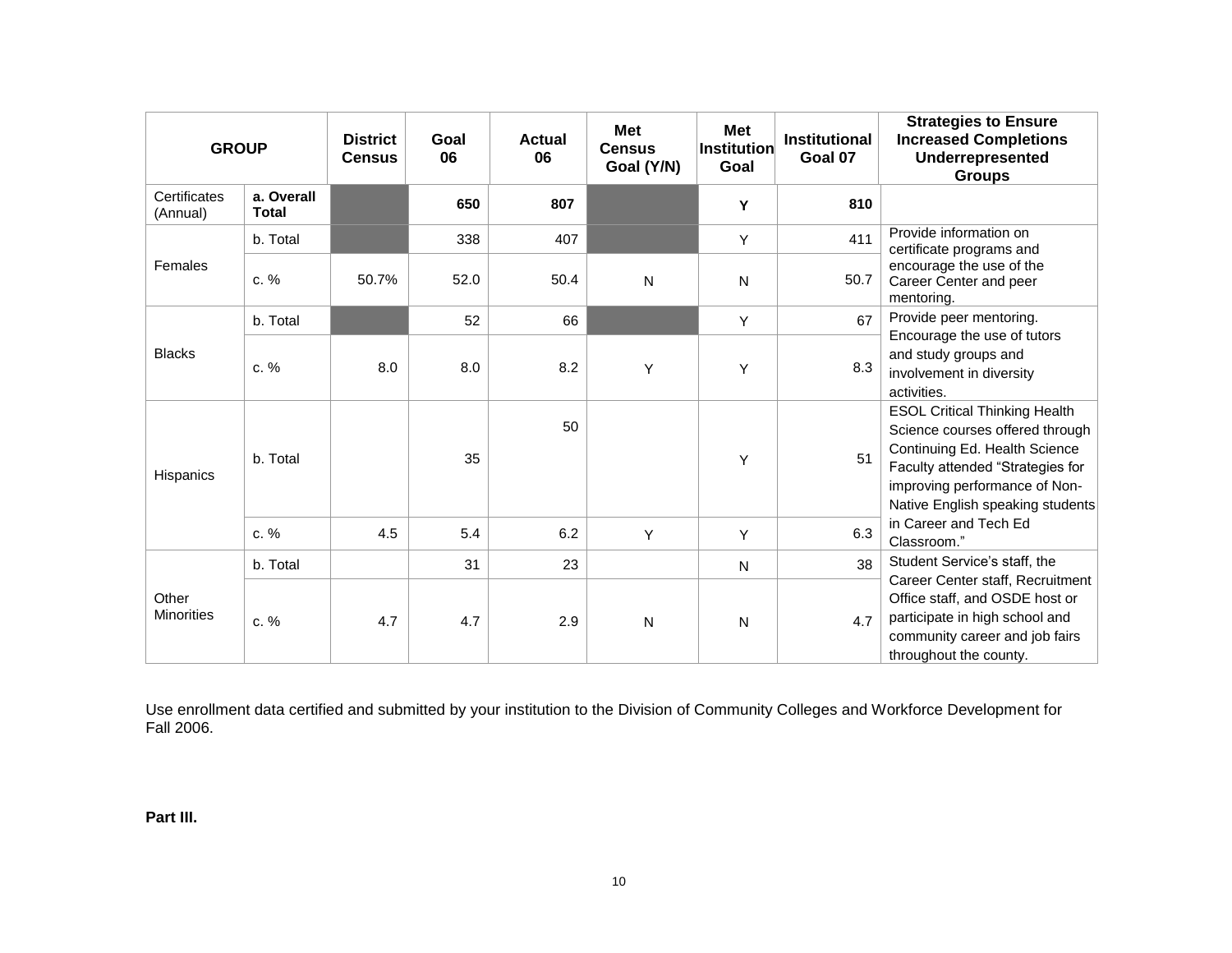#### **Student Participation**

#### **C. Persistence and Retention Analysis and Strategies**

(New) For the 2007 Update, data are extracted from the IPEDS Enrollment Fall FTIC 2004-05 Retention into Fall 2005-06 spreadsheet your college received from the Division of Community Colleges and Workforce Education. Your institution will be looking at the pattern of retention rates for 2004-05 year cadre and subsequently comparing data from one year to the next to determine persistence rates. The analysis should give your institution a clearer picture of how effective the college has been in supporting persistence and retention.

| <b>Full Time FTIC AA Retention Rates</b> |       |              |       |          |       |       |       |       |       |           |           |
|------------------------------------------|-------|--------------|-------|----------|-------|-------|-------|-------|-------|-----------|-----------|
|                                          |       | <b>Black</b> |       | Hispanic |       |       | White |       |       | W/B Gap   | W/H Gap   |
|                                          | M     | F            | Total | M        | F     | Total | м     | F     | Total |           |           |
| 2004-05<br>Enrollment #                  | 69    | 81           | 150   | 46       | 53    | 99    | 552   | 580   | 1,132 | <b>NA</b> | <b>NA</b> |
| 2005-06<br>Retained #                    | 33    | 49           | 82    | 24       | 37    | 61    | 373   | 412   | 785   | <b>NA</b> | <b>NA</b> |
| <b>Retained %</b>                        | 47.8% | 60.5%        | 54.7% | 52.2%    | 69.8% | 61.6% | 67.6% | 71.0% | 69.3% | 14.6%     | 7.7%      |

| Part-time FTIC AA Retention Rates |                                                  |              |       |          |       |       |       |       |       |           |           |
|-----------------------------------|--------------------------------------------------|--------------|-------|----------|-------|-------|-------|-------|-------|-----------|-----------|
|                                   |                                                  | <b>Black</b> |       | Hispanic |       |       | White |       |       | W/B Gap   | W/H Gap   |
|                                   | E<br>F<br>M<br>Total<br>M<br>M<br>Total<br>Total |              |       |          |       |       |       |       |       |           |           |
| 2004-05<br>Enrollment#            | 49                                               | 43           | 92    | 32       | 36    | 68    | 320   | 343   | 663   | <b>NA</b> | <b>NA</b> |
| 2005-06<br>Retained #             | 23                                               | 17           | 40    | 10       | 18    | 28    | 115   | 176   | 291   | <b>NA</b> | <b>NA</b> |
| <b>Retained %</b>                 | 46.9%                                            | 39.5%        | 43.5% | 31.3%    | 50.0% | 41.2% | 35.9% | 51.3% | 43.9% | 0.4%      | 2.7%      |

Method and strategies used by the college to encourage persistence and retention will be required for the 2007-08 Equity Report, although BCC has opted to list their current retention methods and strategies in this year's report as they relate to other strategies for closing the gap between minorities and whites.

**BCC Minority Retention Strategies**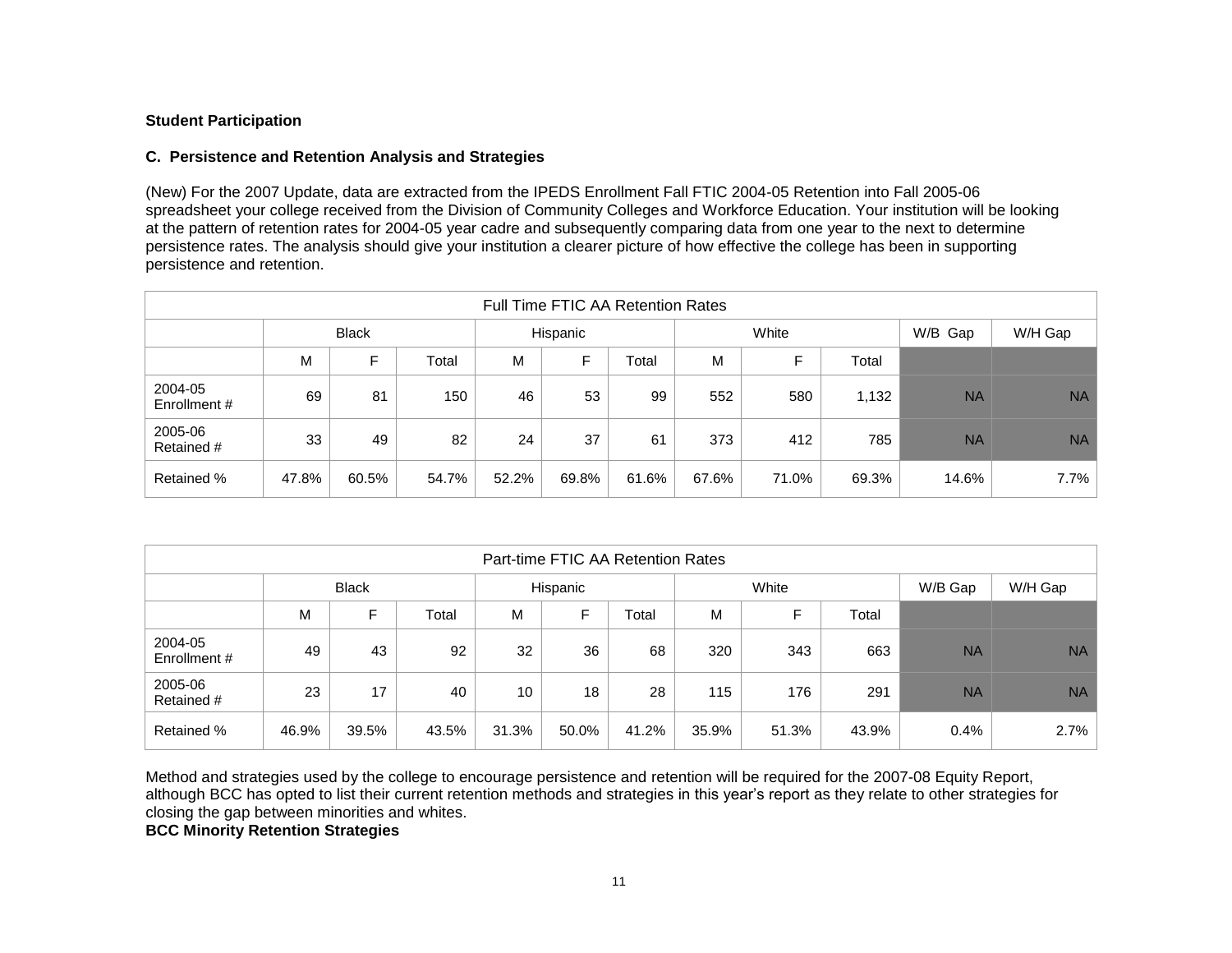| <b>Strategies and Goals</b><br><b>Targeted Activities for Student Retention</b>                                                                                                                                                                                                                                                                                                                                                              | <b>Time Line</b>                           |
|----------------------------------------------------------------------------------------------------------------------------------------------------------------------------------------------------------------------------------------------------------------------------------------------------------------------------------------------------------------------------------------------------------------------------------------------|--------------------------------------------|
| 1. International Students Camping Trips and Luncheons.<br>The International Student Services Office sponsors annual camping trips and International food festivals for their<br>students and the college community.                                                                                                                                                                                                                          |                                            |
| 2. Student Diversity Rap Sessions.<br>OSDE hosted monthly student diversity rap sessions which encouraged student input and discussion on their<br>academic challenges and possible solutions.                                                                                                                                                                                                                                               |                                            |
| 3. Minority Student Receptions.<br>Two bi-annual receptions hosted by OSDE and Student Services Deans highlighted the educational and professional<br>successes of minority men and women. The two hour program included a keynote speaker, live entertainment, heavy<br>hors d'oeuvres and a student services panel.                                                                                                                        |                                            |
| 4. Florida African American Student Association (FAASA) Conferences.<br>OSDE acted as an honorary member of the AASU (African American Student Union) to help members with<br>fundraising activities to send active members to the bi-annual four-day leadership conference.                                                                                                                                                                 | Past Accomplishments<br>(2003-Spring 2006) |
| 5. Florida Funding for Minority Teachers (FFMT) Annual Conference.<br>Minority students who are planning to be future students are invited to this annual conference which is hosted by UF<br>throughout various locations in Florida. Students, who Participate in this program, receive a two-year scholarship<br>during the junior and senior years of college.                                                                           |                                            |
| 6. Student Government Association (SGA) Events.<br>Students and staff work closely together to host several student activities geared at<br>Promoting unity, inclusion and diversity awareness. Some of these activities include: the Fall Festival, Spring<br>Festival and Welcome Back Day.                                                                                                                                                |                                            |
| 7. TRIO.                                                                                                                                                                                                                                                                                                                                                                                                                                     |                                            |
| TRIO is a federally funded program managed by the Student Services Support (SSS) office. The program offers<br>financial and academic services to students who are first-generation, have a financial need or have a physical or<br>learning disability. Some components of the program are: academic advising, tutoring, career counseling,<br>scholarships, financial aid advising, college survival skills, workshops, seminars and more. |                                            |
| 8. Student Transitional Education Program (STEP).<br>STEP is an intensive four-week summer transitional program hosted by SSS. Eligible students must be either first-<br>generation or low-income or have either a physical or learning disability.                                                                                                                                                                                         |                                            |
| 9. Black History Month Soul Food Luncheons.                                                                                                                                                                                                                                                                                                                                                                                                  |                                            |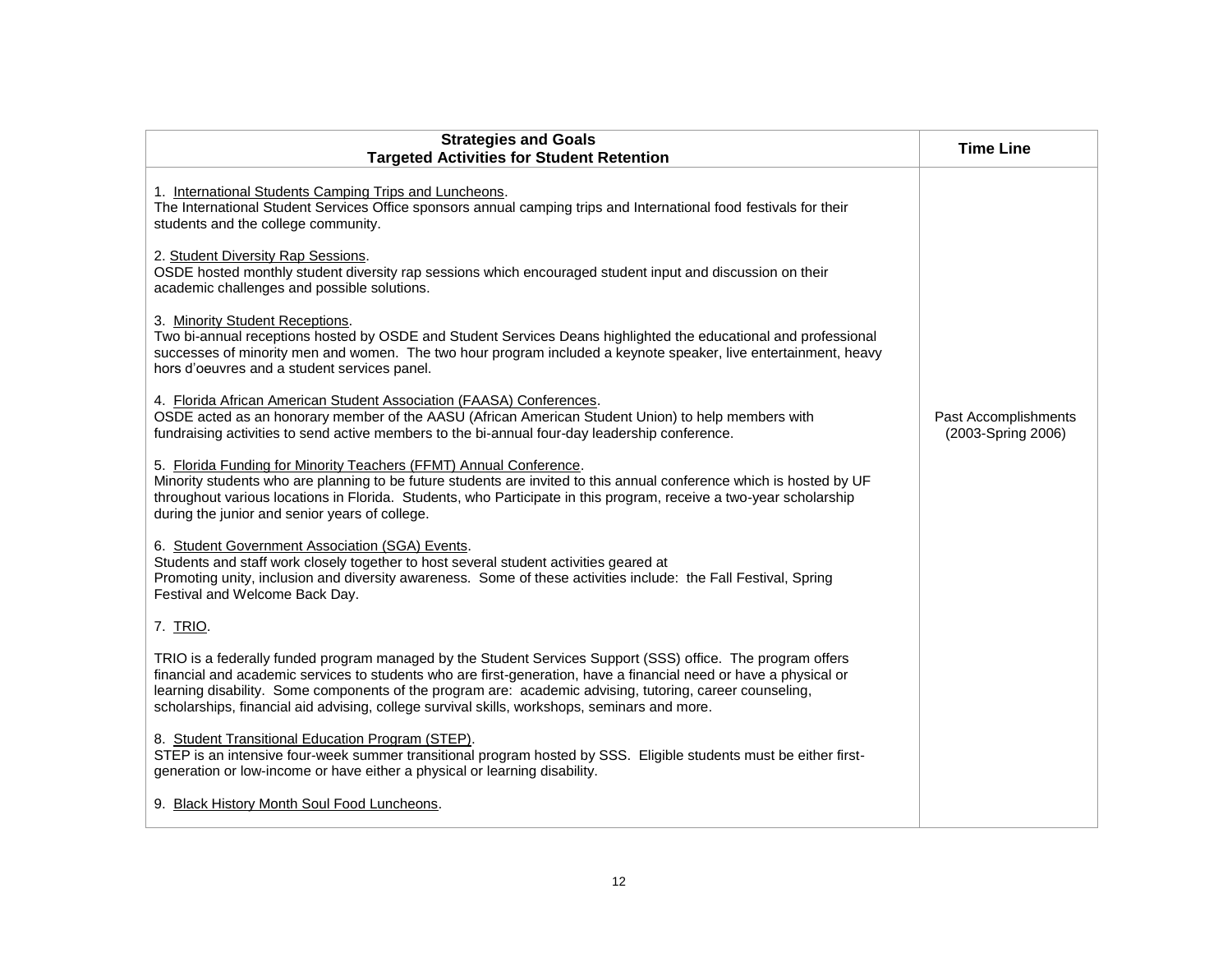| The Black History Month Soul Food luncheons are hosted college-wide at all of the four campuses. The program                              |                                            |
|-------------------------------------------------------------------------------------------------------------------------------------------|--------------------------------------------|
| includes a variety of soul food menu items and a keynote speaker. Students, staff and faculty are invited to attend<br>this annual event. | Past Accomplishments<br>(2003-Spring 2006) |
|                                                                                                                                           |                                            |

# **BCC's retention strategies through Student Service's Enrollment Management Plan**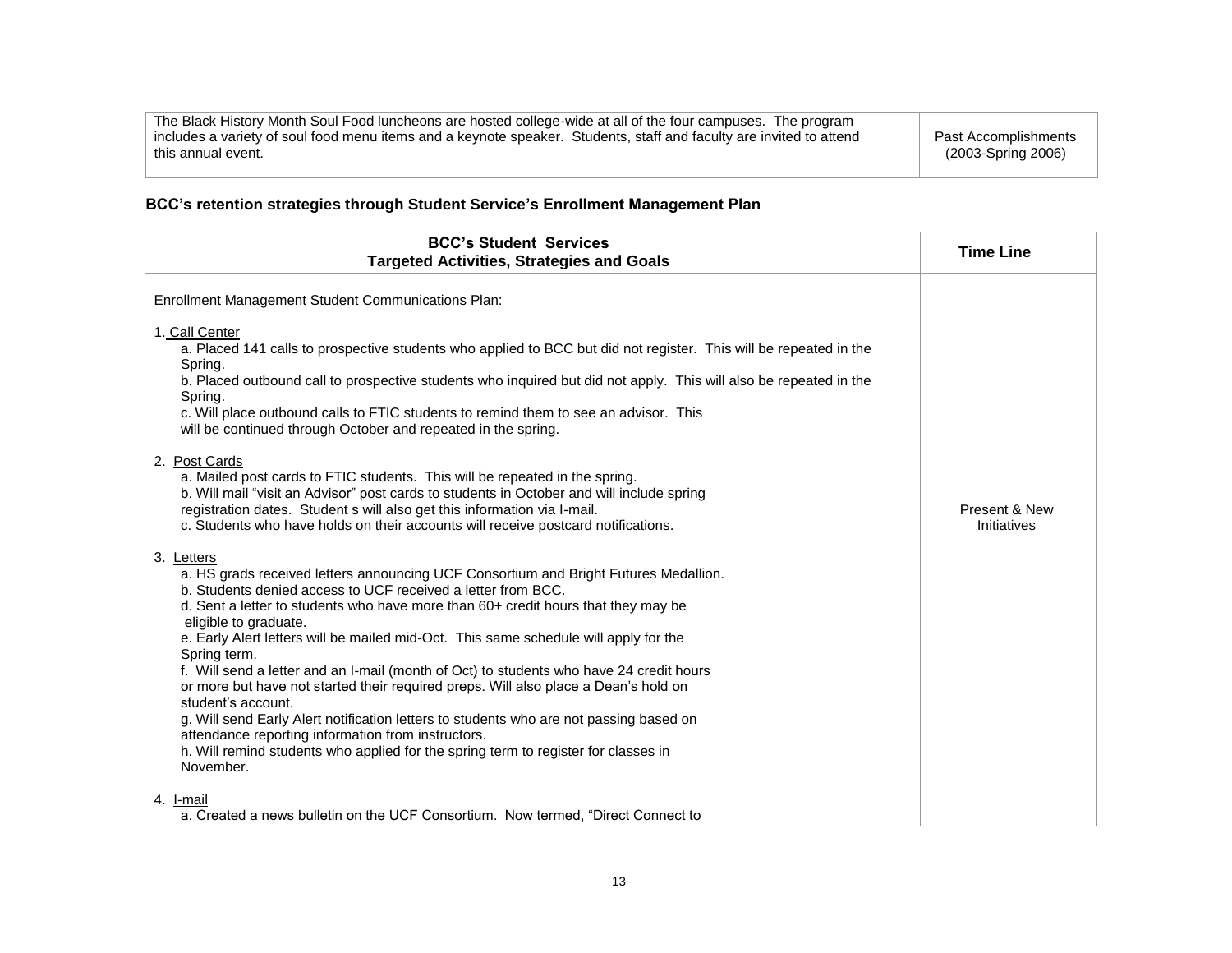UCF". Sent I-mail for Info Sessions in October. b. Will remind students to update their address in October. c. Will notify students of their holds in October. d. Will announce Spring registration dates in November. e. Will open web for students to view their grades and complete a degree audit in December.

Present & New **Initiatives** 

**Part III.**

#### **D. Institutional Analysis of Gatekeeper (Mathematics) courses for students in A&P and Vocational Lower Division Courses.**

OEA recognizes that all colleges do not offer both developmental/remedial courses. Insert course data that apply to your institution.

1. Enrollment data is extracted from the "Total" column on Grade distribution Tables for 2000 and 2005 by Race.

2. Math Course success percentages are extracted from Successful Grades column at the extreme right hand end of the table of percentages by race. Success, for purposes of this analysis, includes all students with grades of A, B, or C as final course grades.

3. Achievement gaps are the percentage point difference between the White Student 2005 Success % and the 2005 Black or Hispanic Success % for each math course. When Black and Hispanic student data indicates greater success than White students, type in "no gap".

| <b>White Student Enrollment and Success</b><br>Gatekeeper Courses - 2000 & 2005                          |     |        |     |        |  |  |  |  |  |
|----------------------------------------------------------------------------------------------------------|-----|--------|-----|--------|--|--|--|--|--|
| Success %<br>Enrollment<br>Success %<br>Enrollment<br>Gatekeeper courses<br>2005<br>2000<br>2000<br>2005 |     |        |     |        |  |  |  |  |  |
| MAT 0020                                                                                                 | 88  | 67.05% | 140 | 57.86% |  |  |  |  |  |
| MAT 0024                                                                                                 | 546 | 60.62% | 650 | 50.31% |  |  |  |  |  |
| MAC 1105                                                                                                 | 673 | 47.10% | 991 | 57.21% |  |  |  |  |  |
| MGF 1106                                                                                                 | 248 | 73.39% | 267 | 69.29% |  |  |  |  |  |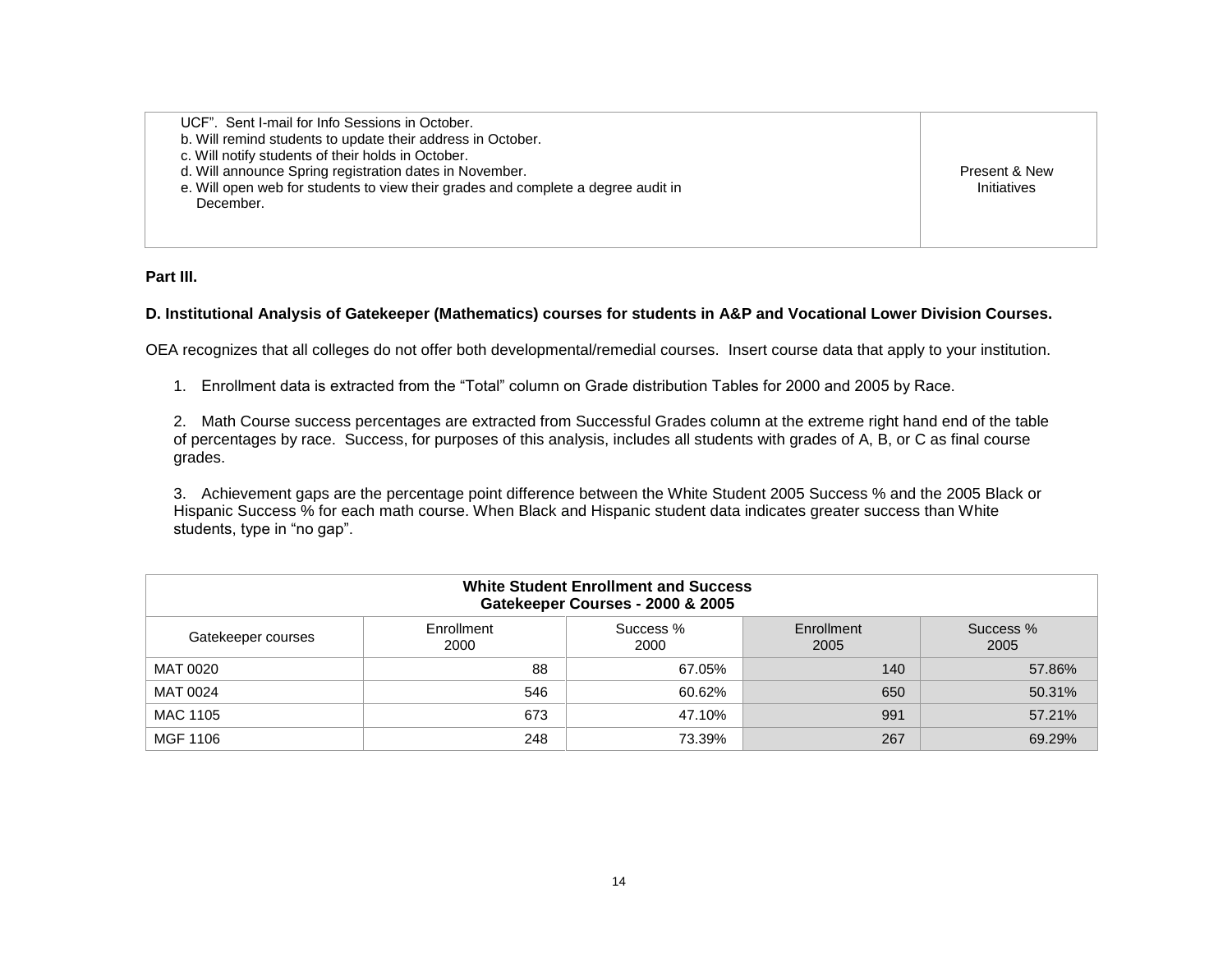| Performance Gaps Between Black Student Success and White Student Success<br>Gatekeeper Courses - 2000 & 2005 |                    |        |     |        |        |  |  |  |  |  |
|--------------------------------------------------------------------------------------------------------------|--------------------|--------|-----|--------|--------|--|--|--|--|--|
| <b>Black Student Enrollment and Success</b><br>White/Black Achievement Gap                                   |                    |        |     |        |        |  |  |  |  |  |
| Gatekeeper<br>Courses                                                                                        | Enrollment<br>2000 | 2005   |     |        |        |  |  |  |  |  |
| MAT 0020                                                                                                     | 15                 | 60.00% | 21  | 38.10% | 19.76% |  |  |  |  |  |
| MAT 0024                                                                                                     | 84                 | 52.38% | 113 | 42.48% | 7.83%  |  |  |  |  |  |
| MAC 1105                                                                                                     | 55                 | 34.55% | 98  | 52.04% | 5.17%  |  |  |  |  |  |
| MGF 1106                                                                                                     | 23                 | 47.83% | 26  | 50.00% | 19.29% |  |  |  |  |  |

| Performance Gaps Between Hispanic Student Success and White Student Success<br>Gatekeeper Courses - 2000 & 2005  |    |        |    |        |        |  |  |  |  |  |  |
|------------------------------------------------------------------------------------------------------------------|----|--------|----|--------|--------|--|--|--|--|--|--|
| White/Hispanic Achievement Gap<br><b>Hispanic Student Enrollment and Success</b>                                 |    |        |    |        |        |  |  |  |  |  |  |
| Enrollment<br>Success %<br>Enrollment<br>Success %<br>2005<br>Gatekeeper courses<br>2000<br>2005<br>2005<br>2000 |    |        |    |        |        |  |  |  |  |  |  |
| MAT 0020                                                                                                         | 15 | 46.67% | 18 | 61.11% | No gap |  |  |  |  |  |  |
| MAT 0024                                                                                                         | 45 | 57.78% | 62 | 46.77% | 3.54%  |  |  |  |  |  |  |
| MAC 1105                                                                                                         | 55 | 50.91% | 74 | 55.41% | 1.80%  |  |  |  |  |  |  |
| MGF 1106                                                                                                         | 9  | 77.78% | 23 | 78.26% | No gap |  |  |  |  |  |  |

Methods and strategies for improving the success rates of Black and Hispanic students, accountability measures, along with 3-year timelines for closing the achievement gaps should be developed by the College Math Department for submission in the 2007-08 Equity Report.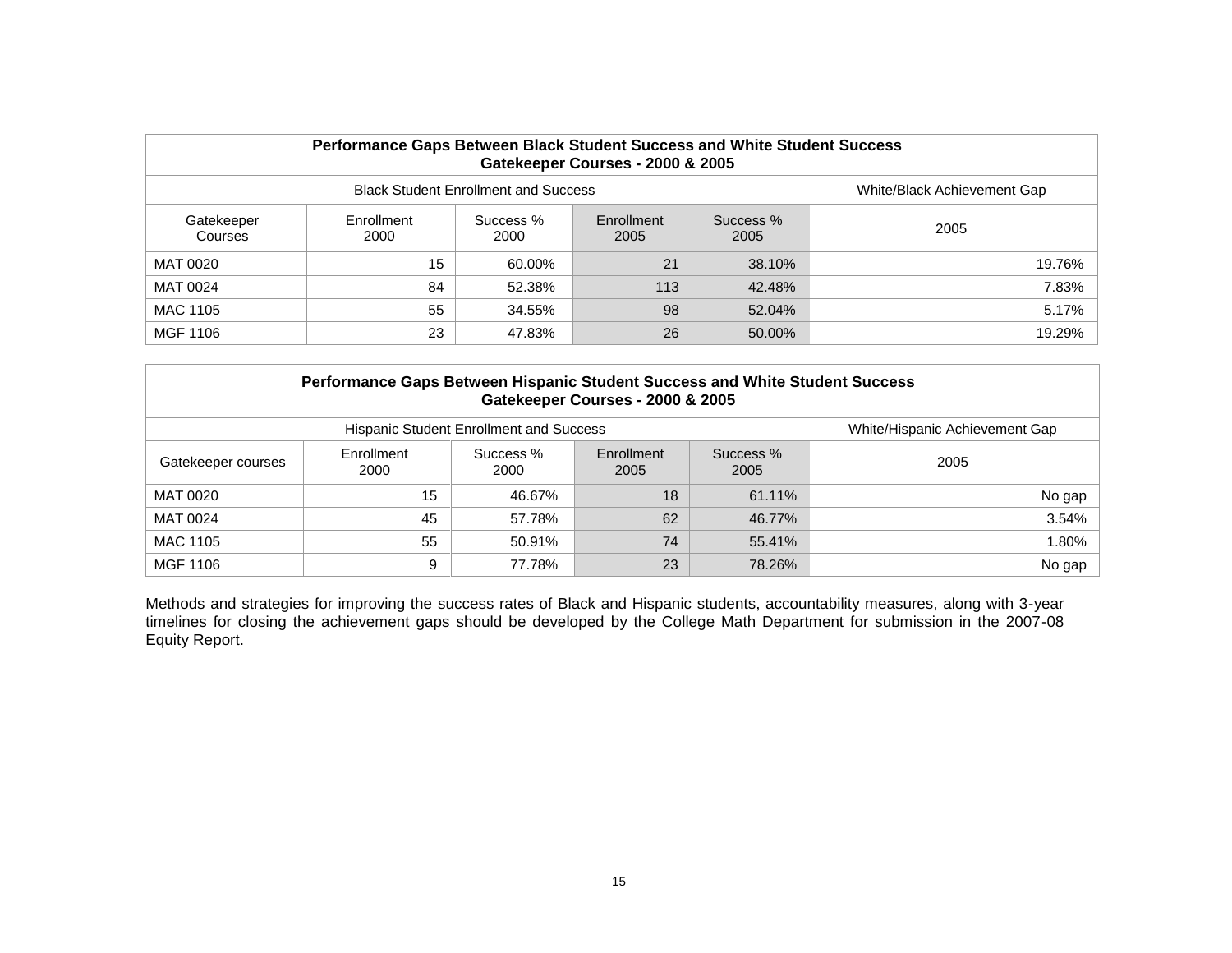## **PART IV. Issues in Athletics**

#### **A. Diversity in Athletic Program Administration and Leadership**

1. This section is designed to compile information and data related to diversity among individuals currently employed as full-time athletic directors and coaches. Please provide below disaggregated data of current employees in these job categories by race/ethnicity and gender. Do not include Athletic Directors in the total count for coaches.

| <b>Full-time Athletic Director and Coaches</b><br>2006 |                                |            |                   |               |            |            |           |        |  |  |
|--------------------------------------------------------|--------------------------------|------------|-------------------|---------------|------------|------------|-----------|--------|--|--|
| Target<br>Employees                                    | Total # Full-Time<br>Employees | #<br>White | #<br><b>Black</b> | #<br>Hispanic | #<br>Asian | #<br>Other | #<br>Male | Female |  |  |
| <b>Athletic Directors:</b>                             | 0                              | 0          | 0                 | 0             | 0          | 0          | 0         |        |  |  |
| Coaches: Women's Sports                                | 0                              | $\Omega$   | 0                 | 0             | 0          | 0          | $\Omega$  |        |  |  |
| Men's Sports                                           | 0                              | $\Omega$   | 0                 | 0             | 0          | 0          | $\Omega$  |        |  |  |
| Total coaches                                          | 0                              | $\Omega$   | $\Omega$          | 0             | 0          | 0          | $\Omega$  |        |  |  |
| Percent                                                | 0                              | $\Omega$   | 0                 | 0             | 0          | 0          | $\Omega$  |        |  |  |

2. This section is designed to compile information and data related to diversity among individuals currently employed as **Parttime** athletic directors and coaches. Please provide below disaggregated data of current employees in these job categories by race/ethnicity and gender.

| <b>Part-time Athletic Director and Coaches</b><br>2006 |                                |            |                   |               |            |            |           |             |  |  |
|--------------------------------------------------------|--------------------------------|------------|-------------------|---------------|------------|------------|-----------|-------------|--|--|
| Target<br>Employees                                    | Total # Part-Time<br>Employees | #<br>White | #<br><b>Black</b> | #<br>Hispanic | #<br>Asian | #<br>Other | #<br>Male | #<br>Female |  |  |
| <b>Athletic Directors:</b>                             |                                |            |                   |               |            |            |           |             |  |  |
| Coaches: Women's Sports                                | 5                              | 2          |                   | ົ             |            |            |           |             |  |  |
| Men's Sports                                           | 6                              | 5          |                   |               |            |            | 6         |             |  |  |
| Total coaches                                          | 12                             | 8          | ົ                 | ⌒             |            |            | 9         |             |  |  |
| Percent                                                | 100.00%                        | 66.67%     | 16.67%            | 16.67%        | $0.00\%$   | $0.00\%$   | 75.00%    | 25.00%      |  |  |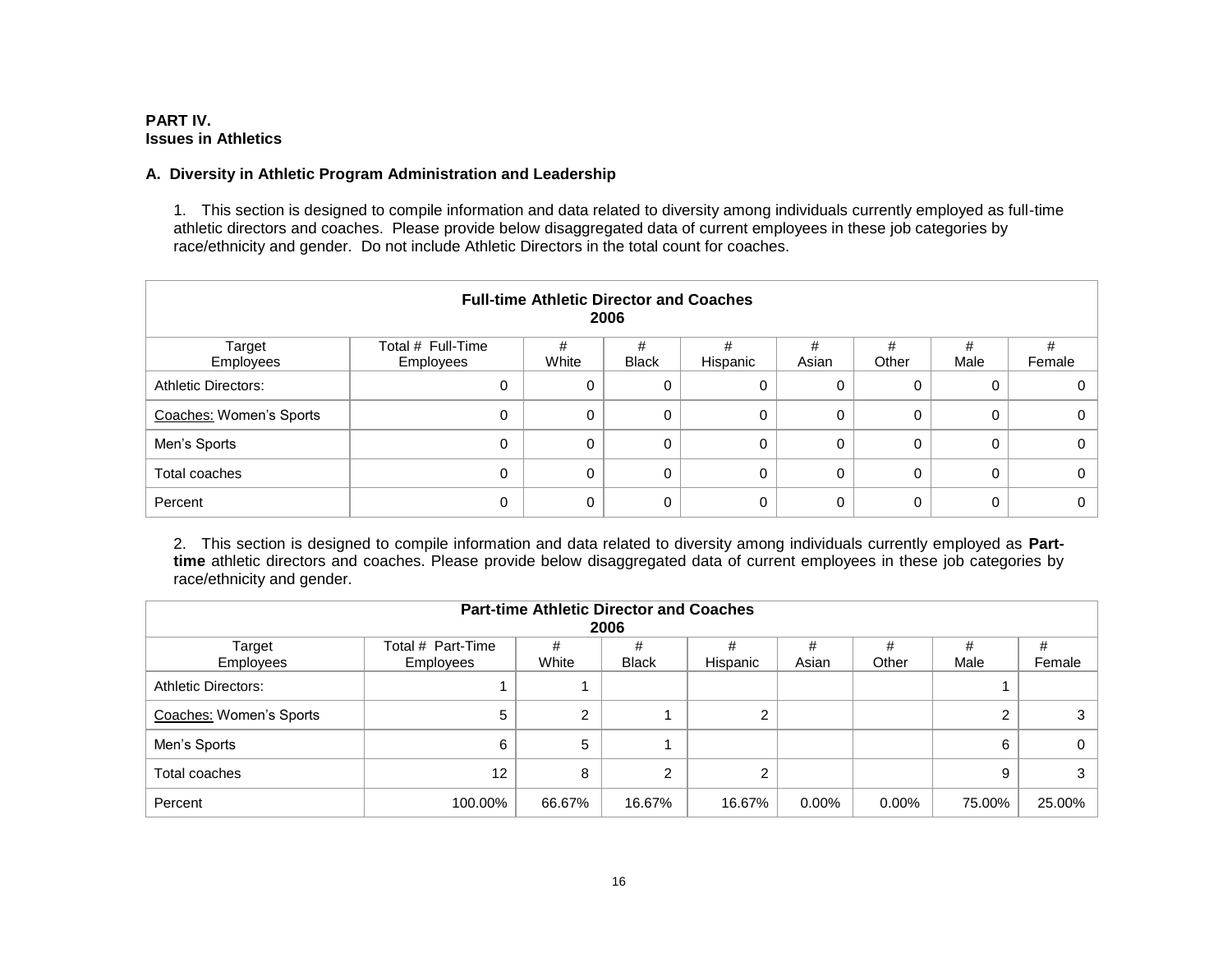#### **PART IV. Issues in Athletics**

## **A. Diversity in Athletic Program Administration and Leadership (Continued)**

#### 3. Employment Strategies

a. Describe below strategies to develop and prepare women and racial minorities for promotional opportunities leading to employment as athletic directors and coaches.

The coaches in the athletic Department are involved with budgeting, promotion of their sport, the ordering of materials, setting up schedules and learning how to multitask. These job responsibilities will increase their opportunities for growth.

b. Describe the search process for hiring full-time coaches.

At this time we do not have any full time sport coaches or full time athletic director position. It is all done on part-time or stipend and we do not foresee this changing in the near future.

c. Where search committees are utilized in the selection and hiring of full-time coaches, what steps are taken to ensure diversity on the search/selection committee(s)?

We do not have any full time sport coaches or full time athletic director position. It is all done on part-time or stipend and we do not foresee this changing in the near future.

d. To what extent are part-time coaches pursued as applicants for positions as full-time athletic directors and coaches?

We do not have any full time sport coaches or full time athletic director position. It is all done on part-time or stipend and we do not foresee this changing in the near future.

e. Specify media, including publications, agencies, organizations and networks, utilized to identify qualified applicants as coaches and athletic directors.

We do not have any fulltime positions currently, available full-time positions would be announced through our national and state office NJCAA and FCCAA and the college web-site.

f. Describe modifications the institution will make to ensure greater diversity among individuals hired as athletic directors and full-time coaches.

We stay within the BCC guidelines to insure greater diversity among the individuals hired in the coaching positions. This includes: Sending job announcements to local churches, libraries, civic organizations, HBCUs and women's colleges,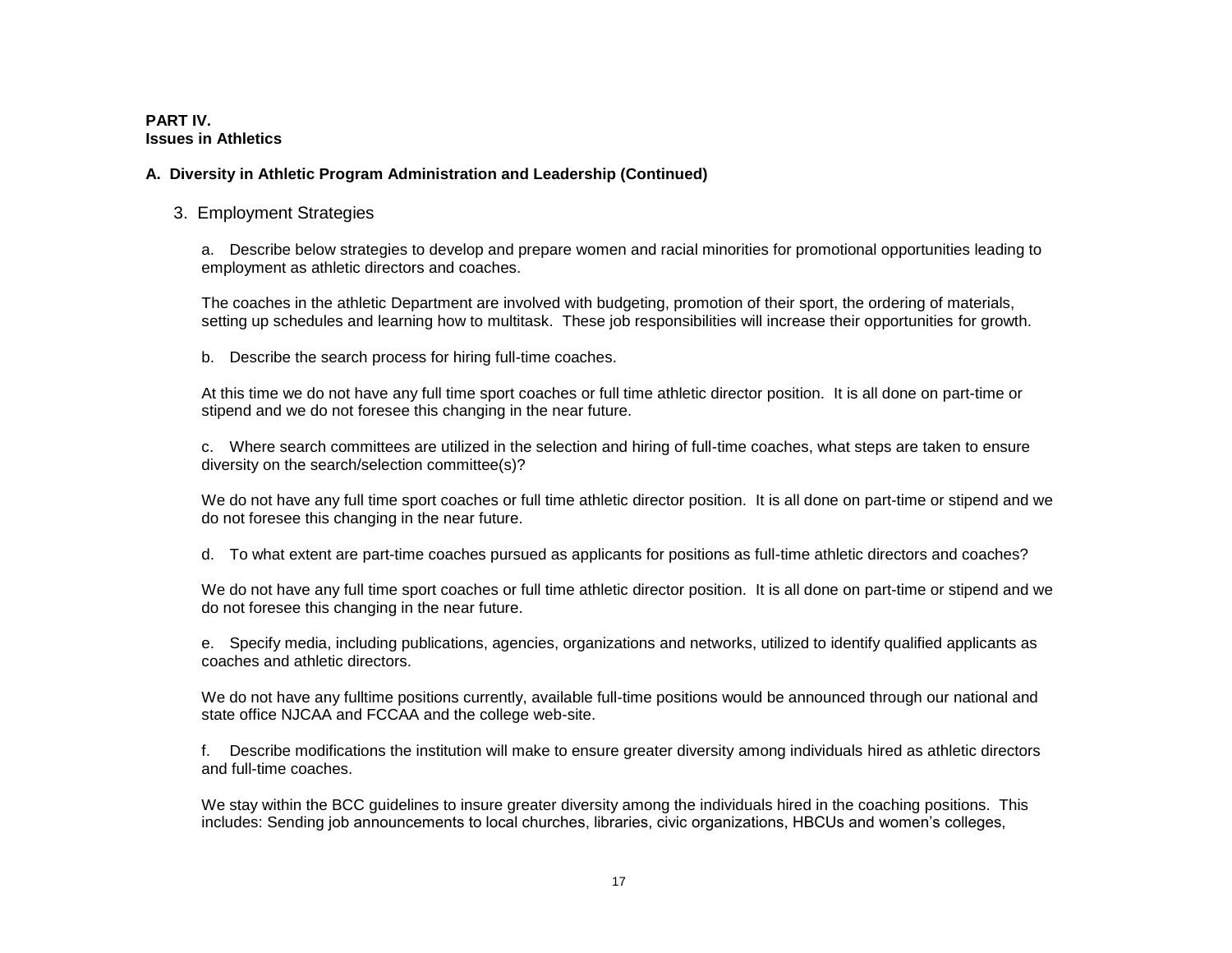especially those rich in minorities.

We compile a database of traditionally ethnic fraternities and sororities to add to the job announcement mailing list, focus efforts on hiring qualified minority faculty/staff members and continue participation in outreach programs through local branches of the NAACP.

#### **Gender Equity in Athletics Analysis and Corrective Action Plan**

## **B. Community College 2005-06 & 2006-07 Athletic Participation by Sport**

(Complete Table to show data for male and female participation rates and full-time enrollment. In addition, the plan to increase participation among women must be reported in Section D)

| <b>Athletic Participation in Sports</b>                |                    |         |           |             |              |                 |  |  |  |
|--------------------------------------------------------|--------------------|---------|-----------|-------------|--------------|-----------------|--|--|--|
| 2005-06 & 2006-07                                      |                    |         |           |             |              |                 |  |  |  |
| <b>Varsity Teams</b>                                   |                    | # Males | # Females |             | <b>Total</b> |                 |  |  |  |
|                                                        | 2005-06<br>2006-07 |         | 2005-06   | 2006-07     | 2005-06      | 2006-07         |  |  |  |
| Baseball                                               | 19                 | 23      |           |             | 19           | 23              |  |  |  |
| Basketball                                             | 10                 | 15      | 14        | 15          | 24           | 30              |  |  |  |
| Golf                                                   | 10                 | 10      | 0         | $\mathbf 0$ | 10           | 10 <sup>°</sup> |  |  |  |
| Softball                                               |                    |         | 15        | 18          | 15           | 18              |  |  |  |
| Swimming                                               |                    |         |           |             |              |                 |  |  |  |
| Tennis                                                 |                    |         |           |             |              |                 |  |  |  |
| <b>Track and Field</b>                                 |                    |         |           |             |              |                 |  |  |  |
| Volleyball                                             |                    |         | 13        | 13          | 13           | 13              |  |  |  |
| Soccer                                                 |                    |         |           |             |              |                 |  |  |  |
| <b>Total Participants</b>                              | 39                 | 48      | 42        | 46          | 81           | 94              |  |  |  |
| % of Participants                                      | 48.2%              | 51.1%   | 51.9%     | 48.9%       | 100.0%       | 100.0%          |  |  |  |
| Fall 2006 EF2A Enrollment Headcount (EF2A Report BOT*) | 2,201              | 2,289   | 2,928     | 2,856       | 5,129        | 5,145           |  |  |  |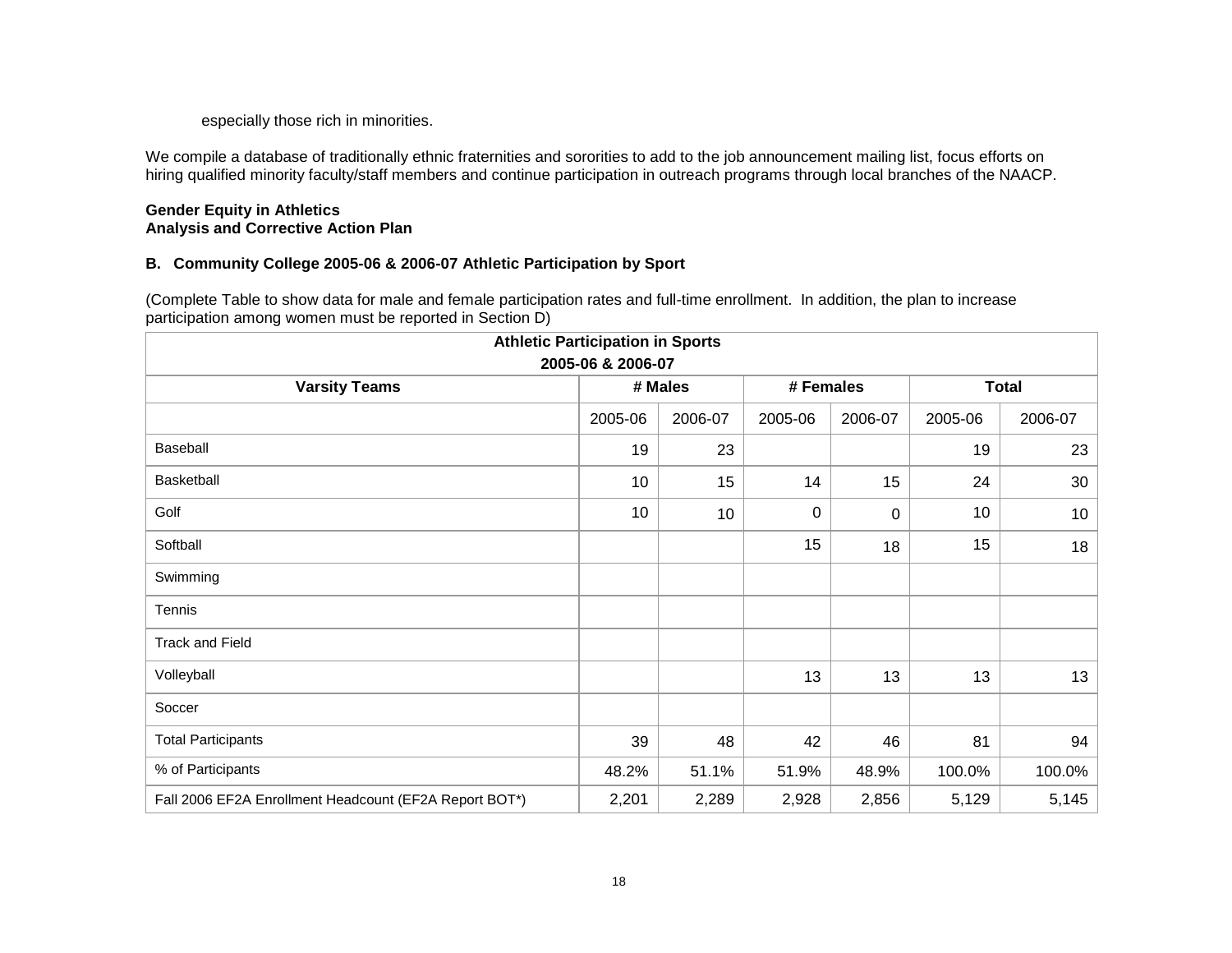| Fall 2006 EF2A Enrollment Headcount (EF2A Report BOT*) | 42.9% | 44.5% | .1%<br>--<br>. זכ | 55.5% | 100.0% | $\overline{100}$<br>00.0% |
|--------------------------------------------------------|-------|-------|-------------------|-------|--------|---------------------------|
| *Reginning of Term                                     |       |       |                   |       |        |                           |

\*Beginning or Term

Note: EF2A report is the fall enrollment report sent to the colleges verifying enrollment numbers. It is generated by the community college MIS office based on numbers each institution reported.

Note: OCR defines a participant as anyone who: (1) participated in competition, or (2) participated with the team and was eligible for competition but did not play in the game. Participation is determined as of the date of the first competitive event for the sport. This section applies to all colleges offering intercollegiate sports. Use this table to show the relationship between the rate at which women are enrolled full-time in the college and the rate at which women are participating in intercollegiate sports.

#### **PART IV. Issues in Athletics**

## **C. Gender Equity in Athletics (Continued) – Compliance Update**

Please review the components below and provide a brief description of the status of corrective steps taken only in components where a Corrective Action Plan was required in the 2005-06 Equity Update, if not corrective actions were required, verify compliance for 2006-07 by appending the required signatures.

1. **Sports and levels of competition** effectively accommodate the interests and abilities of members of both sexes. *[Section 1000.05(3)(d)(1), F.S.; Rule 6A-19.004(2), FAC; Title IX: 106.41(c)(1)]*

| IN COMPLIANCE |   | NOT IN COMPLIANCE                                                                                                                                                     | X |
|---------------|---|-----------------------------------------------------------------------------------------------------------------------------------------------------------------------|---|
| 2.            |   | <b>Equipment and supplies</b> are provided equitably to female and male teams.<br>[Section 1000.05(3) (d) (2), F.S.; Rule 6A-19.004(4), FAC; Title IX: 106.41(c) (2)] |   |
| IN COMPLIANCE | X | NOT IN COMPLIANCE                                                                                                                                                     |   |
| 3.            |   | <b>Scheduling of games and practice times</b> provide for equal opportunities.<br>[Section 1000.05(3) (d) (3), F.S.; Rule 6A-19.004(5), FAC; Title IX: 106.41(c) (3)] |   |
| IN COMPLIANCE | X | NOT IN COMPLIANCE                                                                                                                                                     |   |
|               |   | 4. Travel and Per Diem allowances are provided for athletes in an equitable manner.<br>[Section 1000.05(3) (d) (4); Rule 6A-19.004(6), FAC; Title IX: 106(c) (4)]     |   |
| IN COMPLIANCE | X | NOT IN COMPLIANCE                                                                                                                                                     |   |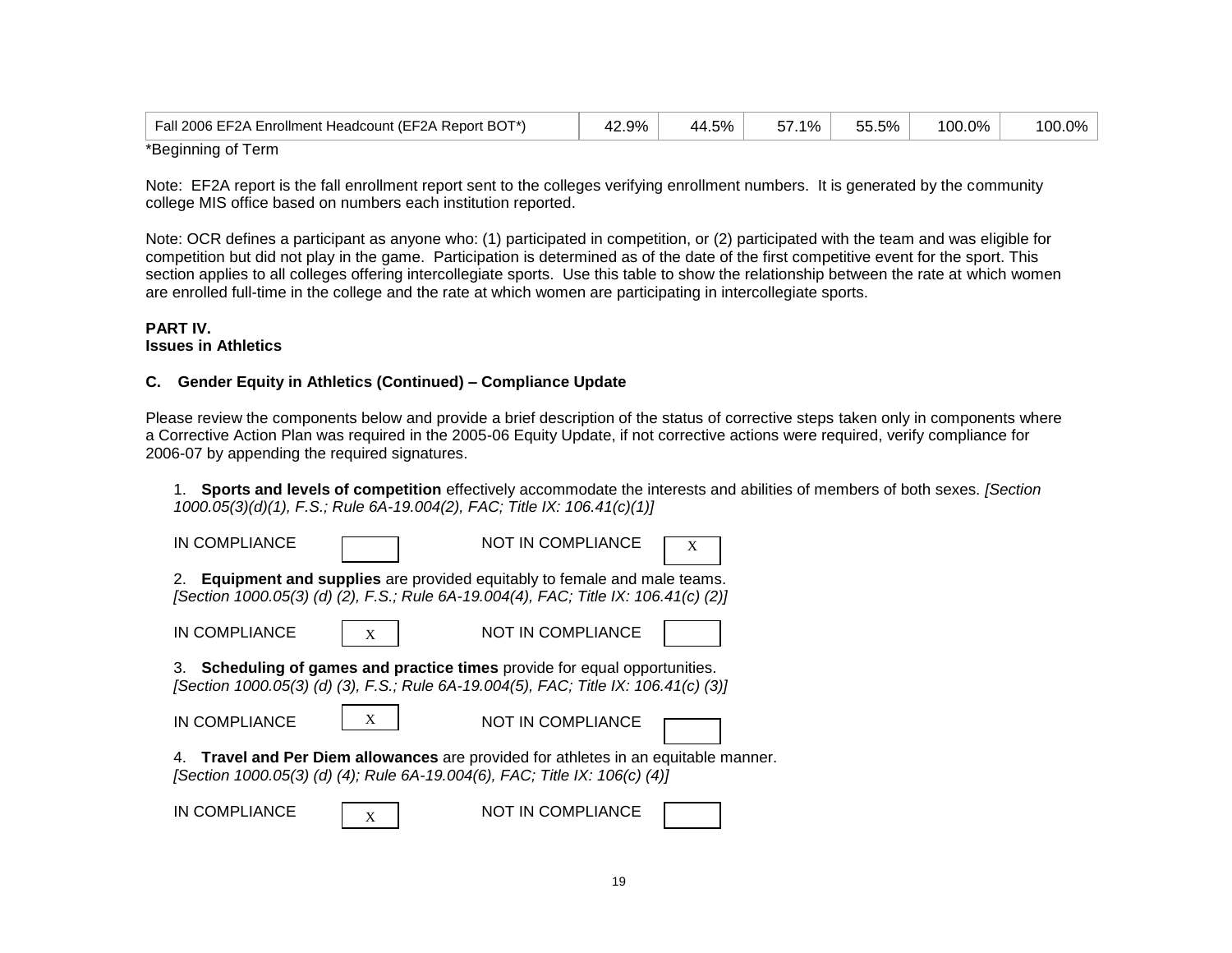|                                                                                                                |   | 5. Opportunities to receive coaching are provided in an equitable manner.<br>[Section 1000.05(3) (d) (5), F.S.; Rule 6A-19.004(7), FAC; Title IX: 106.41(c) (5)]            |                                                                                                                          |
|----------------------------------------------------------------------------------------------------------------|---|-----------------------------------------------------------------------------------------------------------------------------------------------------------------------------|--------------------------------------------------------------------------------------------------------------------------|
| IN COMPLIANCE                                                                                                  | X | NOT IN COMPLIANCE                                                                                                                                                           |                                                                                                                          |
|                                                                                                                |   | [Section 1000.05(3)(d)(7), F.S.; Rule 6A-19.004(8), FAC; Title IX: 106.41(c)(7)]                                                                                            | 6. Locker rooms, practice facilities and competitive facilities are of comparable quality for male and female teams.     |
| IN COMPLIANCE                                                                                                  | X | NOT IN COMPLIANCE                                                                                                                                                           |                                                                                                                          |
|                                                                                                                |   | 1000.05(3)(d)(8), F.S.; Rule 6A-19.004(9), FAC; Title IX: 106.41(c)(8)]                                                                                                     | 7. Medical and training facilities and services, including insurance, are provided in an equitable manner. [Section      |
| <b>IN COMPLIANCE</b>                                                                                           | X | NOT IN COMPLIANCE                                                                                                                                                           |                                                                                                                          |
|                                                                                                                |   | 8. Publicity and promotion of male and female teams supports equal opportunity.<br>[Section 1000.05(3) (d) (10), F.S.; Rule 6A-19.004(10), FAC; Title IX: 106.41(c) (10)]   |                                                                                                                          |
| IN COMPLIANCE                                                                                                  | X | NOT IN COMPLIANCE                                                                                                                                                           |                                                                                                                          |
| 9. Support services are equitable for male and female teams.<br>[Rule 6A-19.004(11), FAC; Title IX: 106.41(a)] |   |                                                                                                                                                                             |                                                                                                                          |
| IN COMPLIANCE                                                                                                  | X | NOT IN COMPLIANCE                                                                                                                                                           |                                                                                                                          |
|                                                                                                                |   | 10. Provision of housing, dining facilities and services provide equal opportunity.<br>[Section 1000.05(3) (d) (9), F.S.; Rule 6A-19.004(12), FAC; Title IX: 106.41(c) (9)] |                                                                                                                          |
| IN COMPLIANCE                                                                                                  | X | NOT IN COMPLIANCE                                                                                                                                                           |                                                                                                                          |
| Title IX: 106.41 (a)]                                                                                          |   |                                                                                                                                                                             | 11. Recruitment of student athletes is conducted in a manner which provides equal opportunity. [Rule 6A-19.004(13), FAC; |
| IN COMPLIANCE                                                                                                  | X | NOT IN COMPLIANCE                                                                                                                                                           |                                                                                                                          |
| [Rule 6A-19.004(14), FAC; Title IX: 106.41(c)]                                                                 |   | 12. Recruitment, assignment and compensation of tutors are equitable.                                                                                                       |                                                                                                                          |
| IN COMPLIANCE                                                                                                  | X | NOT IN COMPLIANCE                                                                                                                                                           |                                                                                                                          |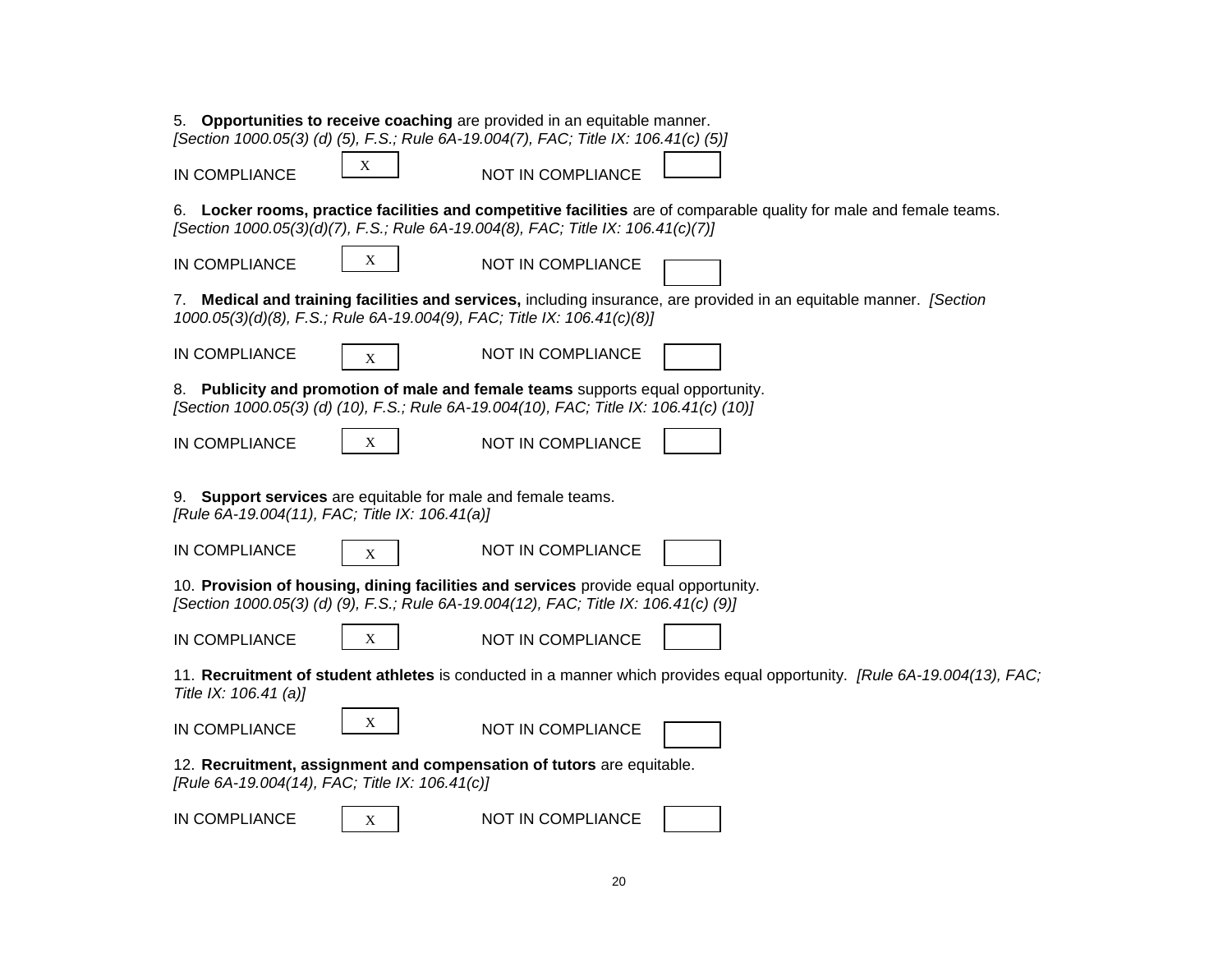13. **Financial aid** is awarded to athletes in a manner which provides equal opportunity. *[Rule 6A-19.005, FAC; Title IX: 106.37(c)]*

| IN COMPLIANCE |  | NOT IN COMPLIANCE |  |
|---------------|--|-------------------|--|
|---------------|--|-------------------|--|

## **Compliance Verification**

We hereby verify that the institution is in compliance with the identified components of our athletics program, as required by Title IX and the Florida Educational Equity Act.

**Athletic Director: Mr. Ernie Rosseau**  *(Signature)* **Date: 06/18/07** 

**College President: James A. Drake Ph.D.** *(Signature)* **Date: 06/18/07**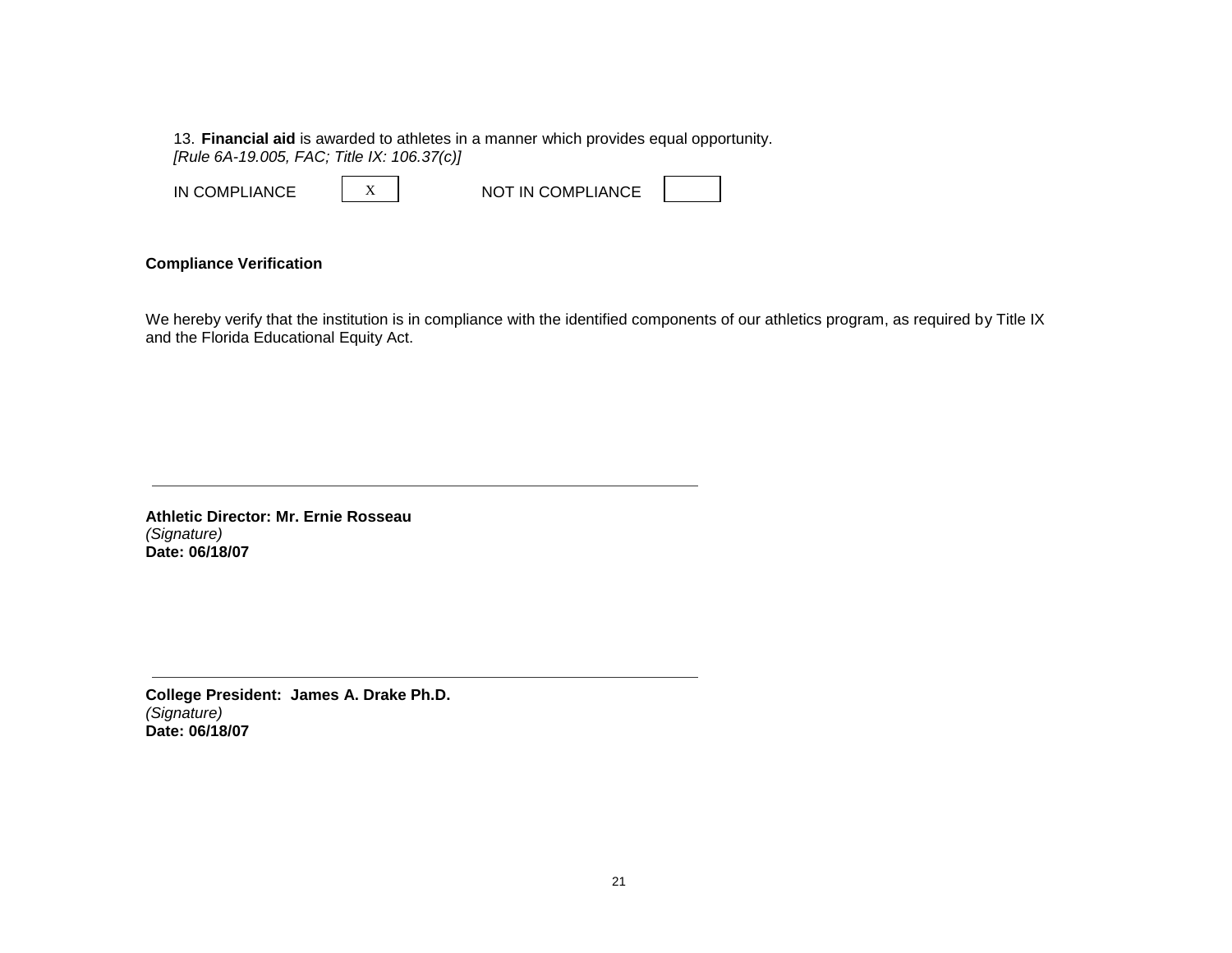#### **Part IV. Gender Equity in Athletics Analysis and Corrective Action Plan**

#### **D. Corrective Action Plan for Non-Compliance Components in Athletics for 2005-06**

If the Fall 2006 full-time enrollment of women was greater than five percentage points above the representation of women participating in sports, describe below the college's plan to correct this disparity. Specify modifications proposed for 2007 and include a time line for completion of the plan.

| <b>Corrective Action Plan for Non-Compliance in Athletics</b><br>2005-06                                                                                                                                                                                                                                                                                                                               |                                                                                                                                                                                                                                                                                   |                                                                                                                                                                                                                |                                 |  |  |  |  |  |
|--------------------------------------------------------------------------------------------------------------------------------------------------------------------------------------------------------------------------------------------------------------------------------------------------------------------------------------------------------------------------------------------------------|-----------------------------------------------------------------------------------------------------------------------------------------------------------------------------------------------------------------------------------------------------------------------------------|----------------------------------------------------------------------------------------------------------------------------------------------------------------------------------------------------------------|---------------------------------|--|--|--|--|--|
| Gender Equity in Athletics Component                                                                                                                                                                                                                                                                                                                                                                   | <b>Planned Actions To Address Deficiencies</b><br>Found in Athletics                                                                                                                                                                                                              | Responsible Person(s) and<br>Contact Information                                                                                                                                                               | Time Lines                      |  |  |  |  |  |
| Full scholarship allotment and maximum<br>roster size will continue to be available to all<br>women sports at BCC. If necessary, there<br>may be a reduction in the master roster size<br>in men's sports.<br>BCC will look into the possibility of adding a<br>4th Women's team (Golf or Tennis) to bring<br>our sports program into the 5%<br>representation of women participating in<br>athletics. | We will continue to offer the state maximum of<br>scholarships and allowable roster size along<br>with the reduction of roster size for the men's<br>basketball, golf, and baseball programs to help<br>get within the proper representation of women<br>Participating in sports. | Athletic Director:<br>Mr. Ernie Rosseau<br>Commissioner, SACS<br><b>Commission on Colleges</b><br>Vice President, Resource<br>Development:<br>Dr. Brenda Fettrow<br>College President:<br>James A. Drake Ph.D. | 2007-09<br>Athletic<br>Calendar |  |  |  |  |  |

The above Corrective Action Plan will be implemented to bring the institution into compliance within the time frame indicated in the plan.

**Athletic Director: Mr. Ernie Rosseau** *(Signature)* **Date: 06/18/07** 

**College President: James A. Drake Ph.D**. *(Signature)*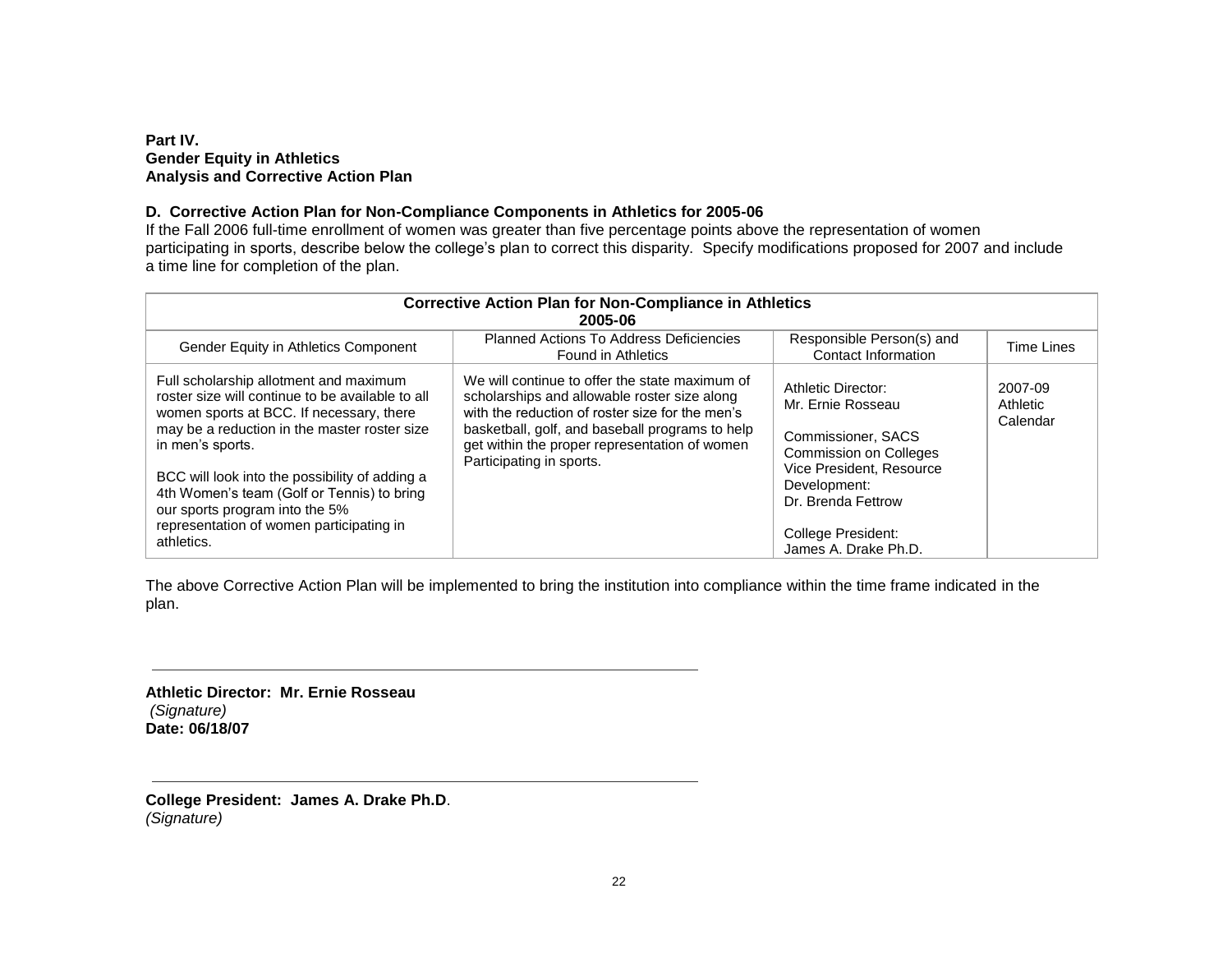**Date: 06/18/07 Part IV. Issues in Athletics E. Board of Trustees Certification**

1006.71 Gender equity in intercollegiate athletics (1) Gender Equity Plan

1. Each community college and state university shall develop a gender equity plan pursuant to s. 1000.05, F.S.

2. The plan shall include consideration of equity in sports offerings, Participation, availability of facilities, scholarship offerings, and funds allocated for administration, recruitment, comparable coaching, publicity and promotion, and other support costs.

3. The Commissioner of Education shall annually assess the progress of each institution's plan and advise the State Board of Education regarding compliance.

4. Each board of trustees of a public community college or state university shall annually evaluate the presidents on the extent to which the gender equity goals have been achieved.

Please provide the information requested below relative to the statutory requirement stated in (d) above.

a. Has the local Board of Trustees evaluated the president on the extent to which gender equity goals were achieved during the period from July 1, 2005 to June 30, 2006?

b. Yes:  $\sqrt{ }$ 

No:

If not, please ensure completion of the evaluation prior to submission of the 2007 Annual Equity Act Update.

b. Provide a brief summary of the focus and results of the evaluation and describe steps to be taken by the Board where the president's evaluation yielded unsatisfactory progress toward meeting the intended goals for gender equity in athletics.

d. The District president received satisfactory rating from the Board of Trustees.

I hereby certify that the Board of Trustees has evaluated the president as described above and as required by Section 1006.71(d).

**Chair, College Board of Trustees: James W. Handley** *(Signature)* **Date: 06/18/07**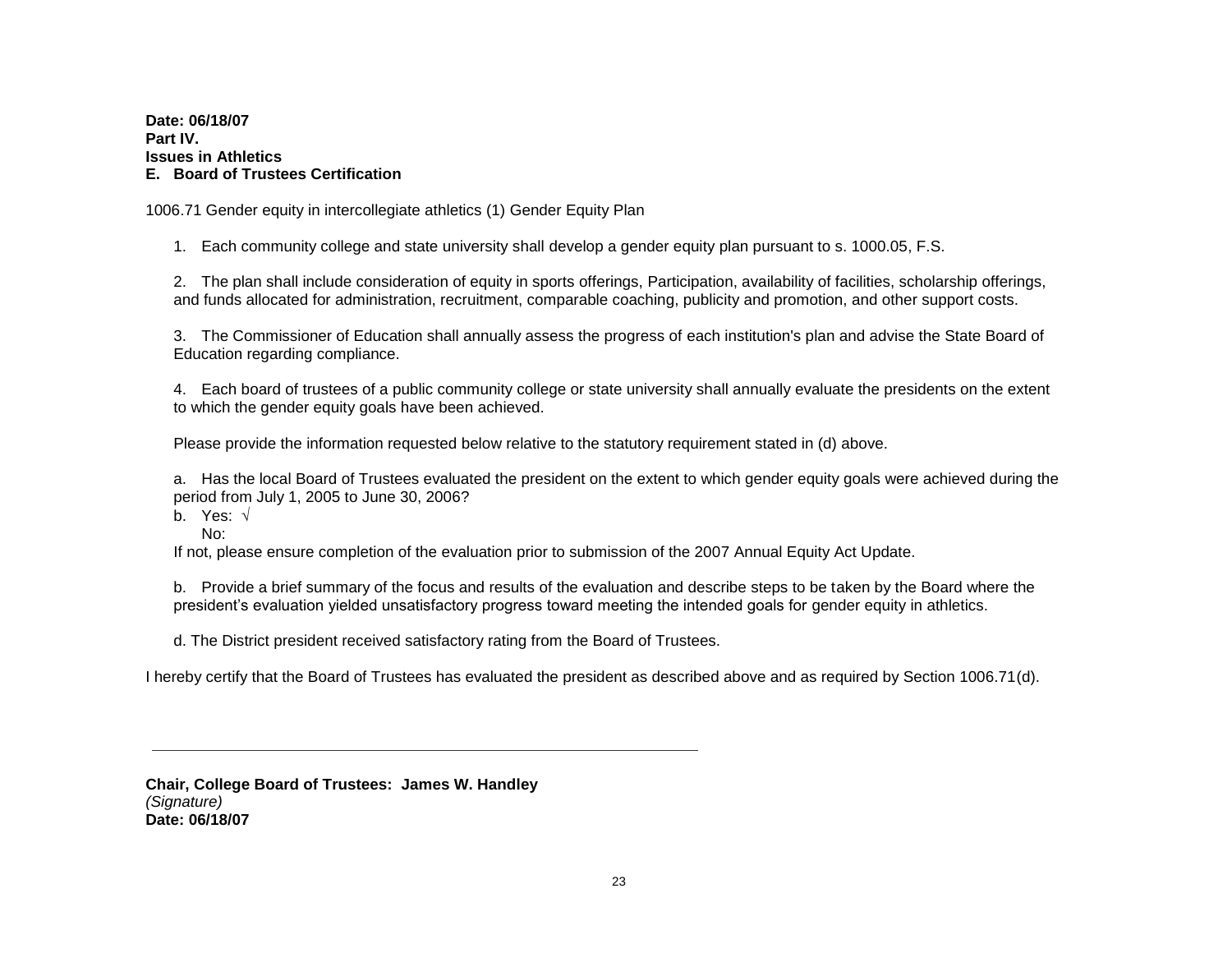# **PART V. Accountability in Institutional Employment**

# **A. Employment Accountability Plan: Goals/Strategies to Address Under Representation**

| Group                              |                     | *Census:<br><b>National</b> | Goal<br>F/06 | <b>Actual</b><br>F/06 | <b>Met Census</b><br>Goal(Y/N) | <b>Met</b><br><b>Institutional</b><br>Goal (Y/N) | **#/%<br><b>Hired</b> | Goal<br>F/07 | <b>Strategies to</b><br><b>Achieve Goals for</b><br>Underrepresented<br><b>Groups</b>                                                                                                                                                                                                                                                   |
|------------------------------------|---------------------|-----------------------------|--------------|-----------------------|--------------------------------|--------------------------------------------------|-----------------------|--------------|-----------------------------------------------------------------------------------------------------------------------------------------------------------------------------------------------------------------------------------------------------------------------------------------------------------------------------------------|
| Exec. /Admin.<br><b>Managerial</b> | a. Overall<br>Total |                             | 15           | 15                    |                                | Y                                                | $\mathbf 0$           | 15           |                                                                                                                                                                                                                                                                                                                                         |
|                                    | b. Total            |                             | 8            | 5                     |                                | $\mathsf{N}$                                     | $\mathbf 0$           | 8            | Greater Human<br>Resources                                                                                                                                                                                                                                                                                                              |
| Females                            | $c. \%$             | 48.89                       | 53.33        | 33.33                 | N                              | $\mathsf{N}$                                     | 0.0                   | 53.3         | representation/guidance<br>on search committees to<br>ensure that females and<br>ethnic minorities are<br>given every opportunity<br>for positions such as<br>Department Chair,<br>Director, and Dean.<br>Minorities and females<br>will be coached and<br>mentored for future<br>development and<br>opportunities at the<br>EAM level. |
|                                    | b. Total            |                             | 1            | $\mathbf 0$           |                                | $\mathsf{N}$                                     | $\mathbf 0$           | $\mathbf{1}$ | Collaborate with the                                                                                                                                                                                                                                                                                                                    |
| <b>Blacks</b>                      | c. %                | 6.37                        | 6.67         | 0.00                  | N                              | ${\sf N}$                                        | 0.0                   | 6.67         | "Career Builder" to<br>advertise positions.<br>The Career Builder has<br>several diversity<br>affiliates, which will<br>increase our visibility to<br>minorities nationwide.                                                                                                                                                            |
|                                    | b. Total            |                             | $\mathbf{1}$ | $\mathbf 0$           |                                | N                                                | $\mathbf 0$           |              | Partnering and                                                                                                                                                                                                                                                                                                                          |
| Hispanics                          | c. %                | 4.32                        | 6.67         | 0.00                  | N                              | N                                                | 0.0                   | 6.67         | recruiting with colleges<br>that have large minority<br>populations to seek out<br>minorities for open<br>positions.                                                                                                                                                                                                                    |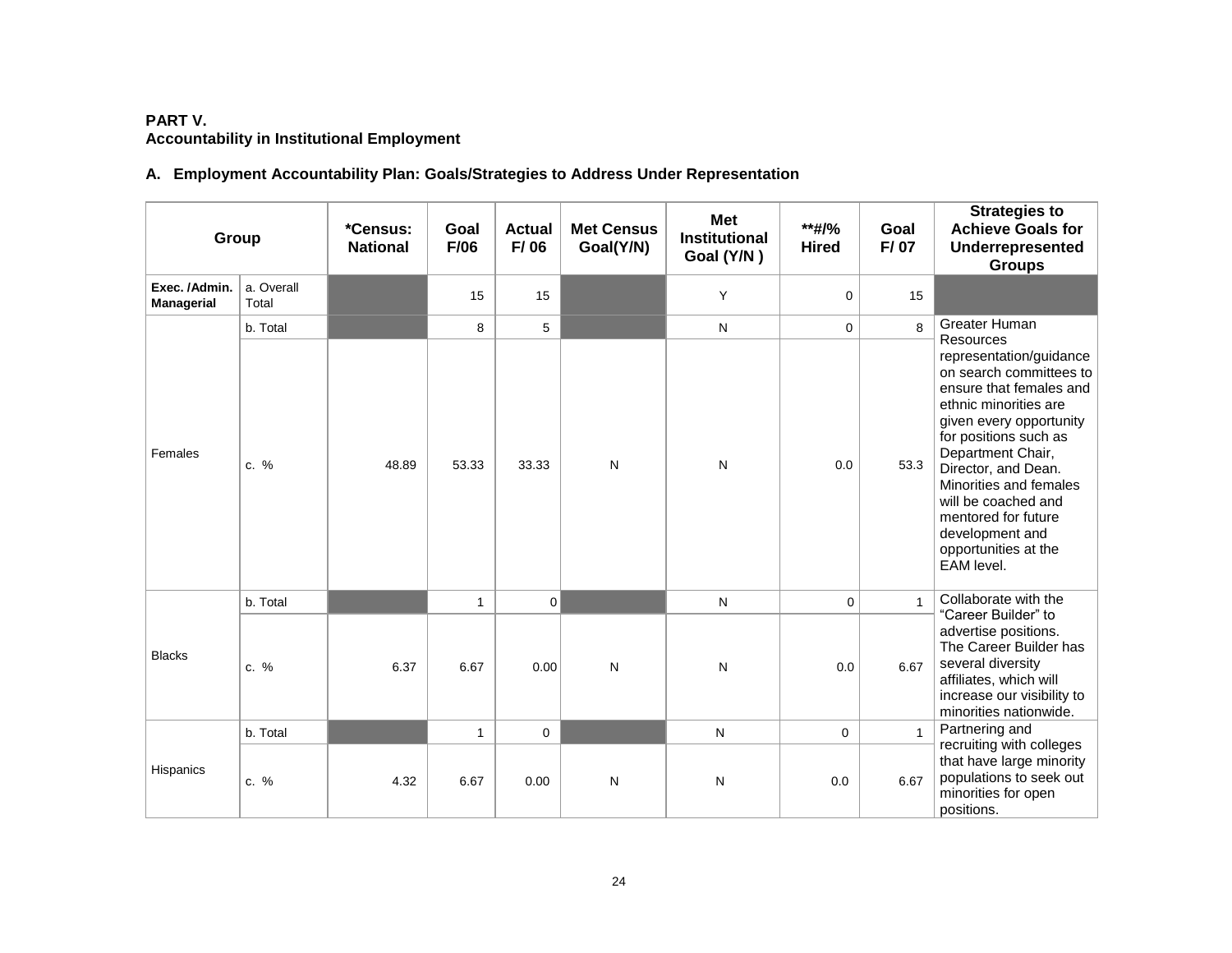| Group                       |                     | *Census:<br><b>National</b> | Goal<br>F/06 | <b>Actual</b><br>F/06 | <b>Met Census</b><br>Goal(Y/N) | <b>Met</b><br><b>Institutional</b><br>Goal (Y/N) | <b>Number</b><br><b>Hired</b> | Goal<br>F/07 | <b>Strategies to</b><br><b>Achieve Goals for</b><br>Underrepresented<br><b>Groups</b>                                                     |
|-----------------------------|---------------------|-----------------------------|--------------|-----------------------|--------------------------------|--------------------------------------------------|-------------------------------|--------------|-------------------------------------------------------------------------------------------------------------------------------------------|
| Other Minorities            | b. Total            |                             | $\mathbf{1}$ | $\mathbf 0$           |                                | N                                                | 0                             | 2            | Increased recruitment<br>efforts by attending                                                                                             |
|                             | c. %                | 9.75                        | 6.67         | 0.00                  | $\mathsf{N}$                   | N                                                | 0.0                           | 13.3         | more community job<br>Fairs.                                                                                                              |
| <b>Faculty</b>              | a. Overall<br>Total |                             | 200          | 194                   |                                | N                                                | 5                             | 194          |                                                                                                                                           |
|                             | b. Total            |                             | 109          | 110                   |                                | Y                                                | 3                             | 112          | Women and other<br>minorities will be                                                                                                     |
| Females                     | $c. \%$             | 48.89                       | 54.50        | 56.70                 | Y                              | Y                                                | 60.0                          | 57.7         | encouraged to<br>participate in<br>professional<br>development activities,<br>both within and outside<br>the College.                     |
|                             | b. Total            |                             | 14           | 14                    |                                | Y                                                | $\mathbf{1}$                  | 15           | Collaborating with                                                                                                                        |
| <b>Blacks</b>               | $c. \%$             | 6.37                        | 7.00         | 7.25                  | Y                              | Υ                                                | 20.0                          | 7.7          | Colleges that have<br>higher minority<br>populations to recruit<br>and hire minority<br>faculty.                                          |
|                             | b. Total            |                             | 5            | 3                     |                                | N                                                | $\mathbf 0$                   | 9            | Continue to foster                                                                                                                        |
| Hispanics                   | $c. \%$             | 4.32                        | 2.50         | 1.55                  | N                              | N                                                | 0.0                           | 4.6          | relationships in the local<br>minority community in<br>an effort to facilitate the<br>achievement of the<br>College's diversity<br>goals. |
|                             | b. Total            |                             | 9            | $\overline{7}$        |                                | N                                                | 0                             | 19           | Development of new<br>reward/incentive                                                                                                    |
| Other Minorities            | c. %                | 9.75                        | 4.50         | 3.62                  | ${\sf N}$                      | N                                                | 0.0                           | 9.8          | program to retain<br>current employees,<br>including all minorities.                                                                      |
| <b>Continuing Contracts</b> |                     | A Overall<br>Total          | 166          | 153                   |                                | N                                                | 14                            | 153          |                                                                                                                                           |
|                             | b. Total            |                             | 91           | 84                    |                                | N                                                | 11                            | 88           | Consider all qualified                                                                                                                    |
| Females                     | $c. \%$             | 48.89                       | 54.82        | 54.90                 | Y                              | Υ                                                | 78.6                          | 57.5         | minority adjuncts to fill<br>full-time faculty<br>positions that arise.                                                                   |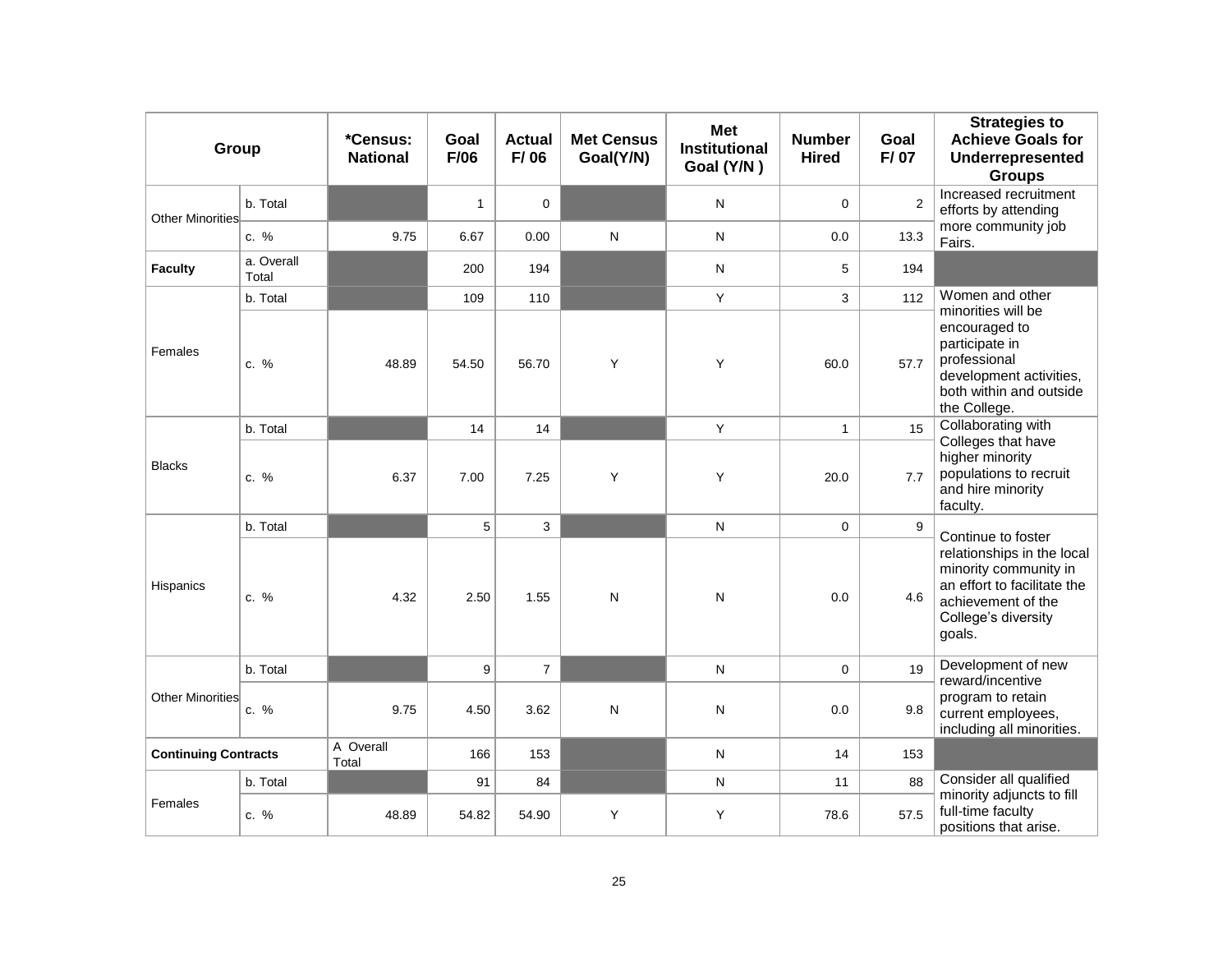|                            | Group    | *Census:<br><b>National</b> | Goal<br>F/06   | <b>Actual</b><br>F/06 | <b>Met Census</b><br>Goal(Y/N) | Met<br><b>Institutional</b><br>Goal (Y/N) | <b>New</b><br><b>Hired</b> | Goal<br>F/07   | <b>Strategies to</b><br><b>Achieve Goals for</b><br>Underrepresented<br><b>Groups</b>                                                                                                      |
|----------------------------|----------|-----------------------------|----------------|-----------------------|--------------------------------|-------------------------------------------|----------------------------|----------------|--------------------------------------------------------------------------------------------------------------------------------------------------------------------------------------------|
|                            | b. Total |                             | $\overline{7}$ | $\overline{7}$        |                                | Y                                         | $\mathbf 0$                | 10             | Use retirement                                                                                                                                                                             |
| <b>Blacks</b>              | $c. \%$  | 6.37                        | 4.22           | 4.57                  | N                              | Y                                         | 0.0                        | 6.5            | forecasting and<br>statistical measures to<br>anticipate future<br>openings so that<br>qualified minority<br>employees may be<br>mentored for future<br>advancement within the<br>College. |
|                            | b. Total |                             | 3              | 3                     |                                | Y                                         | $\mathbf 0$                | $\overline{7}$ | Encourage Hispanic                                                                                                                                                                         |
| Hispanics                  | c. %     | 4.32                        | 1.81           | 1.96                  | N                              | Y                                         | 0.0                        | 4.6            | faculty to participate in<br>professional<br>development activities,<br>both within and outside<br>the College.                                                                            |
|                            | b. Total |                             | 6              | $\overline{7}$        |                                | Y                                         | $\mathbf{1}$               | 15             | Using the Career                                                                                                                                                                           |
| Other<br><b>Minorities</b> | $c. \%$  | 9.75                        | 3.61           | 4.57                  | N                              | Y                                         | .07                        | 9.8            | Builder to reach more<br>minority candidates<br>Implementation of a<br>"Career-Pathing" Plan<br>to help employees<br>identify advancement<br>opportunities.                                |

\*Use 2000 Census data provided by the K-20 Office of Equity and Access. Use federal EE06 data (Fall Staff Survey) certified and submitted to the Division of Community Colleges for Fall 2006. \*\*Enter number printed in "New Hires" section of the Fall 2006 EEO6 report.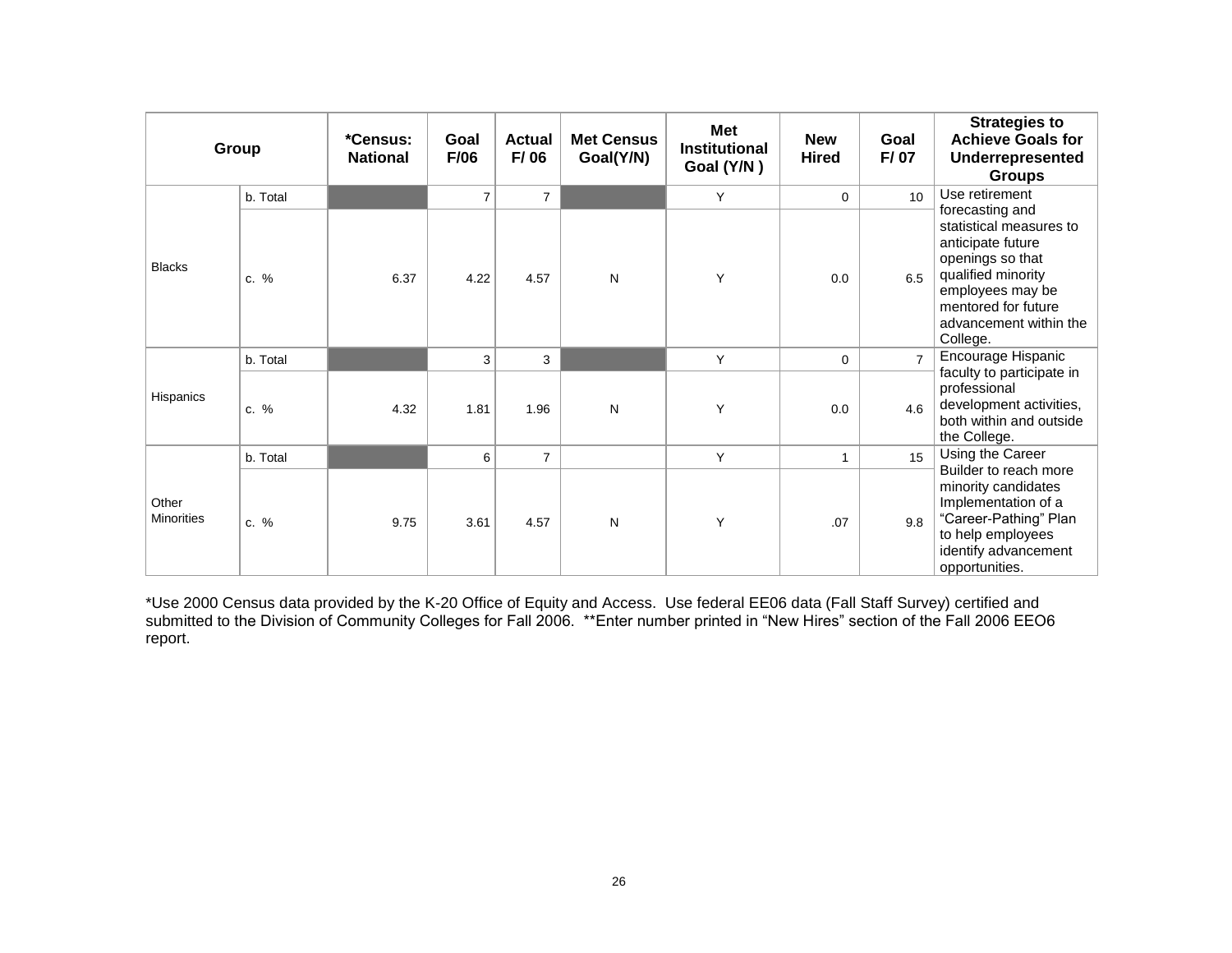## **PART V. Accountability in Institutional Employment**

#### **B. Summary of Results of Presidential Evaluations**

Section 1012.86(3) (b), F.S., states:

b. Community college district boards of trustees shall annually evaluate the performance of the community college presidents in achieving the annual and long-term goals and objectives. A summary of the results of such evaluations shall be reported to the Commissioner of Education and the State Board of Education as part of the community college's annual employment accountability plan, and to the Legislature as part of the annual equity progress report submitted by the State Board of Education.

Provide below a response to this section of law, including the most recent month, date and year of the president's performance evaluation.

The former President, Dr. Thomas E. Gamble, was evaluated by the Brevard Community College District Board of Trustees in July 2006. During the evaluation period, the College hired five new faculty members, including three females, one of which was black. Out of the fourteen faculty members placed on continuing contract status, eleven were women and one was in the category of "other minority" (Asian/Pacific Islander). The Presidential evaluation by the Board of Trustees included some of the following topics: Equity, Accountability, Decision Making, Integrity and Leadership. President Gamble consistently met or exceeded the expectations as set forth by the Board.

## **Part V.**

## **C. Summary of Results of Evaluation of Selected Staff**

Provide a brief summary of the results of the evaluations conducted by the president to evaluate each Department chairperson, dean, provost, and vice president in achieving goals consistent with the intent of Section 1012.86, F.S. Be sure to include developmental steps taken when staff evaluations yield unsatisfactory progress toward meeting intended goals.

The President evaluated the members of his Cabinet, to include the Vice President for Finance and Administrative Services, the Executive Vice President/Chief Learning Officer, the Vice President of Student Services, the Chief Technology Officer, the Associate Vice President for Human Resources, Institutional Effectiveness and Strategic Management, and Community Relations and Marketing, the Foundation Executive Director, and the Executive Assistant to the President. All Cabinet members were evaluated by October of 2006.

The President's Cabinet met on a bi-weekly basis to review goals and objectives. They were also accountable for equity goals, diversity goals, objectives and outcomes. The President also met individually with Cabinet members to ensure the progress of goals and objectives as outlined in the College's Strategic Plan. Cabinet members were held accountable for diversity goals on their respective campuses. Cabinet members, who did not meet their diversity goals, were held accountable as reflected in their individual performance appraisals. This action also resulted in potential disciplinary action, up to and including potential termination from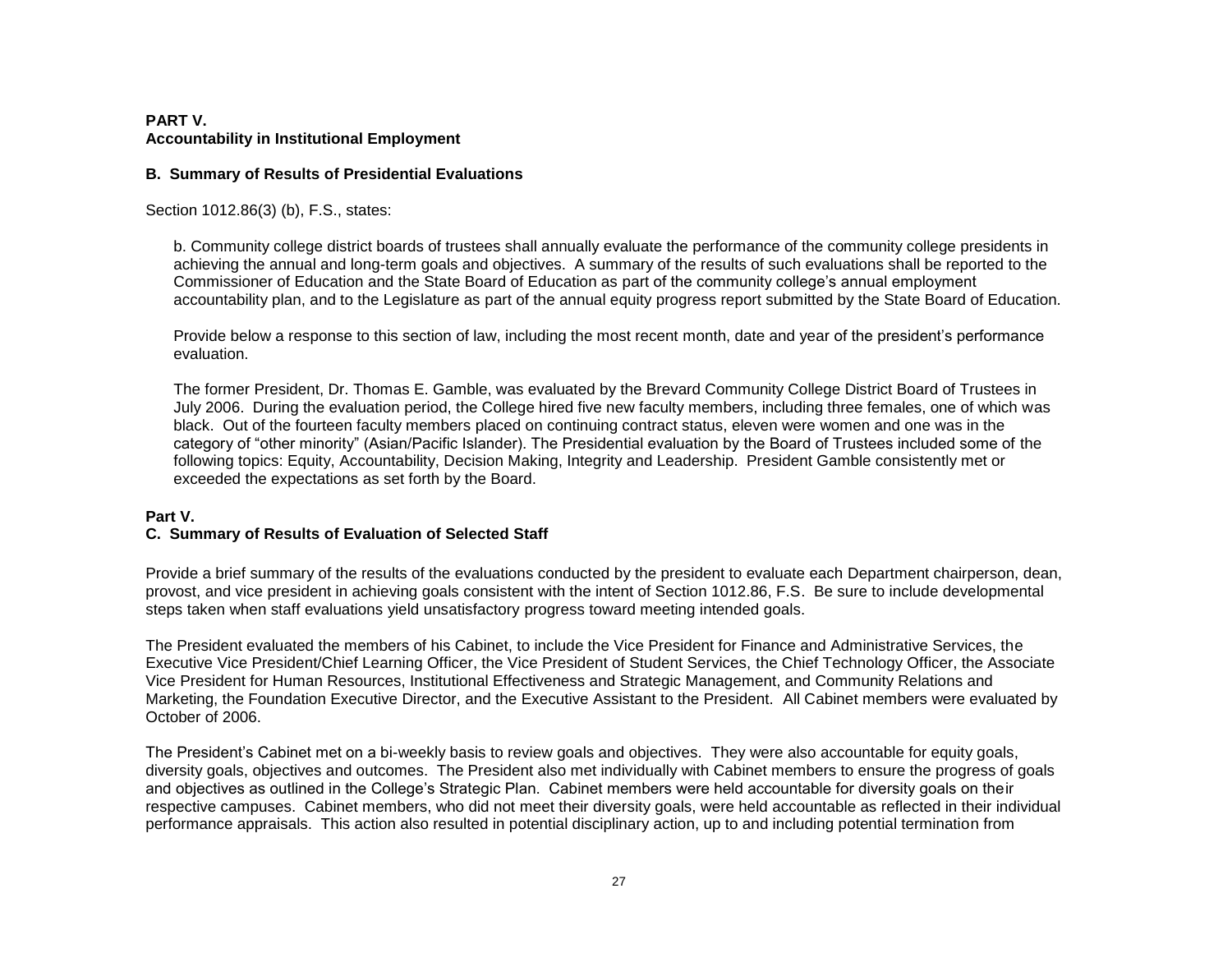#### employment.

The President also evaluated the Athletic Director, who was also held accountable for adherence to the College's Strategic Plan regarding Equity in Athletics. The President consistently met with his employees to provide clear expectations with adequate feedback on progress. He encouraged an open-door policy and believed in following a plan of progressive discipline when necessary. New professional development opportunities were provided through the Leaders Excelling in Academic Development (LEAD), along with another professional development opportunity called, Building Excellence through Supervisory Training (BEST).

#### **PART V. D. EQUITY OFFICER/COORDINATOR INFORMATION (NEW)**

D. Community Colleges are required to designate an employee to coordinate compliance with civil rights laws in accordance with Rule 6A-19.010(1)(g), FAC; Title IX, 106.8(a); Section 504, 104.7(a); ADA, 35.107(a); Vocational Guidelines IV-O; and Non-Discrimination on the Basis of Age, 110.25(a). The Equity Coordinator's responsibilities may include a range of job duties, such as those listed in Appendix 3 Page viii in the Community College Guidelines for Developing the 2007 Annual Equity Update.

Ongoing professional development and targeted training are essential for the Equity Coordinator's optimal performance effectiveness. Such activities are also indicative of top management and institutional support of the equity coordinator's roles and job responsibilities. Please list and describe in the table below the professional development and training that the coordinator has attended within the past three years and those planned within the next year. The DOE Office of Equity and Access considers this to be valuable information to share with other coordinators and utilize for future technical assistance

| <b>Type of Training/ Professional</b><br><b>Development</b> | <b>Conducted by</b>                           | Date Attended or Planned                   | <b>Trainer Contact</b><br><b>Information</b>                                                                                                                                  |
|-------------------------------------------------------------|-----------------------------------------------|--------------------------------------------|-------------------------------------------------------------------------------------------------------------------------------------------------------------------------------|
| <b>EEOC Technical Assistance</b><br>Training                | <b>Equal Opportunity</b><br>Commission        | Attended: 11/4/05<br>Jacksonville, Florida | 1-800-600-6157                                                                                                                                                                |
| Conference: Tools for a Changing<br>Workplace               | Space Coast Human<br>Resources<br>Association | Attended: 4/19/06<br>Melbourne Florida1    | Space Coast HR Association<br>Kathy Roberts                                                                                                                                   |
| <b>Mediation Training</b>                                   | The Mediation<br><b>Training Group</b>        | Attended: June of 2006                     | <b>Mediation Training Group</b><br>21218 St. Andrews Blvd., #112<br>Boca Raton, FL 33433<br>Telephone # 561-241-0413<br>Fax # 561-558-9560<br>info@mediationtraininggroup.com |
| Florida Employment Law<br>Conference                        | Florida Commission<br>on Human Relations      | Attended: August 2006                      | Cecil Howard<br><b>FCHR</b><br>850-488-7082                                                                                                                                   |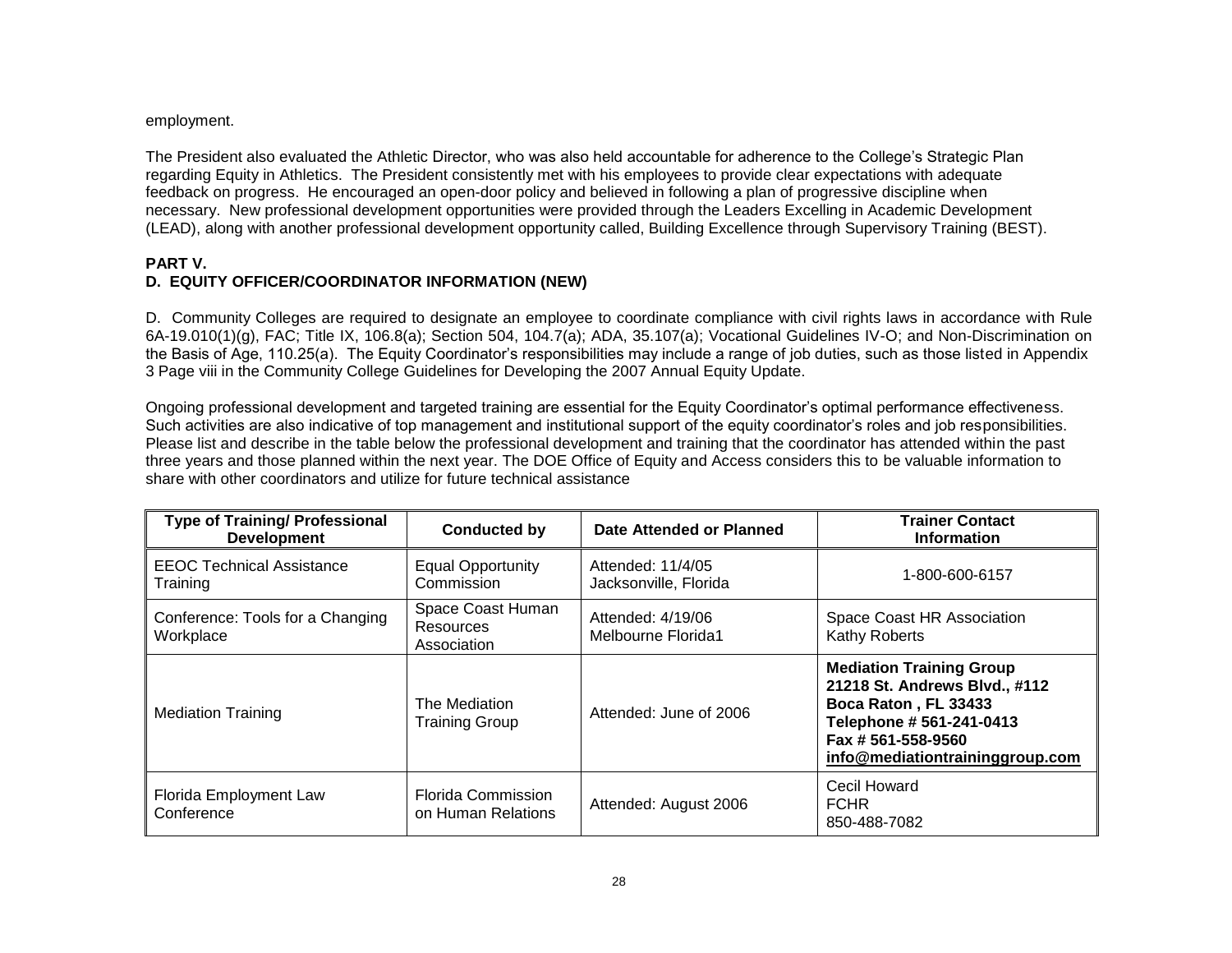| <b>Type of Training/ Professional</b><br><b>Development</b>        | <b>Conducted by</b>                                            | Date Attended or Planned                      | <b>Trainer Contact</b><br><b>Information</b>                         |
|--------------------------------------------------------------------|----------------------------------------------------------------|-----------------------------------------------|----------------------------------------------------------------------|
| The Legal Do's and Don'ts of<br>Interviewing                       | Space Coast Human<br><b>Resources</b><br>Association           | Attended: 12/06                               | Space Coast Human Resources<br>Association, President, Kathy Roberts |
| Fall State Equity and Crop Officers<br>Conference                  | Office of Equity and<br>Access                                 | Attended: 10/06                               | Lydia Southwell<br>Office of Equity and Access<br>Tallahassee        |
| <b>HR Florida State Conference</b>                                 | <b>HR Florida</b>                                              | Attended: 9/06                                | Angel Rao-Brown<br>727-944-2507                                      |
| Council of Business Affairs (Florida<br><b>Community Colleges)</b> | Florida Comm.<br>College Council on<br><b>Business Affairs</b> | Attended: 9/06<br>Amelia Island, Florida      | Linda Wainwright<br>904-632-3218                                     |
| Florida CUPA (College and<br><b>University Personnel)</b>          | Florida College and<br><b>University Personnel</b>             | Attended: June 06                             | <b>Matt Hawks</b><br>321-433-7389                                    |
| Spring State Equity Conference                                     | Office of Equity and<br>Access                                 | Attended: April 2007 (Boca<br>Raton, Florida) | Craig Winger,<br>State of Florida<br>Office of Equity and Access     |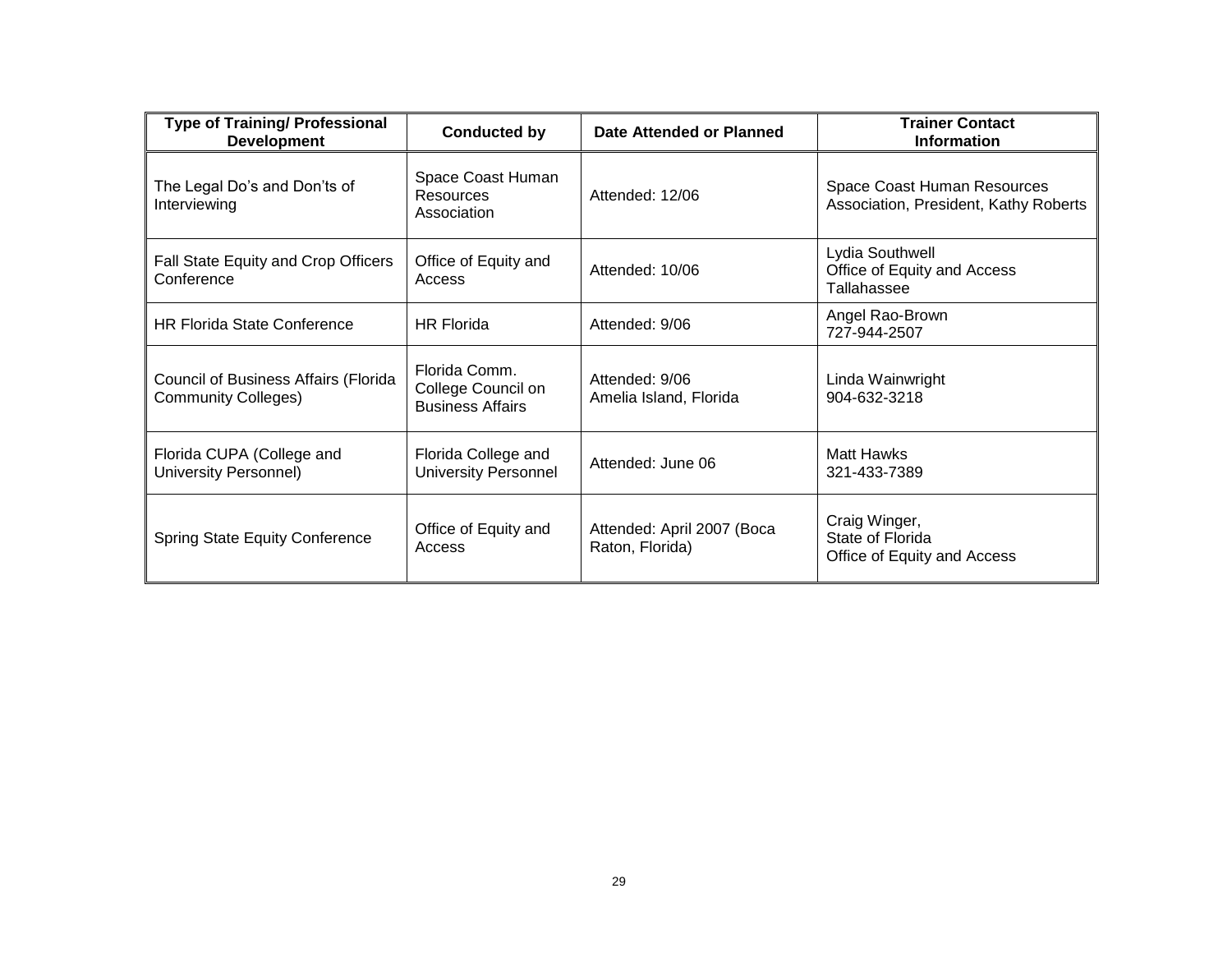#### **Part V.**

#### **E. Certification of Key Processes (Section 1012.86, F.S.)**

a. My institution maintains diversity and balance in the gender and ethnic composition of the selection committee for each vacancy that occurs in executive, administrative and managerial positions and in faculty positions. The guidelines used for ensuring balanced and diverse membership on selection and review committees are described as follows:

The Interim Director of Human Resources and the Interim Equity Coordinator ensure that a diverse group of employees serve on the selection committees for open positions within the College. We are in the process of establishing greater representation of Human Resources Professional Staff on Key Faculty Search Committees to ensure diversity.

b. My college complies with State Board of Education Rule 6A-14.0411, which sets forth the requirements for receiving continuing contracts. The process used to grant continuing contracts is described as follows:

Full-time faculty members who, after three to four years of successful service, meet all of the requirements as explained in Chapter 6A-14.04111 FAC, including successful performance of duties and demonstration of professional competence will be considered for a continuing contract recommendation by the President of the College. The President may recommend and the Board may approve an annual contract if an employee does not meet the required standards for a continuing contract, or if the required duties and responsibilities of the position have been restricted or will be needed for a limited time.

c. The following describes the process used to annually apprise each eligible faculty member of progress toward attainment of continuing-contract status:

The Campus Provosts annually evaluate faculty members on annual contract, providing guidance, recommendations, and support to each eligible faculty member. During the evaluation period, faculty members are provided information related to their contract status.

d. My college has developed a budgetary incentive plan to support and ensure attainment of the goals developed pursuant to Section 1012.86, F.S. Summarized below is a description of the incentive plan, including how resources shall be allocated to support the implementation of strategies and the achievement of goals in a timely manner.

For the current fiscal year, the College provides resources for ongoing training to include Diversity Training. Supervisors receive diversity and sensitivity training through the "Building Excellence through Supervisory Training "(BEST). Training classes are also offered to all other employees. Mandatory Diversity Training is also required for College Dean's, Department Chairs, and Program Coordinators, as part of the Leaders Excelling through Academic Development (LEAD) Program.

5. The following describes how funds are used to increase the number of women and racial/ethnic minorities on continuing contracts.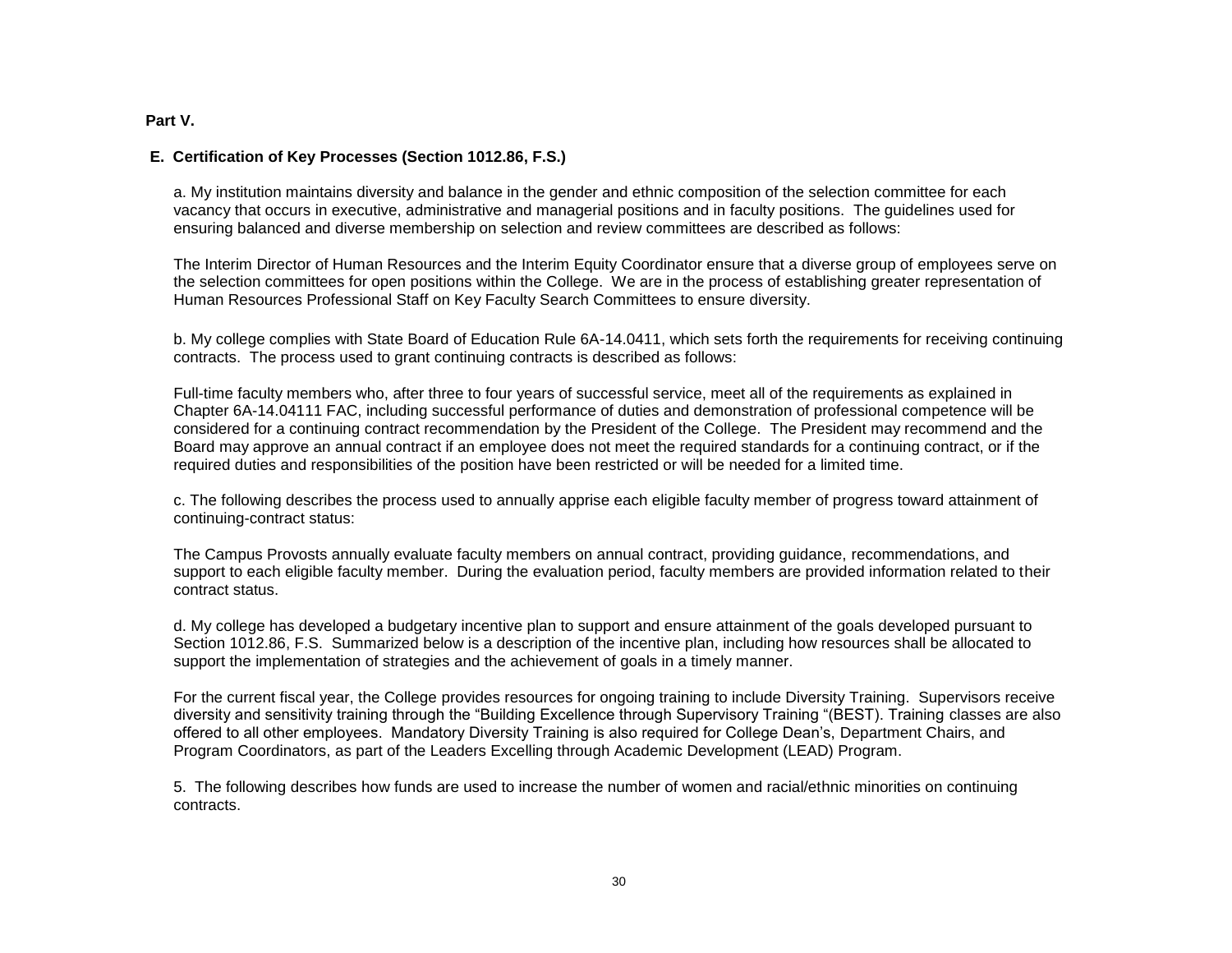The College continues to advertise in various minority-targeted publications and participates in job fairs. Faculty on annual contract is encouraged to participate in various professional development activities to ensure a successful transition to continuing contract status. The College also encourages women and minority adjuncts to apply for full-time teaching positions as they come open.

The College will increase partnerships with some of the colleges that tend to attract more minorities, and increase the recruitment of qualified minorities. The College will continue to identify and allocate funds to be used for the professional development of faculty members to ensure more opportunities for minorities to obtain continuing contract status.

Pursuant to Section 1012.86, F.S., I hereby certify that the information provided above is true to the best of my knowledge and that information and data will be available upon request as a demonstration of a good faith effort to comply with this section.

**College President: James A. Drake Ph.D**. *(Signature)* **Date: 06/18/07**

Institution: Brevard Community College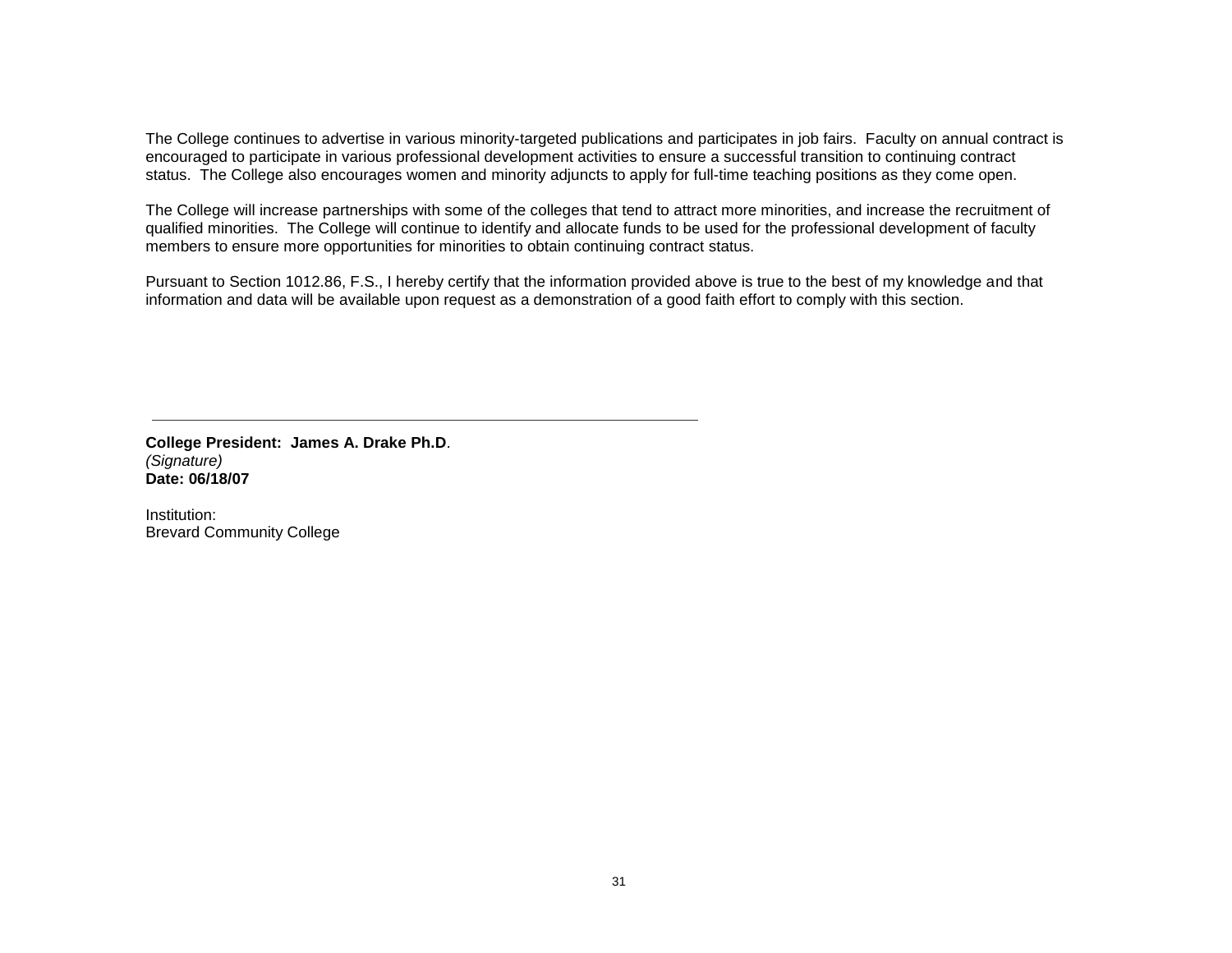## **PART VI.**

Community College/Partnership and Outreach

Community Colleges' K-12 Partnerships are valuable in providing access and postsecondary educational opportunities to minority and underrepresented students. The purpose of this section is to identify your community colleges' efforts towards college enrollment and retention success that would provide best practice information.

1. Provide an update of the programs, services and activities that are a part of the post secondary access initiative at your community college. Please indicate the name and information of the contact person.

| Partnership<br><b>School</b>                                             | Program<br><b>Description</b>                                                                                               | #<br><b>Students</b><br><b>Served</b> | <b>Yr Range</b><br>students<br>Can Begin | Web<br>site               | <b>Contact Person</b><br>from<br>Partnership   | <b>Contact Information</b><br>Phone/email                                                                               | Contact<br>Person<br>at College | <b>Contact Information</b><br>Phone /email                                  |
|--------------------------------------------------------------------------|-----------------------------------------------------------------------------------------------------------------------------|---------------------------------------|------------------------------------------|---------------------------|------------------------------------------------|-------------------------------------------------------------------------------------------------------------------------|---------------------------------|-----------------------------------------------------------------------------|
| Bayside HS &<br><b>Titusville HS</b>                                     | CROP                                                                                                                        | 47                                    | $9th$ grade                              | <b>NA</b>                 | Mr. Gorczyca<br>&<br>Dr. Albright              | gorczycae@brevard.k12.fl.<br>us<br>(321) 956-5000, ext. 2307<br>albrightd@brevard.k12.fl.us<br>(321) 264-3100, ext. 235 | Teri Jones                      | jonest@brevardcc.edu<br>(321) 433-7715                                      |
| Southwest<br>Middle School                                               | <b>CROP</b>                                                                                                                 | 15                                    | $7th$ grade                              | <b>NA</b>                 | Mr. Novelli                                    | novellir@brevard.k12.fl.us<br>(321) 952-5800                                                                            | Teri Jones                      | jonest@brevardcc.edu<br>(321) 433-7715                                      |
| <b>Brevard County</b><br>School Board                                    | English as a Second<br>Language (ESOL)                                                                                      | 70                                    | <b>NA</b>                                | www.brevar<br>d.k12.fl.us | John Wigley<br><b>Director</b><br>Adult/Com Ed | 321-633-1000 Ext 375<br>wigleyj@k112.fl.us                                                                              | Dr. Purga &<br>Dr. Heck         | purgab@brevardcc.edu<br>321-433-5152<br>heckj@brevardcc.edu<br>321-433-5160 |
| Partnership with<br>Pacific Crest                                        | Improve student<br>athletes success                                                                                         | 94                                    | <b>NA</b>                                | <b>NA</b>                 | Karl Krumseig<br>VP of Operations              | 1-800-421-9826                                                                                                          | Dr. Donald<br>Astrab            | astrabd@brevardcc.edu<br>(321) 433-7020                                     |
| Partnership with<br>Pacific Crest<br>(Consulting Firm)<br>for Higher Ed) | Faculty<br>Development<br>Workshops to<br>address<br>assessment,<br>retention.<br>facilitation, course<br>design, teaching. | Full-time<br>Faculty                  | Faculty                                  | <b>NA</b>                 | Karl Krumseig<br>VP of Operations              | 1-800-421-9826                                                                                                          | Dr.Donald<br>Astrab             | astrabd@brevardcc.edu<br>(321) 433-7020                                     |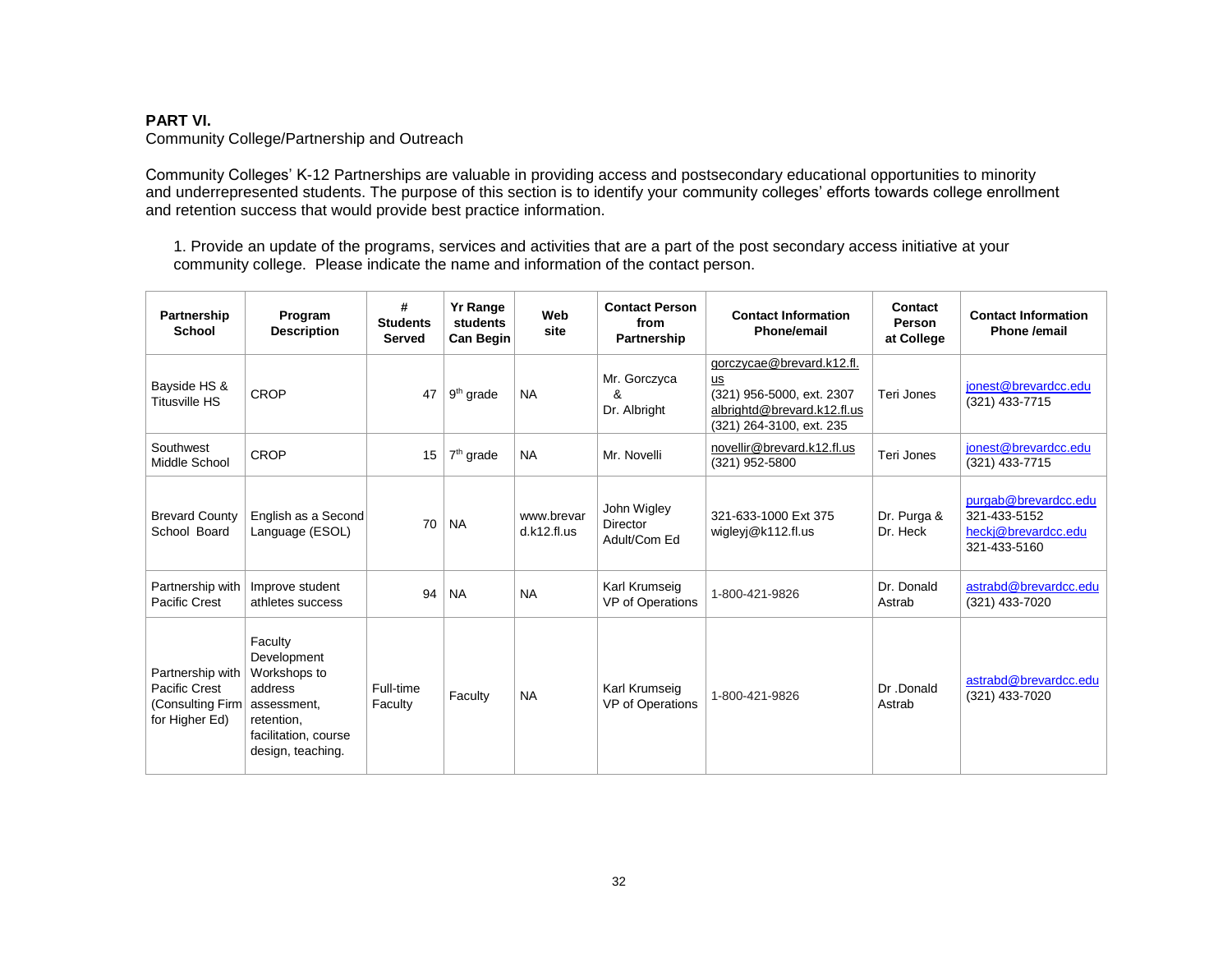| Partnership<br><b>School</b>                                       | Program<br><b>Description</b>                                                                                     | #<br><b>Students</b><br><b>Served</b>                                  | <b>Yr Range</b><br>students<br><b>Can Begin</b> | Website                            | <b>Contact Person</b><br>from<br>Partnership                                                                                         | <b>Contact Information</b><br><b>Phone/email</b> | Contact<br><b>Person</b><br>at College | <b>Contact Information</b><br>Phone /e-mail                                 |
|--------------------------------------------------------------------|-------------------------------------------------------------------------------------------------------------------|------------------------------------------------------------------------|-------------------------------------------------|------------------------------------|--------------------------------------------------------------------------------------------------------------------------------------|--------------------------------------------------|----------------------------------------|-----------------------------------------------------------------------------|
| <b>Get Accepted</b><br>Campaign                                    | Provide assistance<br>in career guidance,<br>placement testing,<br>financial aid &<br>application<br>assistance.  | All students<br>in a high<br>school<br>identified<br>by each<br>campus | Seniors                                         | <b>NA</b>                          | <b>NA</b>                                                                                                                            | <b>NA</b>                                        | Dr.Donald<br>Astrab                    | astrabd@brevardcc.edu<br>(321) 433-7020                                     |
| Capstone Tech<br>Prep Project                                      | Increased rigor and<br>relevance and<br>college and career<br>exploration for $9th$ –<br>12 <sup>th</sup> grades. | 1200                                                                   | 8 <sup>th</sup>                                 | <b>NA</b>                          | Sheri Willingham<br>at Edgewood,<br>Sandie<br>Chamberlain at<br>AHS & Jackie<br>Samanie @ THS<br>Karrie<br>Scarborough @<br>Cocoa HS | <b>NA</b>                                        | Cathy Beam<br>Mildred<br>Coyne         | beamc@brevardcc.edu<br>321-433-7139<br>coynem@brevardcc.edu<br>321-433-7145 |
| Career<br>Shadowing<br>Day                                         | Conduct career<br>research and<br>shadow a<br>professional in that<br>career area.                                | 700                                                                    | 10th                                            | <b>NA</b>                          | Don Greene<br>w/Brevard Public<br>Schools                                                                                            | greened@brevard.k12.fl.us<br>633-1000 ext 385    | Cathy Beam<br>Mildred<br>Coyne         | beamc@brevardcc.edu<br>321-433-7139<br>coynem@brevardcc.edu<br>321-433-7145 |
| <b>TRIO Program</b><br>(Not through<br>Tech Prep)<br>Summer Bridge | <b>HS</b> summer Trio<br>Program                                                                                  | <b>NA</b>                                                              | $9 - 12$ <sup>th</sup>                          | <b>NA</b>                          | <b>NA</b>                                                                                                                            | <b>NA</b>                                        | Cathy Beam<br>Mildred Coyne            | beamc@brevardcc.edu<br>321-433-7139<br>coynem@brevardcc.edu<br>321-433-7145 |
| Adopt a School<br>Program (Not<br>through Tech<br>Prep)            | Mentoring & tutoring<br>program for minority<br>youths                                                            | <b>NA</b>                                                              | Middle<br>schools                               | <b>NA</b>                          | <b>NA</b>                                                                                                                            | <b>NA</b>                                        | Cathy Beam<br><b>Mildred Coyne</b>     | beamc@brevardcc.edu<br>321-433-7139<br>coynem@brevardcc.edu<br>321-433-7145 |
| <b>Kids Career</b><br>Camp Program                                 | Provides middle<br>school students with<br>activities targeted at<br>technical careers.                           | 200                                                                    | Middle<br>Schools                               | www.brevar<br>dcc.edu/tec<br>hprep | Janice Scholz                                                                                                                        | scholzj@brevard.k12.fl.us<br>633-1000 ext 384    | Cathy Beam<br><b>Mildred Coyne</b>     | beamc@brevardcc.edu<br>321-433-7139<br>coynem@brevardcc.edu<br>321-433-7145 |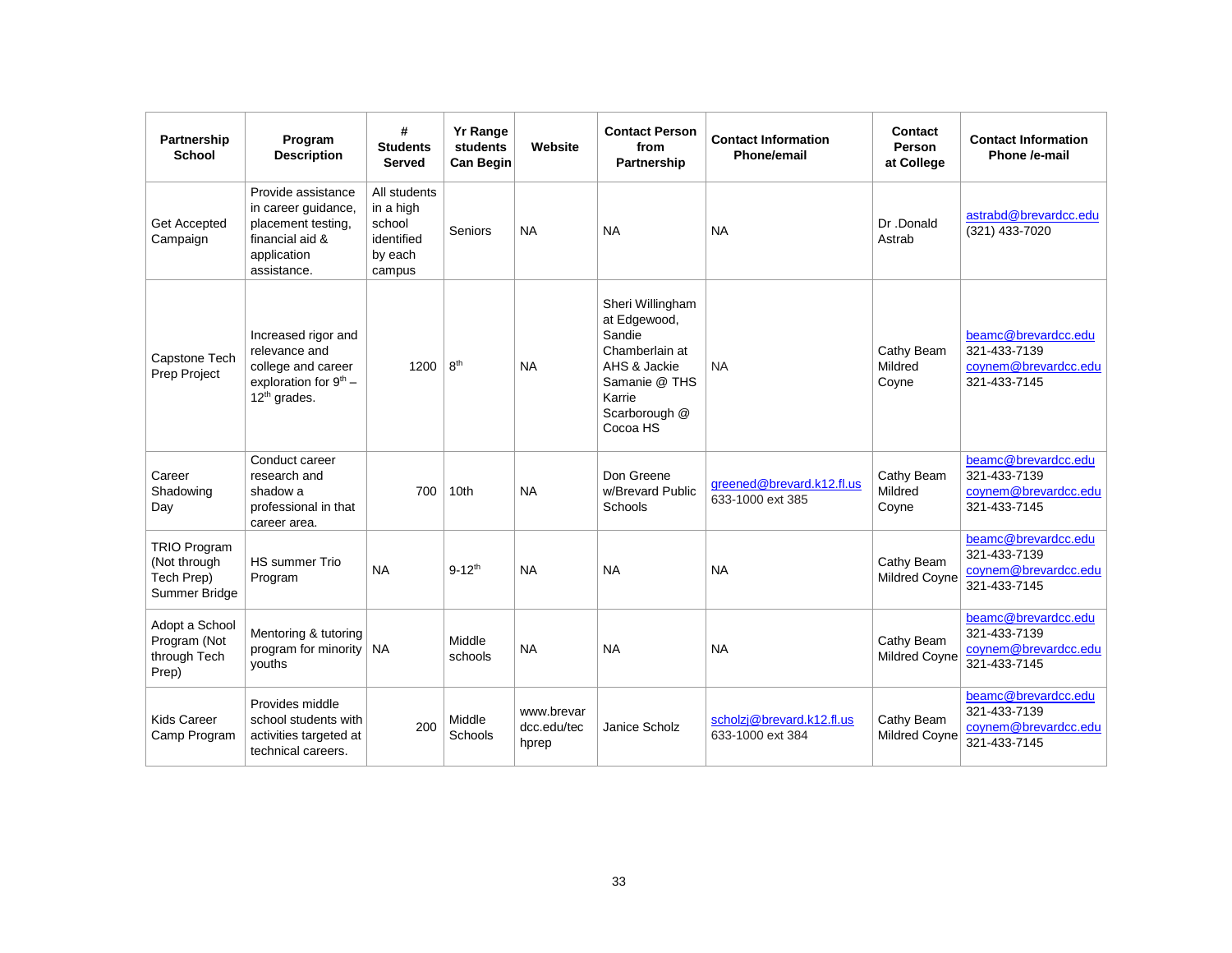| Partnership<br><b>School</b>                      | Program<br><b>Description</b>                                                                                                                                    | #<br><b>Students</b><br><b>Served</b> | <b>Yr Range</b><br>students<br>Can<br><b>Begin</b> | Website   | <b>Contact Person</b><br>from<br><b>Partnership</b>                                                                   | <b>Contact Information</b><br>Phone/email | Contact<br><b>Person</b><br>at College | <b>Contact Information</b><br>Phone /e-mail                                 |
|---------------------------------------------------|------------------------------------------------------------------------------------------------------------------------------------------------------------------|---------------------------------------|----------------------------------------------------|-----------|-----------------------------------------------------------------------------------------------------------------------|-------------------------------------------|----------------------------------------|-----------------------------------------------------------------------------|
| College<br>Explorer<br>Program                    | Designed to<br>motivate middle<br>school students.<br>especially minorities,<br>providing them the<br>opportunity to<br>explore BCC<br>campuses.                 | 400                                   | 7-9th                                              | <b>NA</b> | Southwest.<br>Central. Stone.<br>Johnson,<br>DeLaura.<br>Kennedy,<br>McNair, CB,<br>Jefferson.<br>Jackson.<br>Madison | <b>NA</b>                                 | Cathy Beam<br><b>Mildred Coyne</b>     | beamc@brevardcc.edu<br>321-433-7139<br>coynem@brevardcc.edu<br>321-433-7145 |
| A++ Academv<br>Program                            | Provide high risk<br>students with college<br>& career information<br>through business<br>mentoring, seminars<br>and field trips.                                | <b>NA</b>                             | Cocoa High<br>School                               | <b>NA</b> | <b>NA</b>                                                                                                             | <b>NA</b>                                 | Cathy Beam<br><b>Mildred Coyne</b>     | beamc@brevardcc.edu<br>321-433-7139<br>coynem@brevardcc.edu<br>321-433-7145 |
| Construction.<br>Design and<br>Technology<br>Fair | High School<br>students in selected<br>careers and Tech Ed<br>courses attend BCC<br>for a one day<br>workshop to see the<br>postsecondary<br>technical programs. | 150                                   | High<br>School<br>Student                          | <b>NA</b> | Joyce Ilonka @<br><b>Titusville HS</b><br>Aaron Mitchell @<br>Bayside HS<br>Jim Lustic @<br>Palm Bay HS               | <b>NA</b>                                 | Cathy Beam<br><b>Mildred Coyne</b>     | beamc@brevardcc.edu<br>321-433-7139<br>coynem@brevardcc.edu<br>321-433-7145 |

2. Choose three (3) of your most significant programs or initiatives and describe their effectiveness in creating opportunities for high school students to attend higher education institutions.

The 3 most effective programs in helping high school students go to higher education are the following:

- The dual enrollment program at BCC (particularly the Collegiate high school) is very effective in helping high school students attend higher education. It gives them a jump start on their degree attainment.
- I think the Project Get Ready initiative is one that is highly effective in getting students to attend higher education. The college gets about 500-700 students per event (Melbourne and Cocoa) to attend. I believe these students fill out cards and are tracked to see if they attend BCC.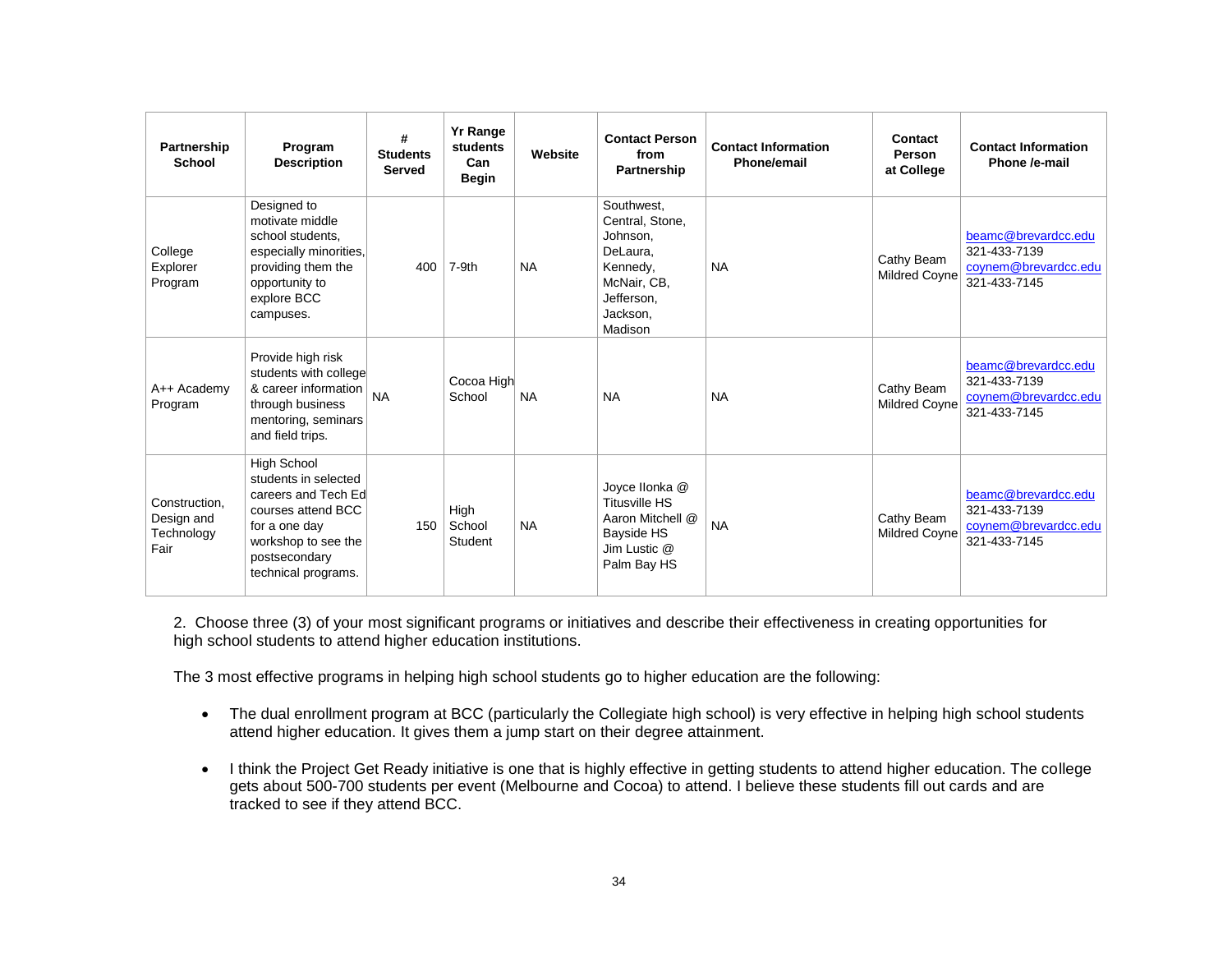The newest initiative, although the numbers were small this first time, is the College Goal Sunday. It attracted many individuals who did not have any information about financial aid. I believe a large majority of the attendees were minorities.

3. What are the future plans that would improve the effectiveness of these partnerships?

The future plans would likely be to continue to host these events/initiatives and seek ways to expand the marketing efforts to attract more people to attend and learn more about the initiatives in higher education.

# **PART VII.**

## **Vocational Technical Centers: Status Report On Implementation of Substitution Requirements**

Colleges that offer postsecondary vocational programs will submit a report identifying the number of requests for substitutions and the number of students granted substitutions.

Reasonable substitutions should be available for the following:

- 1. Requirements for admission to the institution;
- 2. Requirements for graduation where failure to meet the graduation requirement does not constitute a fundamental alteration in the nature of the program;
- 3. Requirements for admission to a program of study where failure to meet the admission requirement does not constitute a fundamental alteration in the nature of the program; and
- 4. Requirements for entry into upper division where failure to meet the admission requirement does not constitute a fundamental alteration in the nature of the program.

## **This section of the Annual Update should include the following information:**

| <b>Disability</b>     | Number of<br><b>Requests for</b><br><b>Substitution</b> | <b>Title of Courses for</b><br><b>Which Substitutions</b><br>were Granted | Title of<br><b>Substitution</b><br><b>Courses</b> | Number of<br><b>Students Granted</b><br><b>Substitutions</b> |
|-----------------------|---------------------------------------------------------|---------------------------------------------------------------------------|---------------------------------------------------|--------------------------------------------------------------|
| Learning Disabilities |                                                         | MAT 1033                                                                  | EVR 1001                                          |                                                              |
| Physical              |                                                         | CGS 2100                                                                  | MGF 1106                                          |                                                              |
| Physical              |                                                         | COP 1000                                                                  | MGF 1107                                          |                                                              |

## **Appendices**

In Appendix 1, the college should submit a copy of board-approved policies and procedures that were modified since the submission of the 2005-06 Annual Equity Act Update.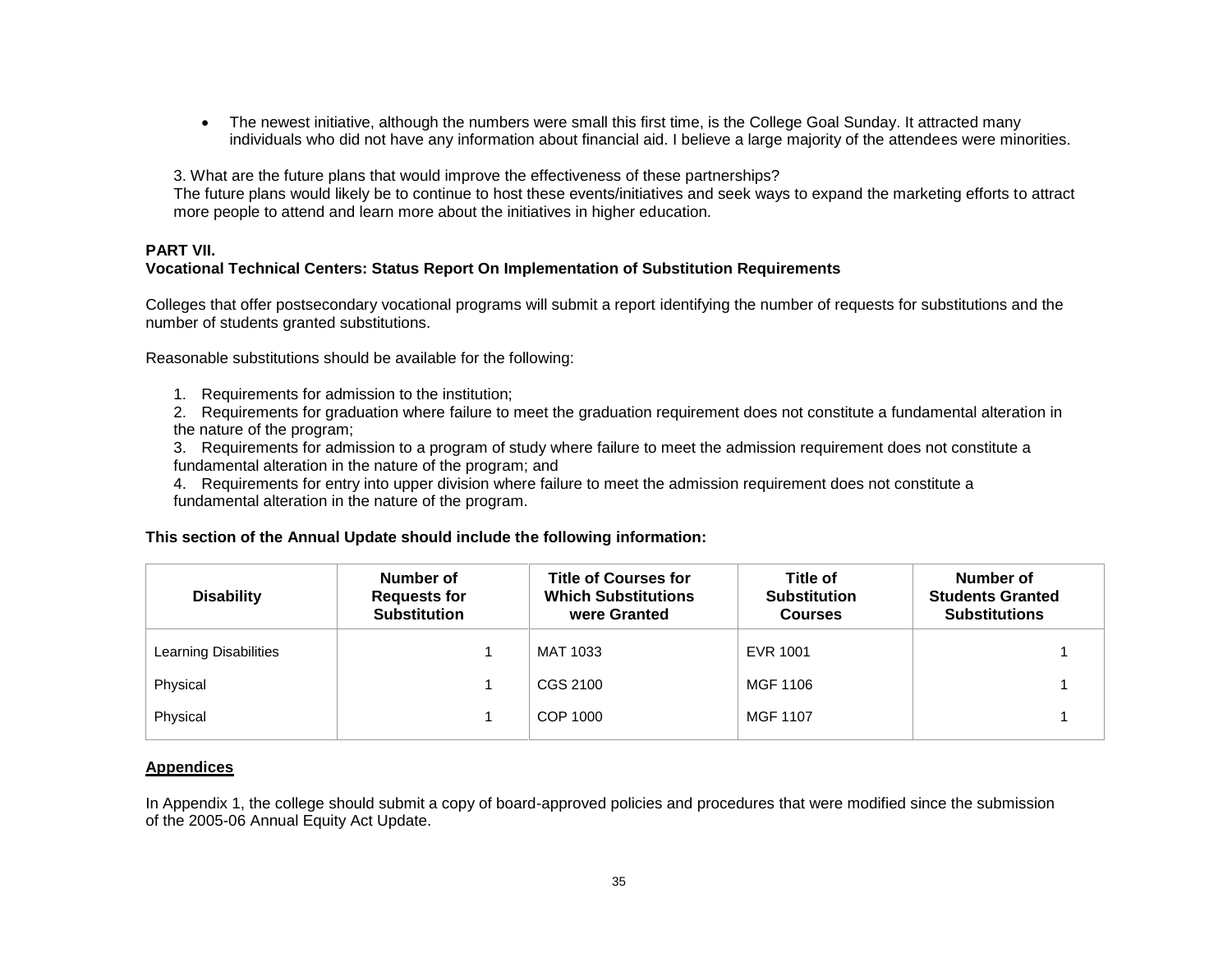In Appendix 2, the college should submit a copy of the complete 2006 Fall Staff Survey Report.

In Appendix 3, additional strategies.

## **Submission of Required Documents**

The college should submit one (1) complete draft hard copy of the Equity Update for OEA staff preview by or before April 30, 2007. The college should submit two (2) hard copies (with original signatures in each) of the Equity Update by or before June 29, 2007. Please email the final copy to craig.winger@fldoe.org.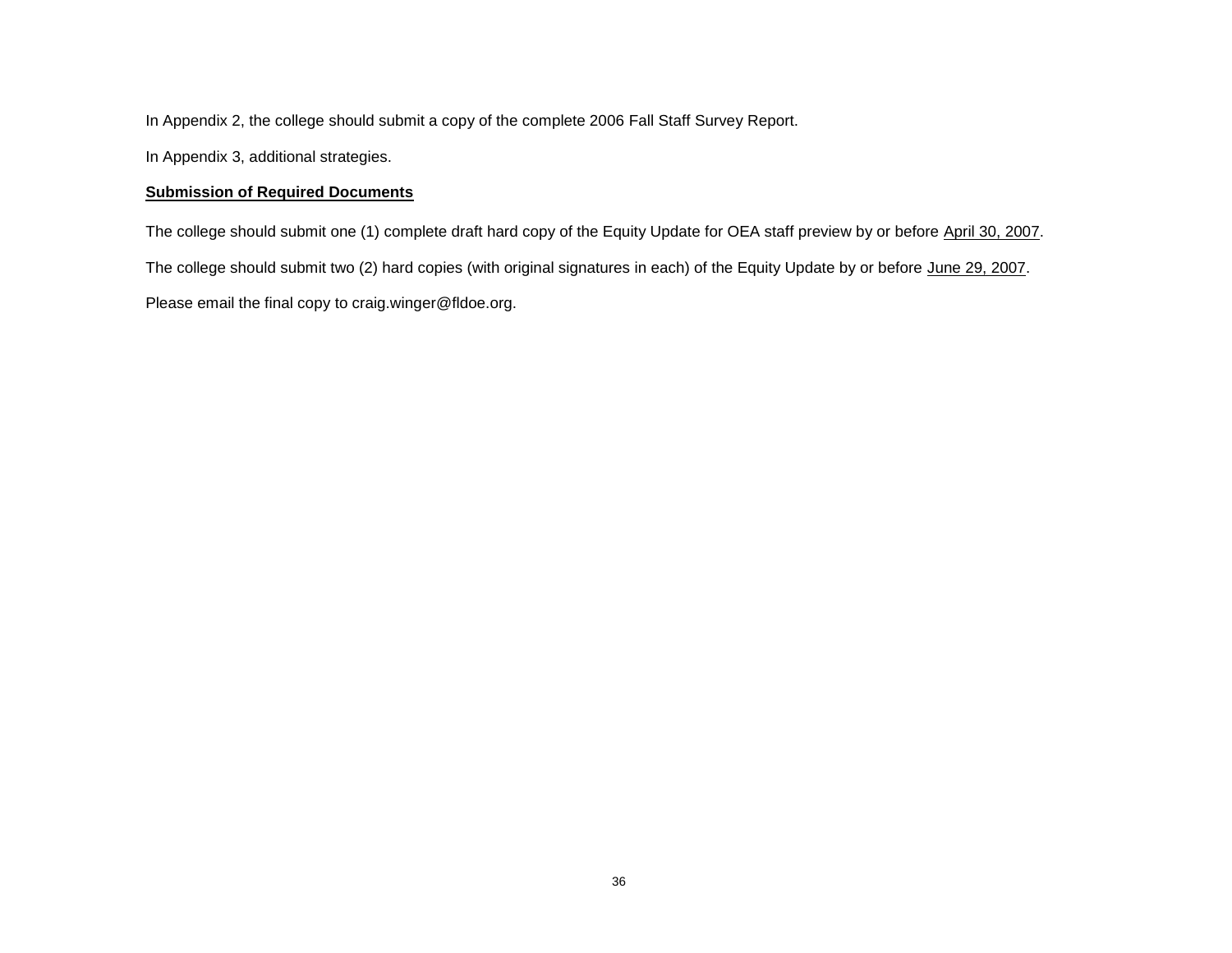**Appendix 1**

No Changes Made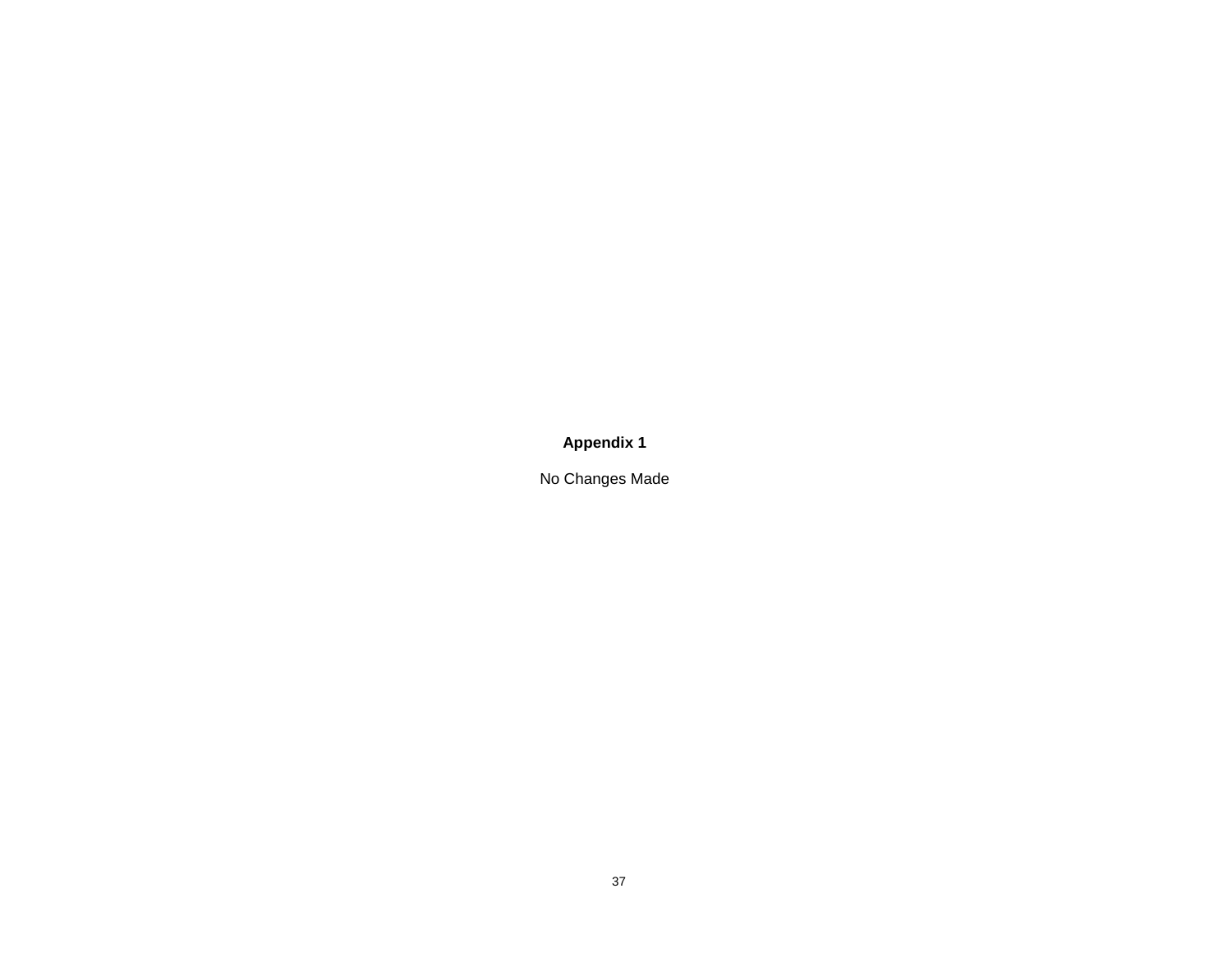# **Appendix 2**

Fall Staff Survey Report Attached File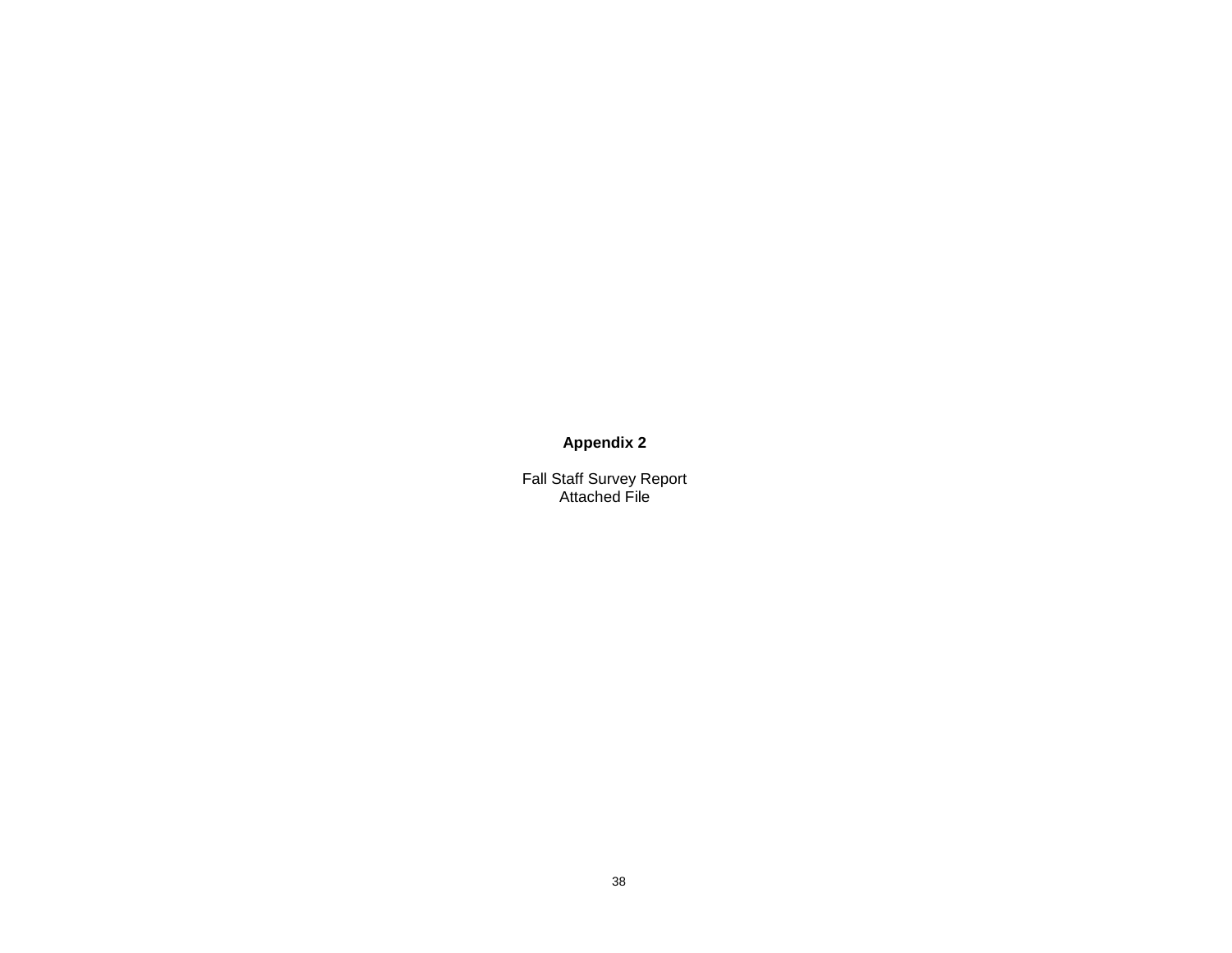**Appendix 3**

Additional Strategies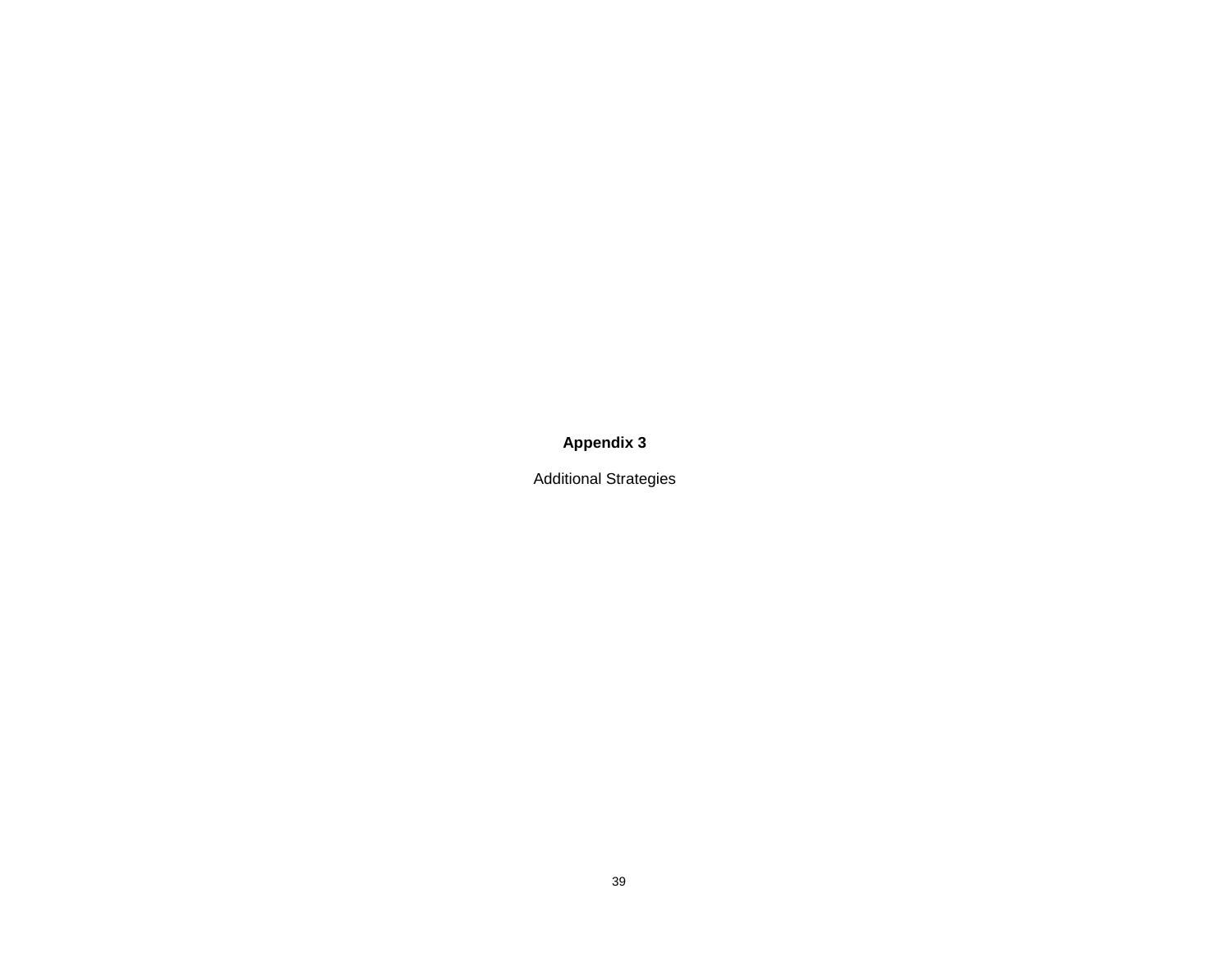#### **Additional Strategies**

**Continuation of strategies to reduce disparities between rate of A.A. Degree completions for minority and non-minority students (Part III: Student Participation – Program Analysis of A.A. Degree completion rates)**

#### **New Student Orientation and 1st Year Experience Initiatives**

*Continuation* -Orientation will provide instruction in the effective use of various BCC resources such as the hard copy schedule and the on-line schedule, course catalog, student handbook, and the new Titan portal student web access. The new student orientation sessions will encompass small group and individual advising, placement testing and evaluation, course planning and career guidance. The students will experience hands on training in the library, career center, bookstore and the learning labs.

Additionally, the new student orientation sessions will provide information pertaining to student organizations, financial aid, the Honors Program and the academic Departments located on the campus. Campus tours will introduce students to the Student Services Center and the various computer labs available at the campus.

#### **First Year Experience:**

The first year experience for all first time in college students and students transferring with less than 24 credits will include mandatory advising, educational planning and career guidance. Students will be required to meet with an advisor prior to registering for their first time plus additional advising sessions throughout their first year. Advising workshops with small groups and individual advising sessions will be scheduled at specific times during the fall and spring terms. Included in these advising sessions will be specifically outlined advising goals to assist students with identifying their major using facts.org, course planning, defining their educational plans and creating a career portfolio. The objectives for these advising sessions are to support the students' academic needs and to promote their educational planning and career goals.

All first time in college students registered for one or more prep courses during their first year will be assigned a Student Services Staff mentor. Each mentor will provide individual guidance to assist developmental students with obtaining any necessary tutoring, academic advising, student services and community resources. Mentor contacts will be scheduled at various times throughout the year.

The new Call Center Information Staff will conduct out bound calls to all first time in college students during the fall and spring terms. Each first time in college student will be contacted by the Call Center Information Staff at least one time during their first year to offer support and guidance. The Call Center Information Staff will provide students with any necessary contact information for BCC resources they may need to support their learning experience.

#### **Additional Strategies to Reduce Disparities Between Minorities and Whites**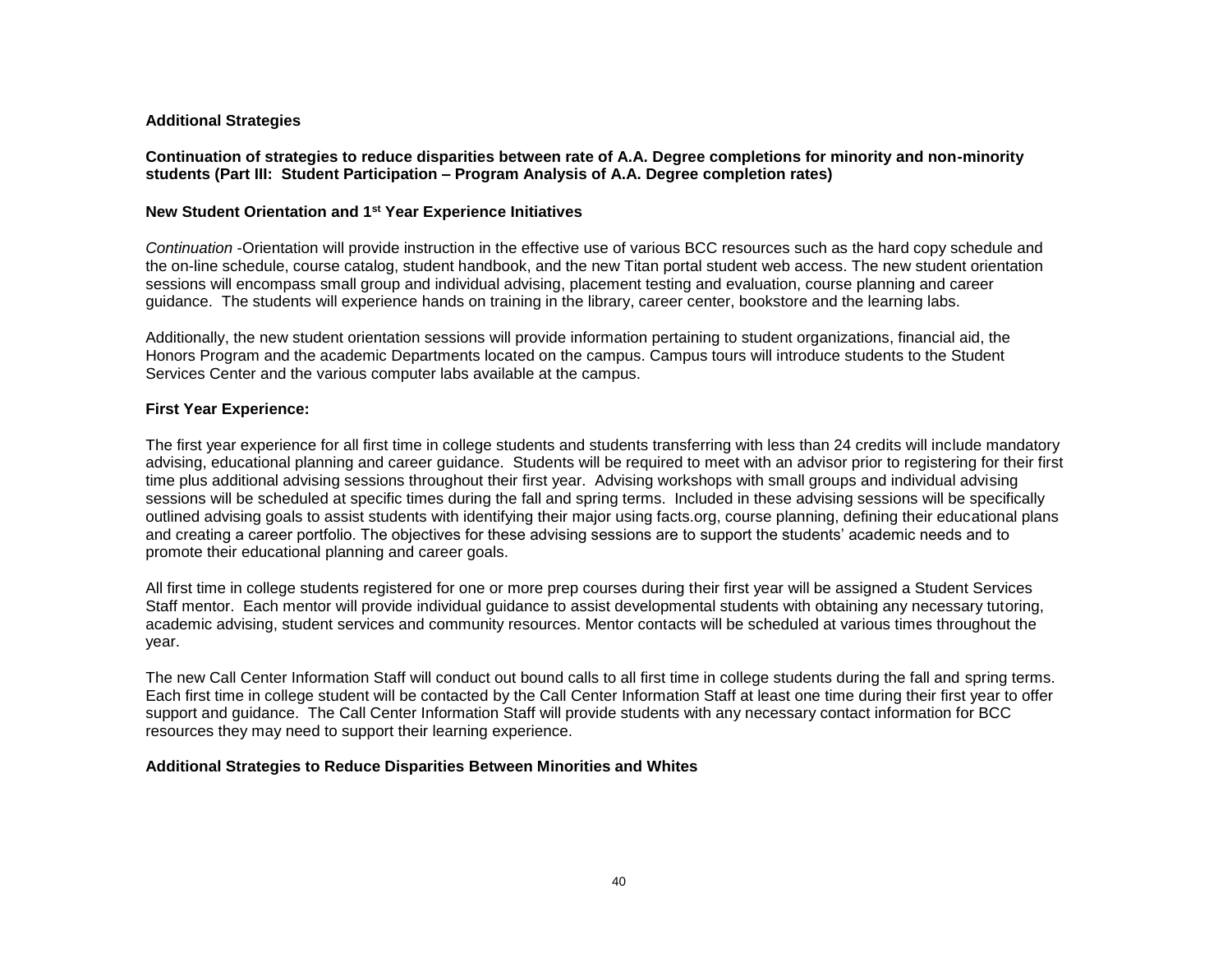#### **Recruitment Strategies**

#### 1. Three major initiatives:

- a. Incorporated diversity goals into student services' strategic planning.
- b. Created the Office of Student Diversity and Equity (OSDE).
- c. Partnered with the newly appointed Community Ambassador to better serve the minority community.

#### 2. Collegiate High School Dual Enrollment Program.

Established a college-wide collegiate high school program after successfully launching a pilot program on the Cocoa Campus. Program provides high school students the opportunity to graduate with an AA Degree at the same time they graduate from high school. Minority, first generation and low-income students are encouraged to participate in the program.

#### 3. Bilingual College Prep Information Sessions.

OSDE launched a program that provides high school students with information on how to apply to BCC. The PowerPoint presentation is in both Spanish and English and includes Student Services Staff who respond to questions related to admissions, advising and student services.

#### 4. Career and Job Fairs.

Student Services' staff from the Career Center, Recruitment Office and OSDE either host or participate in high school and community career and job fairs throughout the county, with an emphasis on recruiting students to BCC.

## 5. Underrepresented-Youth Programs for Pre-College Students.

Involvement in the college's minority outreach programs ensure students receive tutoring and mentoring support. Some examples are: College-Out Reach Program (CROP), the College Explorer Program, Adopt a School, TCP Scholars, Kids Career Camp Program, Youth Leadership Summit, Middle School College presentations and A++ Academy.

## 6. Project Get Ready.

Student Services partnership with faculty results in an evening college expo for high school students in grades 10 – 12. Featured is information from the colleges' experts who show case college programs and student services. Special sessions on financial aid, scholarships and Spanish translation are also offered.

#### 7. Health Science Campus Program.

Through the implementation of an ESOL mentoring program for nursing and medical laboratory students, Student Services is successful with recruitment of minority students. The Human Patient Simulator (STAN) is a huge recruitment tool for minority-rich high schools.

## 8. Athletic Department.

We ensure support of our diverse athletes and the athletic department. BCC's athletic program includes men's and women's basketball, golf, women softball, volleyball, and men's baseball. Our ethnically diverse coaches work hard to ensure our athletes stay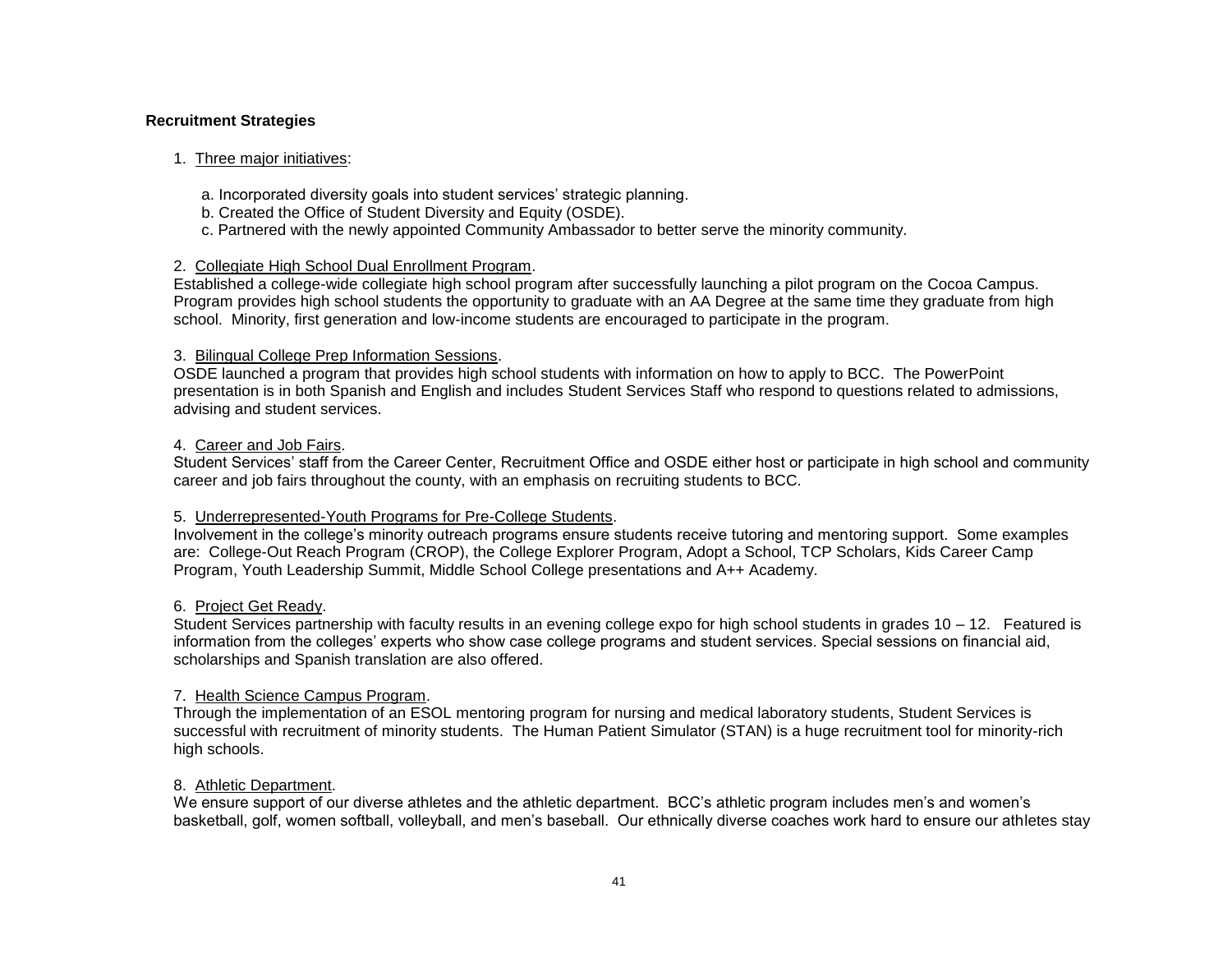focused on their academics and sports.

## 9. Police Academy.

The Police Academy recruits prospective minority police officers by active outreach programs in the minority community and by maintaining a working relationship with OSDE.

## 10. Individual Education Plan (IEP):

The Office of Students with Disability (OSD) actively recruits local high school seniors with disabilities by attending IEP meeting at high schools. BCC's Office for Students with Disabilities served 765 BCC students this past year, while attending Individual Education Planning meetings for 118 disabled Brevard County high school students. In addition, they shared information about learning disabilities with 15 BCC classes, 14 middle school exceptional education classes, and BCC's men basketball team. BCC also reaches many of their disabled students and first-generation or low-income students through their Student Transitional Education Program (STEP).

## **Community Activities for Diversity**

Dr Smith continued to collect and preserve artifacts and information from local African American history through his involvement in "*The Brevard Legacy Project*", a project launched by BCC's former president Dr. Thomas Gamble. The purpose of the project was to preserve the history and memorabilia of Brevard County's three Historic Black High Schools (Monroe High, Melbourne Vocational/Stone High and Gibson High), which closed their doors in the 1960s due to school integration. Exhibits on three BCC campuses captured the histories of these high schools and featured the successes of many of their graduates.

The third annual *"Harry T. & Harriette V. Moore Heritage Festival of the Arts and Humanities*," held on BCC's Titusville campus. In support of this year's theme "Understanding through Education," some of the center's other campus-based activities included the following:

- "A Voting Rights Experience," using as a model, Harry T. Moore's activities to increase voter registration, awareness, and participation in the African American community;
- "The African Diaspora and the Cuban Diaspora," a festivity including African music, dance, and other cultural expressions being spread around the world;
- BCC's new exhibition, "Embracing the Dream", created in a cooperative effort between the Holocaust Memorial and Resource Center of Central Florida and the Wells' Built Museum of African American History and Culture, profiling ten individuals, both Jewish and African American, who worked to make the dreams of Martin Luther King, Jr. a local reality.

BCC also reached out to Brevard's rapidly growing Hispanic population, as well, with numerous community activities which included the following: The Hispanic Art Festival, The Annual Salsa Festival, The Puerto Rican Day Parade, The Brevard Caribbean American Sport and Cultural Association Jamboree, and Cultural Awareness Day, to name only a few.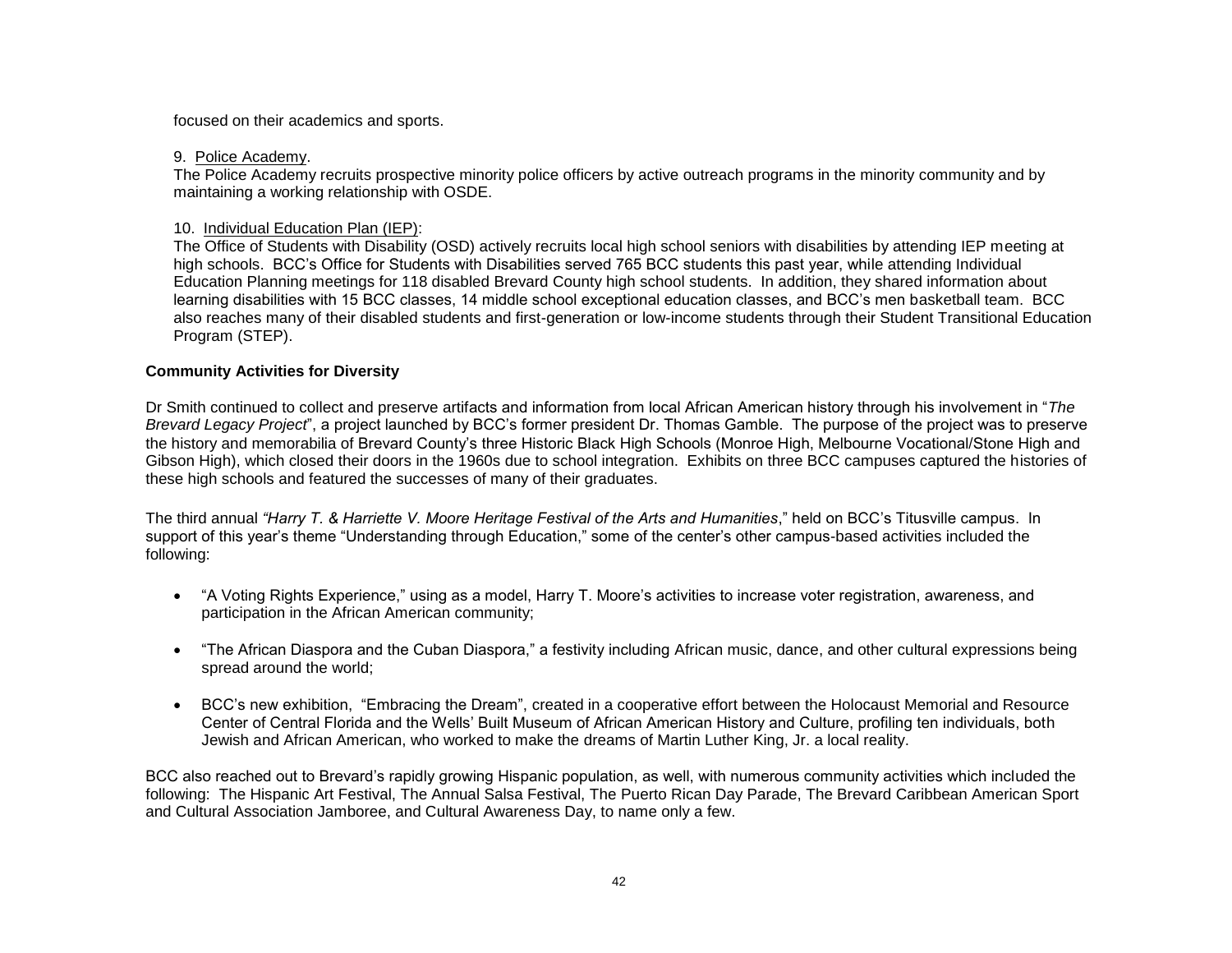BCC's celebration of Black History Month this year focused on their theme "*Celebrating a Rich Heritage,"* included numerous campus based activities, such as:

- *"Sky Watchers of Africa,"* one of many shows held at BCC's Planetarium and Observatory on the Cocoa campus;
- "A Taste of Soul Luncheon," also held in the Astronaut Memorial Planetarium on the Cocoa campus;
- Educational symposium sessions for high school students from all over Brevard County, held on all BCC campuses;
- A book discussion held on the Cocoa campus by Dr. Ben Brotemarkle, author of "*Crossing Division Street*: *An Oral History of the African-American Community in Orlando*";
- A Soul Food festival held on the Melbourne campus, and a Gospel Extravaganza held on the Cocoa campus, featuring dance, songs, music and instruments.

The Annual Naturalization Ceremony, co-sponsored by the College's Department of International Services and the Orlando Citizenship and Immigrant Services Division of the Department of Homeland Security, was once again held on the Cocoa campus this year, as BCC faculty, staff, and students were ceremonial witnesses to those receiving their U.S. citizenship.

Health Science continued to focus on recruitment of minority participants for the Health Science programs and their academic success in these programs, through continuation in 2006 of the following:

- The ESOL mentoring program for nursing and medical laboratory students needing assistance related to English as a second language;
- An ESOL Critical Thinking Health Science courses (includes nursing) offered through Continuing Ed and available to all minority students;
- A sixteen week Health Sciences remediation course; and lastly
- Demonstrations of the Human Patient Simulator in minority-rich schools, encouraging interest in the Health Science careers.

Health Sciences faculty and staff also recently attended "Strategies for Improving Performance of Non-Native English speaking students in the Career and Technical Education Classroom," an educational workshop sponsored by the Florida Department of Education and Seminole Community College.

As part of their strategic planning efforts this year, BCC's Board of Trustees has adopted two initiatives promoting BCC's International Studies Program:

• The development of international content into existing courses taught by both full-time and adjunct BCC faculty;